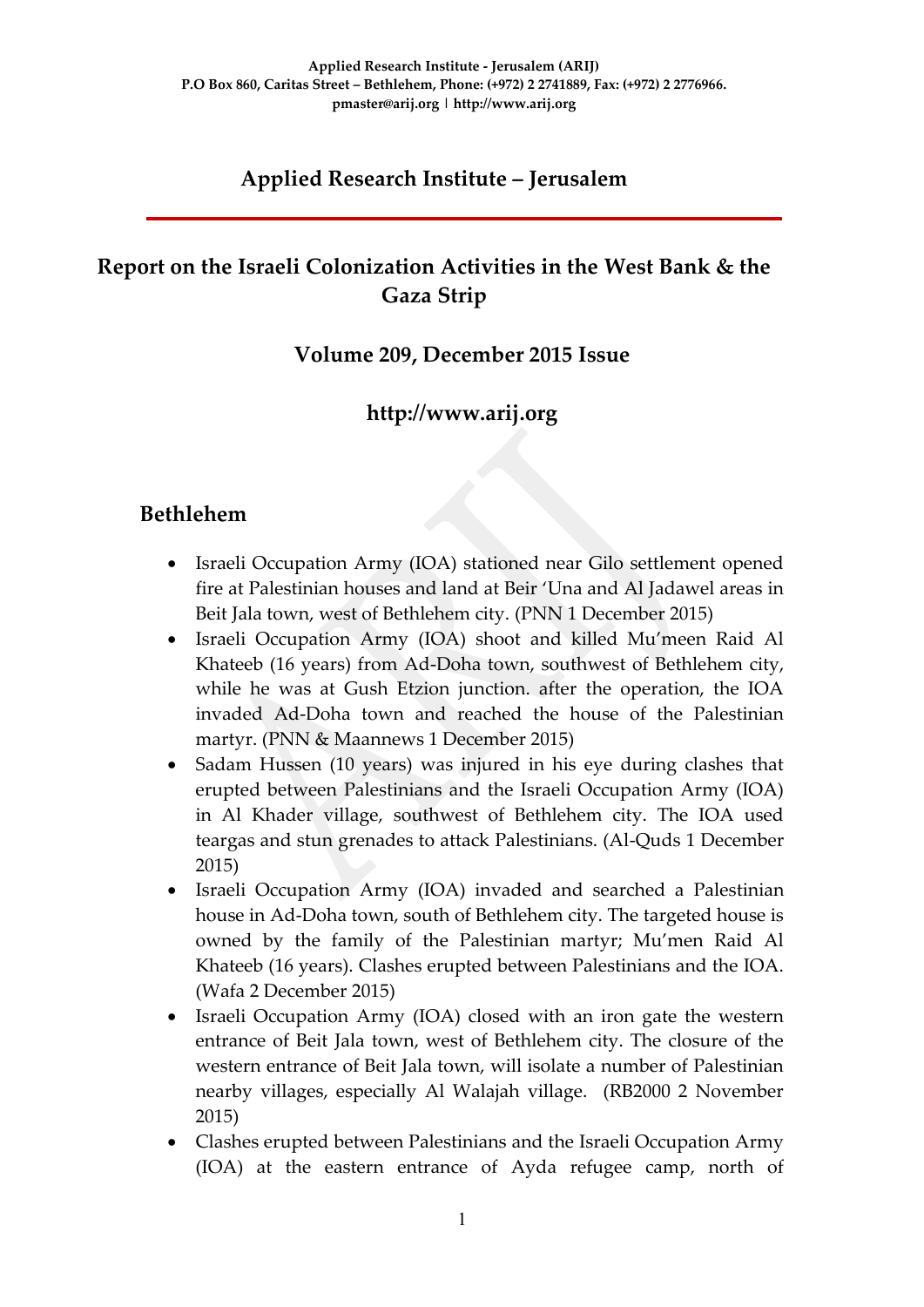Bethlehem city. The IOA fired rubber bullets and teargas grenades at Palestinians. (Wafa 3 December 2015)

- Clashes erupted between Palestinians and the Israeli Occupation Army (IOA) at the northern entrance of Bethlehem city. The IOA used rubber bullets and teargas grenades to attack Palestinians. (RB2000 4 December 2015)
- Clashes erupted between Palestinians and the Israeli Occupation Army (IOA) in Ayda refugee camp, north of Bethlehem city. The IOA fired teargas and stun grenades at Palestinians and houses. (RB2000 4 December 2015)
- Three Palestinians were injured during clashes that erupted between Palestinians and the Israeli Occupation Army (IOA) at Um Rukba area in Al Khader village, southwest of Bethlehem city. The IOA used live bullets to attack Palestinians. (Orient FM 4 December 2015)
- Israeli Occupation Army (IOA) closed the western entrance of Tuqu village, southeast of Bethlehem city, and prevented Palestinians from entering or leaving the village. As a result, clashes erupted between Palestinians and the IOA, where the IOA used teargas and stun grenades at Palestinians. (RB2000 4 December 2015)
- Israeli settlers assaulted and injured a Palestinian bus driver, Jawad Al Qawasmi, from Jerusalem city, while he was near Betar Illit settlement in Bethlehem governorate. (Wafa 6 December 2015)
- Israeli Occupation Army (IOA) closed the main entrance of Beit Fajjar village, south of Bethlehem city. The IOA stopped and searched Palestinian vehicles and checked ID cards. (ARN 6 December 2015)
- Israeli Occupation Army (IOA) confiscated tools and machine used to construct a road in the Palestinian nature reserve, east of Bethlehem city. (Wafa 7 December 2015)
- Clashes erupted between Palestinians and the Israeli Occupation Army (IOA) in Ayda refugee camp, north of Bethlehem city. (RB2000 7 December 2015)
- Clashes erupted between Palestinians and the Israeli Occupation Army (IOA) at the western entrance of Tuqu village, southeast of Bethlehem city. The IOA used teargas and stun grenades to attack Palestinians. (RB2000 7 December 2015)
- Clashes erupted between Palestinians and the Israeli Occupation Army (IOA) at the eastern entrance of Ayda refugee camp, north of Bethlehem city. The IOA used rubber bullets and teargas grenades to attack Palestinians. (Wafa 8 December 2014)
- Israeli Occupation Army (IOA) invaded and searched tens of Palestinian houses in Ad-Duhaish refugee camp, south of Bethlehem city. four of the targeted houses are owned by: Mustafah Atiyah Al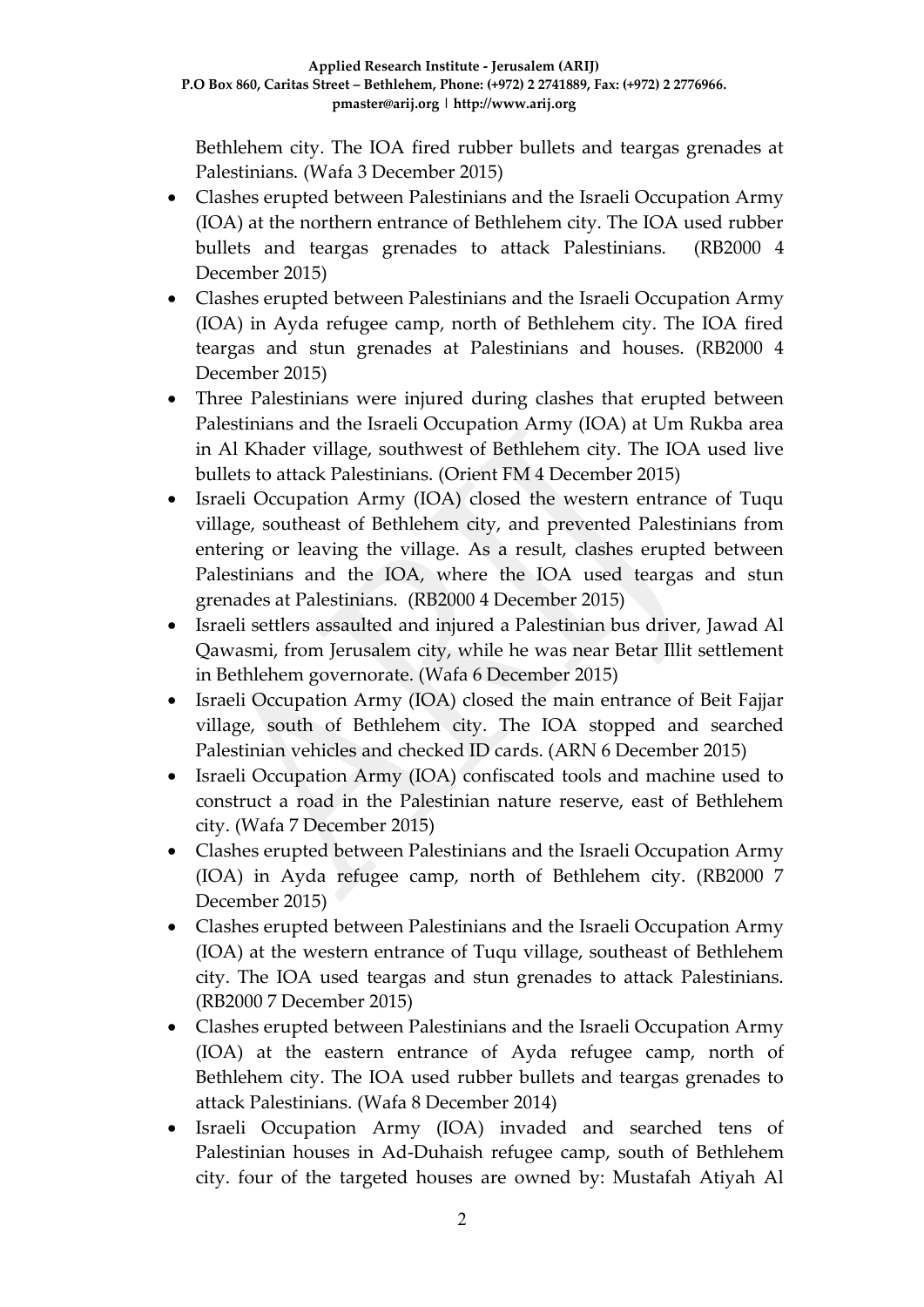Hasanat (20 years), Mohammad Ali Abu 'Ajamiyah, Diya Khalil Al Ja'fari (20 years) and Mohammad Elias Sarahnah (19 years). Clashes erupted between Palestinians and the IOA, where the IOA used live bullets and teargas grenades to attack Palestinians, and killed Malek Akram Shaheen (19 years). (Maannews 8 December 2015)

- Clashes erupted between Palestinians and the Israeli Occupation Army (IOA) in Tuqu village, southeast of Bethlehem city. The IOA fired teargas grenades and rubber bullets. (Maannews 8 December 2015)
- Clashes erupted between Palestinians and the Israeli Occupation Army (IOA) in Husan village, west of Bethlehem city. The IOA fired teargas and stun grenades at Palestinians, causing dozens of suffocation cases. (Wafa 9 December 2015)
- Israeli Occupation Army (IOA) stormed a Palestinian house in Al Ubidiya town, east of Bethlehem city. The targeted house is owned by So'ud Salah Abu Sarhan. The IOA notified the owner that his son Ameer, who lives in Gaza strip, is prevent from making interviews with the journalists. (Maannews 10 December 2015)
- Israeli Occupation Army (IOA) raided a Palestinian house in Battir village, west of Bethlehem city. The targeted house is owned by Atta Mahmoud Abu Fanun. The IOA notified the owner that his son Iyad, who lives Gaza strip, is prevent from making interview with the journalists. (Maannews 10 December 2015)
- Israeli Occupation Army (IOA) invaded and searched dozens of Palestinian houses in Tuqu village, southeast of Bethlehem city. Four of the targeted houses are owned by: Mohammad Jum'a Abed Khalil, Mohammad Ismail Hajahja, Mohammad Musa Al Khateb and Khalil Abu Mufareh. (Maannews 10 December 2015)
- Israeli Occupation Army (IOA) invaded Husan village, west of Bethlehem city and stationed at the western entrance of the village, where they stopped and searched Palestinians and checked their ID cards. (Al-Quds 10 December 2015)
- Israeli Occupation Army (IOA) assaulted and injured a Palestinian old man from Jurat Ash-Sham'a village, south of Bethlehem city, while he was working in his land near Efrat settlement. (Wattan 12 December 2015)
- Clashes erupted between Palestinians and the Israeli Occupation Army (IOA) at the northern entrances of Bethlehem city. The IOA fired metal and rubber bullets, and teargas grenades, causing dozens of suffocation cases and the injury of 14 Palestinians, included Rahab Nazal a Palestinian journalist. (Orient FM & PNN 11 December 2015)
- Israeli Occupation Army (IOA) invaded several Palestinian houses and a medical center in Bethlehem city. The IOA broke into al-Sadaq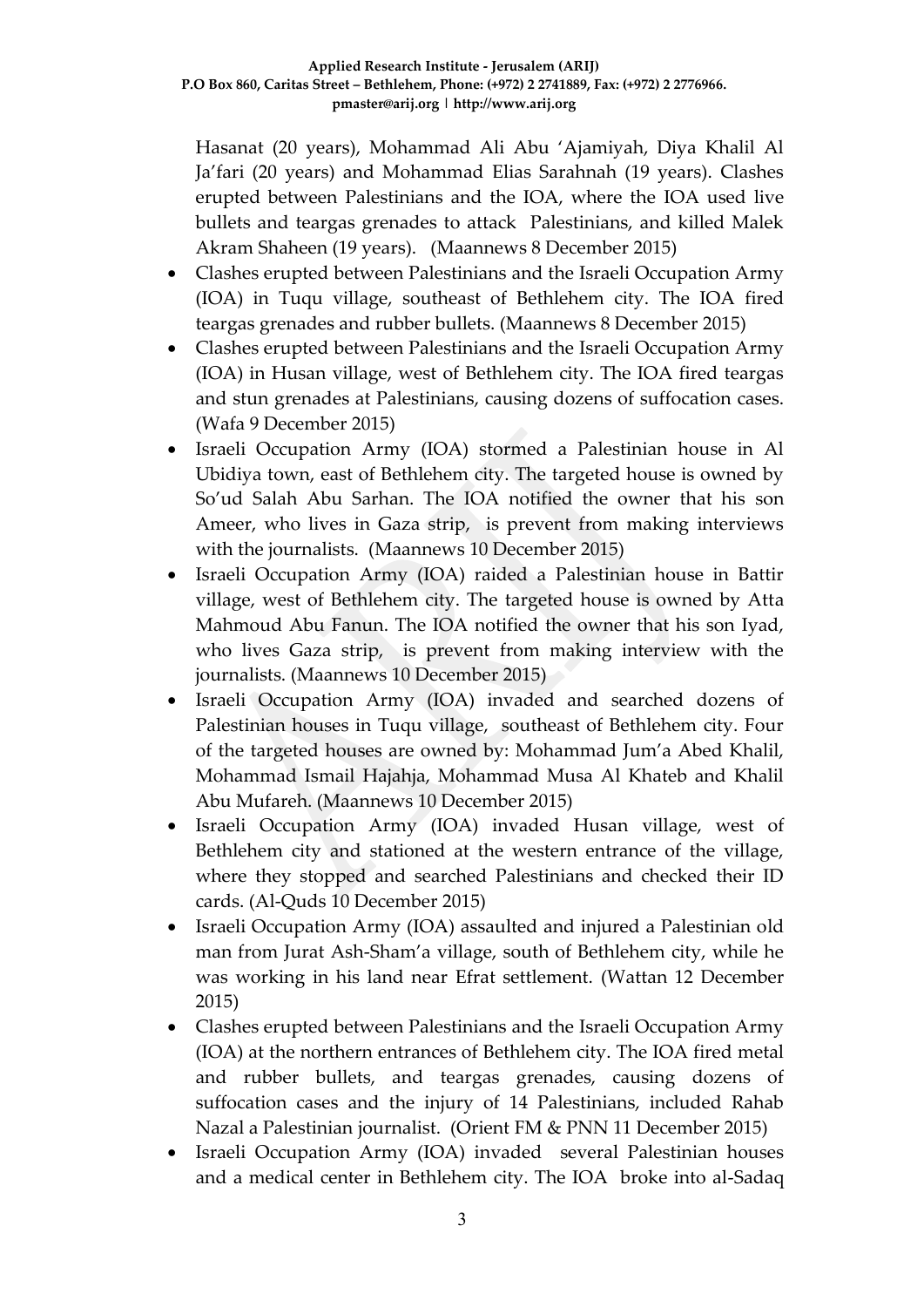Medical Clinic in the al-Madbasa neighborhood in the center of Bethlehem, removing the clinic's main door and confiscating equipment. The medical clinic is a part of al-Ihsan Charitable Association. The IOA also raided a Bethlehem residential building and broke into three apartments. The targeted houses are owned by: Ahmad Theib Buja, Muhammad Buja and Ashraf Abu Hlayyil. (Maannews 12 December 2015)

- Israeli Occupation Army (IOA) stormed and searched three Palestinian houses in Husan village, west of Bethlehem city. The targeted houses are owned by: Ismail Ibrahim Za'oul (55 years) and his two brothers; Hassan (50 years) and Mohammad (48 years). (RB2000 13 December 2015)
- Israeli Occupation Army (IOA) raided and searched a Palestinian house in Bethlehem city. (Al-Quds 15 December 2015)
- Clashes erupted between Palestinians and the Israeli Occupation Army (IOA) in Ad-Duheisha refugee camp, south of Bethlehem city. The IOA fired teargas grenades and rubber bullets at Palestinians. (Al-Quds 15 December 2015)
- Israeli Occupation Army (IOA) stormed and toured in areas in Tuqu village, southeast of Bethlehem city. (Al-Quds 15 December 2015)
- Israeli Occupation Army (IOA) invaded and searched dozens of Palestinian houses in Ad Duheisha refugee camp, south of Bethlehem city. Clashes erupted between Palestinians and the IOA, where the IOA fired metal bullets and teargas grenades, causing the injury of a Palestinian. During the operation, the IOA arrested four Palestinians and summoned others to interview the Israeli Intelligence Police. The arrestees were identified as: Yazan Al Ja'idi (18 years), Hamza Ma'rouf Al Atrash (24 years) and his brother Mohammad (22 years), and Amid Mohammad Shamroukh (22 years). (RB2000 16 December 2015)
- Israeli Occupation Authorities handed out military orders to demolish three Palestinian houses (each one consist of two floors) in Um Rukba area in Al Khader village, southwest of Bethlehem city. The targeted houses are owned by: Ibrahim Musa Salem, Ala Riziq Salem and Nour Salah. (Wafa 16 December 2015)
- Israeli Occupation Army (IOA) handed out a military order to demolish a garage in Kisan village, southeast of Bethlehem city. The targeted structure is owned by Mahir Hussen Abiyat. (Al Watan Voice 16 December 2015)
- Israeli Occupation Army (IOA) forced Palestinians to close their commercial stores at the entrance of Um Salamuna village, south of Bethlehem city. (Wattan 17 December 2015)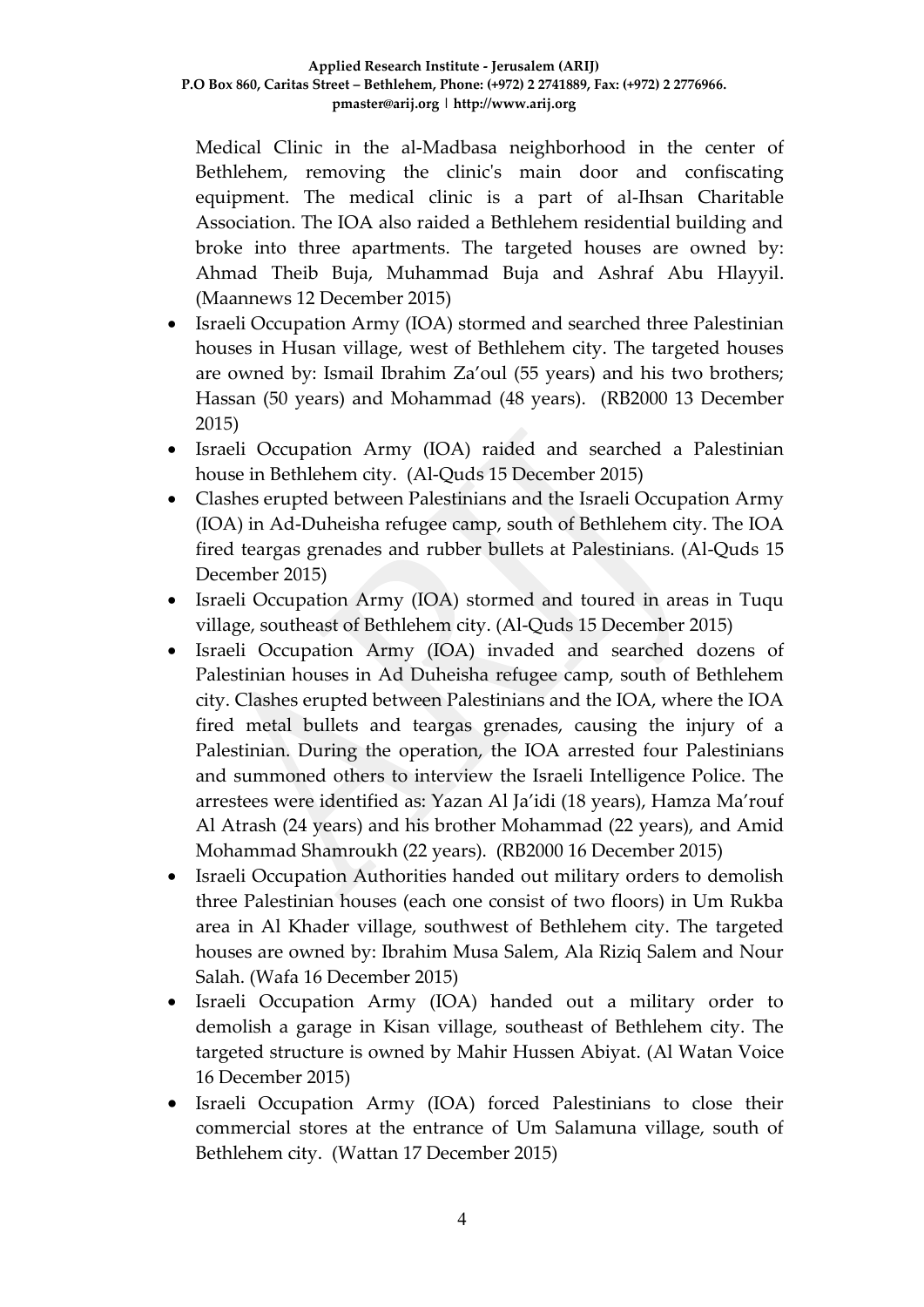- Israeli Occupation Authorities confiscated 680 dunums of Palestinian land in Al Walaja village in Bethlehem governorate, as a part of the approval on the construction of the Givat Yael settlement, southwest of Al Walaja village. Givat Yael, an Israeli future settlement, will confiscate in total 5696 dunums of Palestinian land in Bethlehem governorate. (Al-Ayyam 17 December 2015)
- Israeli Occupation Army (IOA) stormed and searched Salah Ad-Diyn mosque and the headquarter of "Help Orphaned Children" in Bethlehem city. (RB2000 18 December 2015)
- Israeli Occupation Army (IOA) attacked a non-violent protest at the northern entrances of Bethlehem city. The IOA fired live bullets, teargas and stun grenades, causing dozens of suffocation cases, and the injury of 6 Palestinians. (Al-Quds 18 December 2015)
- Clashes erupted between Palestinians and the Israeli Occupation Army (IOA) near Bilal ben Rabah mosque, north of Bethlehem city. The IOA fired live and rubber bullets, and teargas grenades, causing dozens of suffocation cases and the injury of 21 Palestinians. (Maannews 18 December 2015)
- Clashes erupted between Palestinians and the Israeli Occupation Army (IOA) in Tuqu village, southeast of Bethlehem city. The IOA fired live and rubber bullets and teargas grenades, causing dozens of suffocation cases and the injury of 8 Palestinians. (Maannews 18 December 2015)
- Clashes erupted between Palestinians and the Israeli Occupation Army (IOA) at the southern entrance of Al Khader village in Bethlehem governorate. (Al-Quds 18 December 2015)
- Clashes erupted between Palestinians and the Israeli Occupation Army (IOA) at the western entrance of Beit Fajjar village, south of Bethlehem city. (Al-Quds 18 December 2015)
- Israeli Occupation Army (IOA) invaded Nahhalin village, west of Bethlehem city. Clashes erupted between Palestinians and the IOA where the IOA fired teargas grenades at Palestinians, causing dozens of suffocation cases included a baby. (Al-Quds 19 December 2015)
- Israeli Occupation Army (IOA) erected a blimp at the western entrance of Husan village, west of Bethlehem city. (Al-Quds 19 December 2015)
- Israeli settlers living in Tekoa settlement detained Ali Musa Hamed (60 years) and his son Iyad from Tuqu village in Bethlehem governorate, while they were working in their land near the aforementioned settlement. (Al-Quds 19 December 2015)
- Israeli Occupation Army (IOA) stormed Al Khader village, southwest of Bethlehem city and fired teargas grenades at Palestinians and their houses, causing dozens of suffocation cases. During the operation, the IOA erected a military checkpoint at the entrance of the village,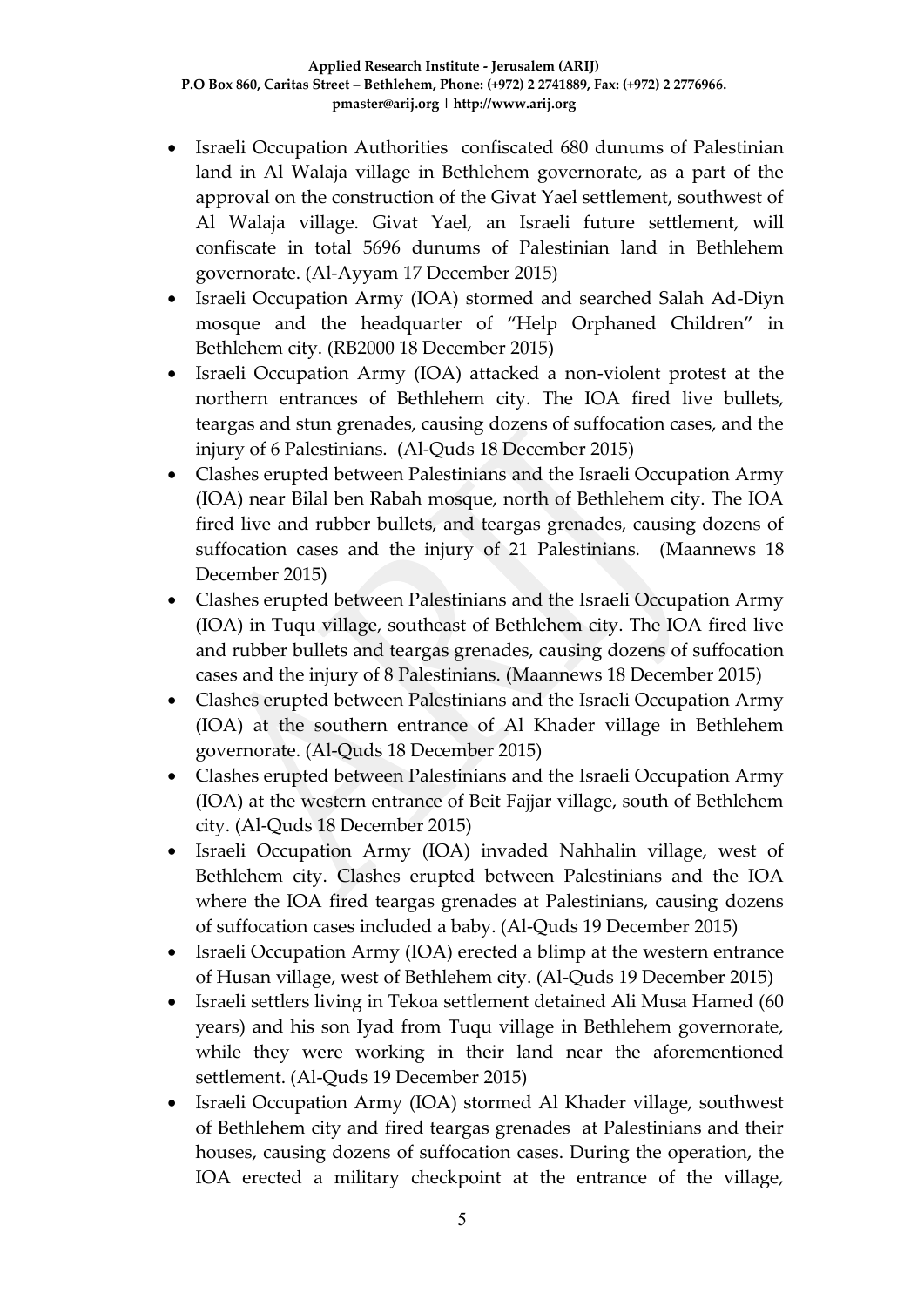stopped and searched Palestinian vehicles and checked ID cards. (Al-Quds 21 December 2015)

- Israeli Occupation Army (IOA) stormed the Palestinian water station in Khallet Al Louz village, south of Bethlehem city, and questioned the workers. (Al-Quds 21 December 2015)
- Israeli Occupation Army (IOA) invaded Ad-Duhaisha refugee camp, south of Bethlehem city, and occupied the roofs of Palestinian houses. Clashes erupted between Palestinians and the IOA, where the IOA fired live bullets and teargas grenades, causing dozens of suffocation cases and the injury of two Palestinians. During the operation, the IOA arrested Salah Al Ja'di (24 years) after raiding his house. (Maannews & Wafa 21 December 2015)
- Clashes erupted between Palestinians and the Israeli Occupation Army (IOA) in Ayda refugee camp, north of Bethlehem city. The IOA fired rubber bullets and teargas grenades, causing dozens of suffocation cases. During the clashes, the IOA arrested Danyal Riad Abu Srour (18 years). The IOA transferred the arrestee to unknown location. (Al-Quds 23 December 2015)
- Clashes erupted between Palestinians and the Israeli Occupation Army (IOA) in Tuqu village, southeast of Bethlehem city. The IOA fired teargas grenades at Palestinians and houses, causing tens of suffocation cases. (Al-Quds 23 December 2015)
- Clashes erupted between Palestinians and the Israeli Occupation Army (IOA) at the northern entrance of Bethlehem city. The IOA fired rubber bullets, teargas and stun grenades, causing dozens of suffocation cases and the injury of two Palestinians. (RB2000 25 December 2015)
- Clashes erupted between Palestinians and the Israeli Occupation Army (IOA) in Al Khader village, southwest of Bethlehem city. The IOA fired rubber bullets and teargas grenades, causing dozens of suffocation cases and the injury of three Palestinians. (Wafa 25 December 2015)
- Clashes erupted between Palestinians and the Israeli Occupation Army (IOA) in Marah Rabah village, south of Bethlehem city. The IOA used rubber bullets to attack Palestinians, where 5 Palestinians were injured. (Wafa 25 December 2015)
- Israeli Occupation Army (IOA) invaded Al Azza refugee camp, north of Bethlehem city, and fired teargas grenades at Palestinian houses, causing dozens of suffocation cases. (Pal Info 27 December 2015)
- Clashes erupted between Palestinians and the Israeli Occupation Army (IOA) in Al Khader village, southwest of Bethlehem city. The IOA fired teargas and stun grenades at Palestinians and their houses, causing tens of suffocation cases. (Wafa 27 December 2015)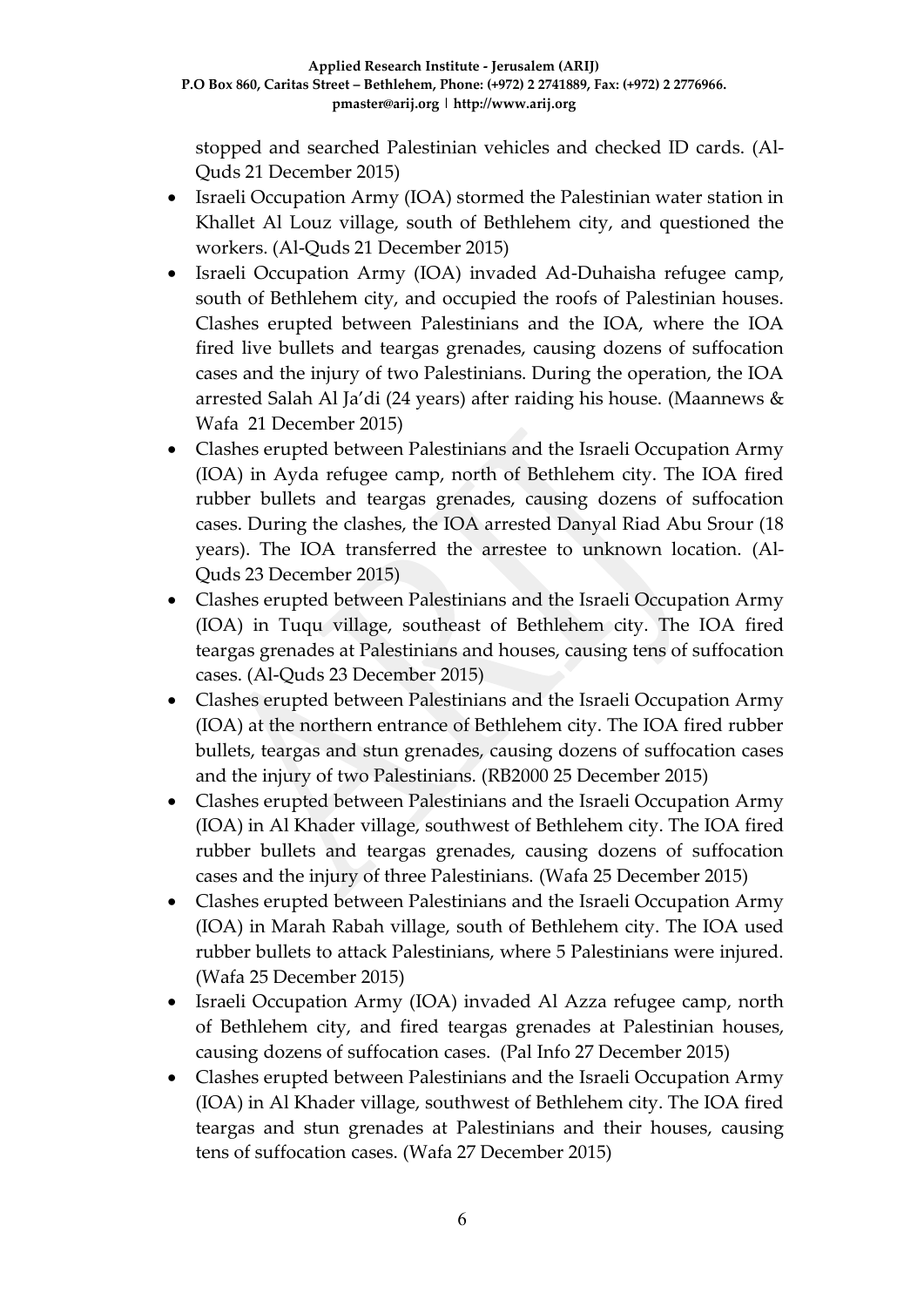- Israeli Occupation Army (IOA) fired teargas grenades at Palestinian schools in Al Khader village, southwest of Bethlehem city, causing tens of suffocation cases among the Palestinian students. (Al-Quds 28 December 2015)
- Israeli Occupation Army (IOA) stormed the headquarter of Zakat Committee in Bethlehem city and confiscated the files and computer devices. (RB2000 29 December 2015)
- Israeli Occupation Army (IOA) handed out military orders to stop the construction in 15 Palestinian houses in Battir village, west of Bethlehem city. Eight of the targeted houses are owned by: Fadi Khalil Al Qaisi, Fadi Jamel Abed alla, Ibrahim Ali An-Najar, Yasser Mahmoud Qatoush, Hazem Ahmed Abed Al Wahab, Hazem Adnan Ash-Shouli, Mohammad Hussen Ash-Shami and Hamza Yacoub Hamamda. (RB2000 29 December 2015)
- Israeli Occupation Army and bulldozers stationed in "Ush Ghrab" Israeli military camp, east of Beit Sahour city, east of Bethlehem governorate and start leveling the land and installing cement blocks to fortify the military base and its surroundings. (ARIJ Field workers 29 December 2015)

## **Jenin**

- Israeli Occupation Army (IOA) intensified its presences around Yabad town, west of Jenin city. The IOA stormed and searched several areas and closed the eastern entrance of the town. (RB2000 1 December 2015
- Israeli Occupation Army (IOA) invaded and searched a number of Palestinian houses in Qabatiya village, south of Jenin city, and questioned the residents. Three of the targeted houses are owned by Mutasem Ziyad Nazal, Ziyad Tawfiq Nazal and Fesal Tawfiq Nazal. Clashes erupted between Palestinians and the IOA, where the IOA fired rubber bullets, causing the injury of 8 Palestinians, included two children. (Wafa & PNN 3 December 2015)
- Israeli settlers escorted by the Israeli Occupation Army (IOA) stormed areas in Yabed town and Kufeirit village, west of Jenin city, carried out provocative actions, chanted anti-Palestinian slogans and performed Talmudic rituals. (RB2000 4 December 2015)
- Israeli Occupation Army (IOA) assaulted and injured Bilal Fawzi Mohammad 'Amarnah (24 years) from Yabad town, west of Jenin city, after stopping him at At-Tayba military checkpoint in Tulkarm governorate. (Orient FM 5 December 2015)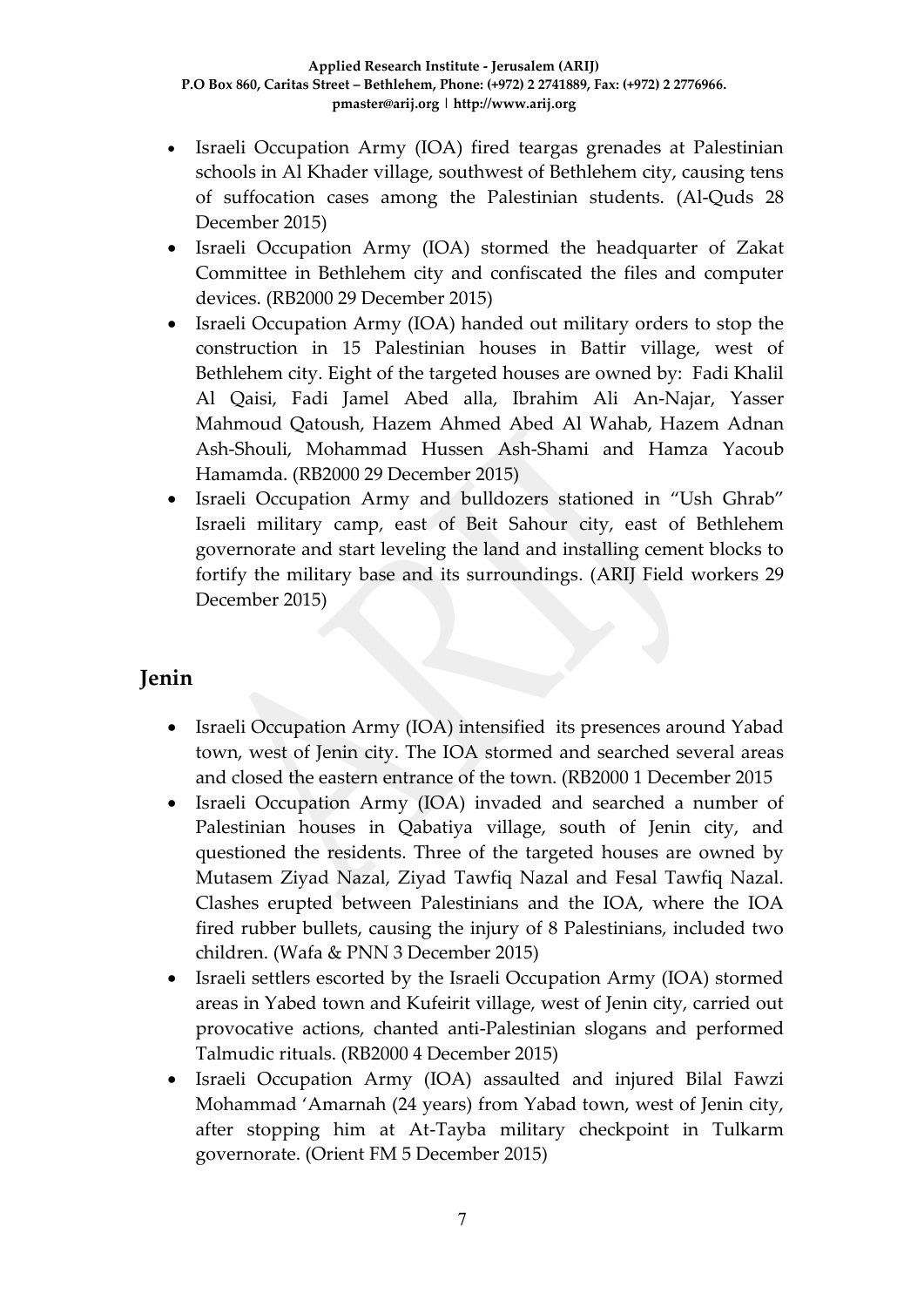- Israeli Occupation Army (IOA) assaulted and injured Ghadir Ahmed Sharqawi (45 years) and Mohammad Jamal Ash-Shalabi after storming and searching their houses in Jein refugee camp, west of Jenin city. (Wafa 7 December 2015)
- Clashes erupted between Palestinians and the Israeli Occupation Army (IOA) in Al Jouz neighborhood in Jaba' village, southwest of Jenin city. The IOA fired teargas grenades at Palestinians, causing dozens of suffocation cases. During the clashes, the IOA arrested two Palestinians after raiding their houses. The arrestees were identified as: Awad Rushdi Abu 'Aoun (45 years) and Ihab Munir Fashafsha (22 years). (Wafa 8 December 2015)
- Israeli Occupation Army (IOA) occupied a Palestinian building in Dahet Sahab Al Khair neighborhood in Jenin city and transformed it to a military base. The targeted building is owned by Al Kasbari family. The IOA also, erected a military checkpoint at the entrance of the aforementioned neighborhood, where they stopped and searched Palestinian vehicles and checked ID cards. Noted that clashes erupted between Palestinians and the IOA, where the IOA fired teargas grenades at Palestinians and houses. (Wafa 9 December 2015)
- Israeli Occupation Army (IOA) tightened its procedures in Ash-Shuhada village, south of Jenin city. (Wafa 9 December 2015)
- Israeli Occupation Army (IOA) handed out 5 military orders to demolish tents and animal sheds in Zabda village, west of Jenin city. (Safa 10 December 2015)
- Israeli Occupation Army (IOA) erected three military checkpoints at the entrances of Yabad town, west of Jenin city. The IOA stopped and searched Palestinian vehicles and checked ID cards. (Wafa 10 December 2015)
- Israeli Occupation Army (IOA) invaded and searched the headquarter of the Palestinian-Arab front in Jenin city, confiscated a computer device and destroyed files. (Wafa 11 December 2015)
- Israeli Occupation Army (IOA) stationed at Al Jalamah military checkpoint, north of Jenin city, shoot and injured Azz Ad-Diyn Ash-Shalabi (20 years) from Jenin city, while he was crossing the checkpoint. (Al-Quds & RB2000 11 December 2015)
- Israeli Occupation Army (IOA) erected military checkpoints near Baqa Ash-Sharqiya and Deir Al Ghusun village, northwest of Jenin city. (Wattan 13 December 2015)
- Israeli Occupation Army (IOA) tightened its procedures at Mevo Dotan military checkpoint, south of Yabad town in Jenin governorate. The IOA stopped and searched Palestinian vehicles and checked ID cards. (Wattan 13 December 2015)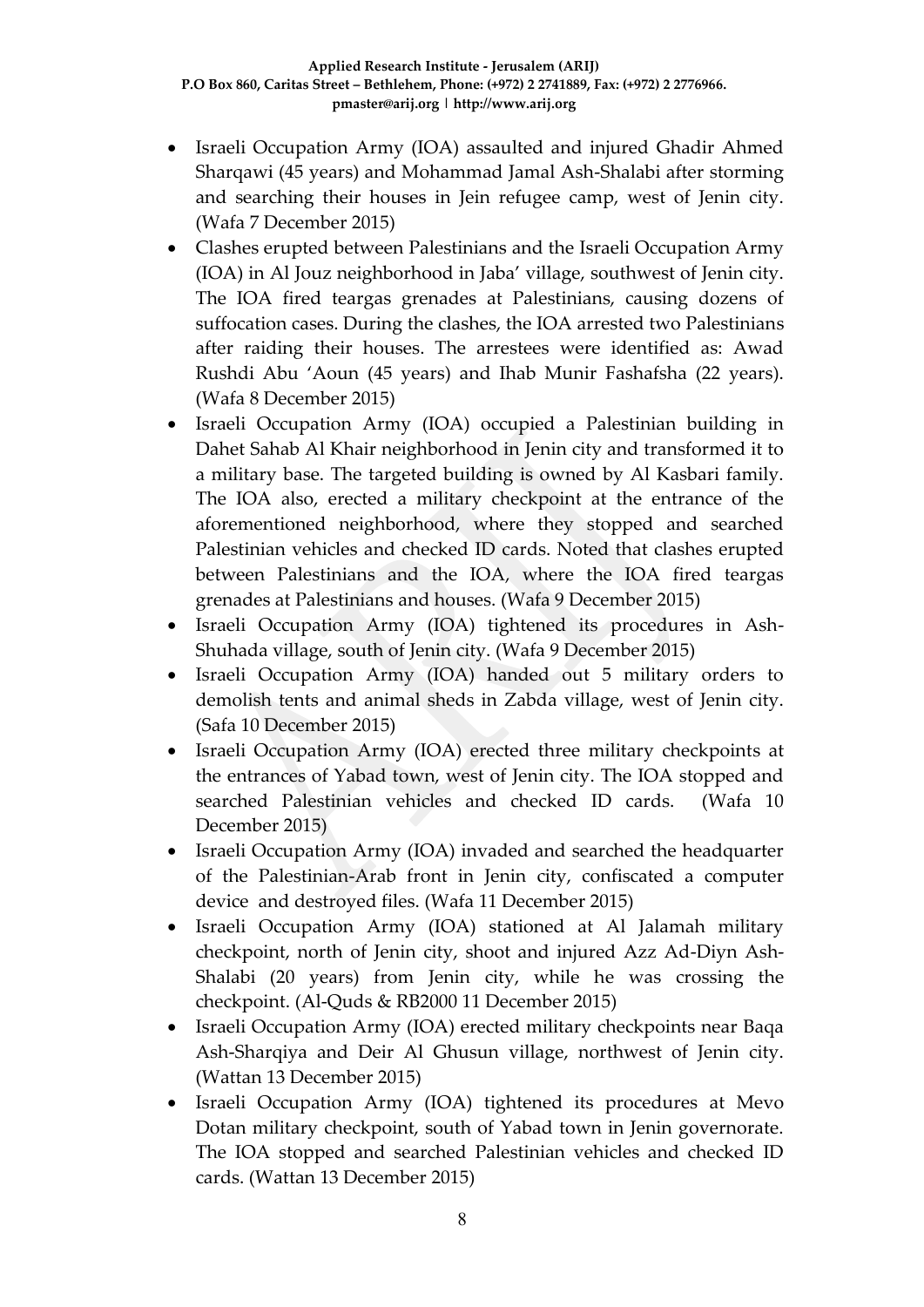- Israeli settlers living in Mevo Dotan settlement kidnapped three Palestinian children from Imreiha village in Jenin governorate, while they were playing in their family land near the aforementioned settlement. The Palestinians were identified as: Mohammad Ibrahim Abu Abed, Anwar Abu Abed and his brother Tawfeq. (Al-Quds 15 December 2015)
- Israeli Occupation Army (IOA) invaded and searched a number of Palestinian houses in Yabad town, west of Jenin city, and questioned the residents. (Wattan 16 December 2015)
- Israeli Occupation Army (IOA) invaded Arraba village, southwest of Jenin city and stationed near The martyr Sami Tah School, and fired teargas grenades at Palestinian students, causing dozens of suffocation cases. During the clashes, the IOA invaded tow Palestinian houses and summoned the residents to interview the Israeli Intelligence Police in Salem military base. (Safa & Wafa 15 December 2015)
- Israeli settlers gathered near Imreiha village, west of Jenin city, and hurled stones at Palestinian houses and vehicles, and chanted anti-Palestinian slogans. (Al-Quds 16 December 2015)
- Israeli settlers living in Mevo Dotan settlement demonstrated at the main road near the settlement and closed it. (Maannews 16 December 2015)
- Israeli Occupation Army (IOA) closed for two hours Al Jalamah military checkpoint, north of Jenin city. (RB2000 16 December 2015)
- Israeli Occupation Army (IOA) invaded and searched a number of Palestinian houses in Sanur village in Jenin governorate. Two of the targeted houses are owned by: Mutaz Walad Ali and Fathi Jarar. (RB2000 17 December 2015)
- Israeli Occupation Army (IOA) occupied a Palestinian house in Yabed town, west of Jenin city and transformed it to a military base. The targeted house is owned by Yahya Khalid Abu Shamala. (Al-Quds 17 December 2015)
- Israeli settlers living in Mevo Dotan settlement escorted by the Israeli Occupation Army (IOA) carried out provocative actions at the main road near Yabad town, west of Jenin city, and hurled stones at Palestinian vehicles. Noted that the targeted road link between Jenin and Tulkarm cities. (NBPRS 17 December 2015)
- Israeli Occupation Army (IOA) occupied a Palestinian house in Yabad town, west of Jenin city, and transformed it to a military base. The targeted house is owned by Yahya Khalid Abu Shamalah. The IOA prevented the residents from leaving the house. (Al-Quds 18 December 2015)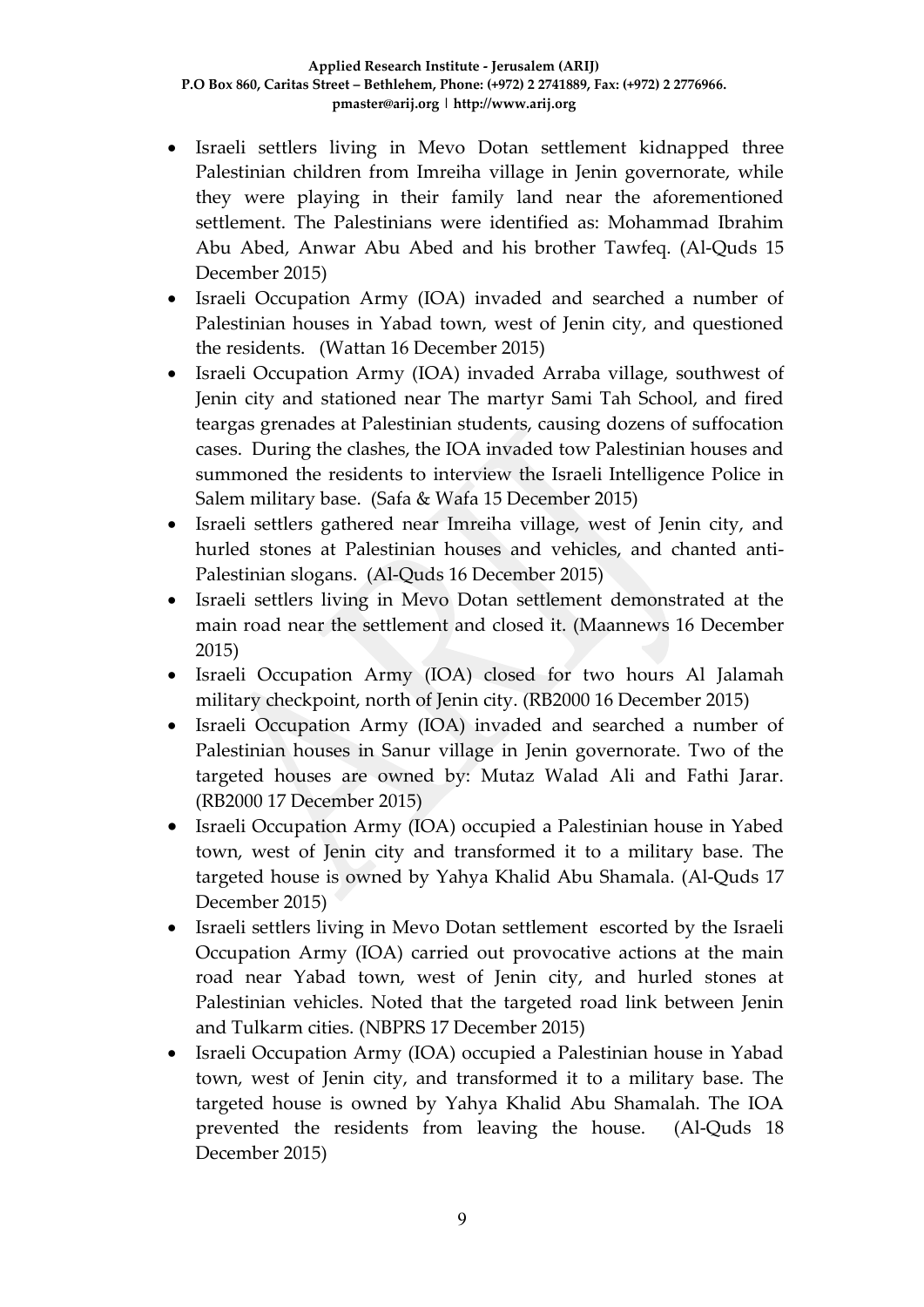- For the third times in a week, the Israeli Occupation Army (IOA) occupied a Palestinian house in Yabad town, west of Jenin city, and transformed it to a military base. The targeted house is owned by Yahya Khalid Abu Shamalah. During the operation, clashes erupted between Palestinians and the IOA, where the IOA fired teargas grenades, causing a number of suffocation cases. (Wafa 20 December 2015)
- For the second days in a row, the Israeli Occupation Army (IOA) occupied a Palestinian house in Yabad town, west of Jenin city, and transformed it to a military base. The targeted house is owned by Yahya Khalid Abu Shamalah. (Wafa 21 December 2015)
- Israeli Occupation Army (IOA) stormed and searched dozens of Palestinian houses in Yabad town, west of Jenin city. Eight of the targeted houses are owned by: Mahdi Al Yassen Abu Bakir, Mohammad Abed Ar-Rahem Abu Bakir, Samir Abed An-Naser Abu Bakir, Bassam Ahmed Ghanem, Mohammad Sharif Abu Bakir, Abdalla Ghanayem Amarnah, Mahmoud Nayef Turkman and Mahmoud Harzalla Abu Khalil. Clashes erupted between Palestinians and the IOA, where the IOA fired teargas and stun grenades, causing dozens of suffocation cases. (Wafa 23 December 2015)
- Israeli Occupation Authorities handed out the mayor of the municipality of Yabad, in Jenin governorate, a military order informed the municipality that the IOA will close the road No. 585, which links between Yabed and Imreiha towns, west of Jenin city. (Wafa 23 December 2015)
- Israeli Occupation Army (IOA) stormed Yabad town, west of Jenin city. Clashes erupted between Palestinians and the IOA, where the IOA used rubber bullets and teargas grenades to attack Palestinians. (RB2000 24 December 2015)
- Clashes erupted between Palestinians and the Israeli Occupation Army (IOA) near Salem military base in Rummana village, northwest of Jenin city. The IOA fired rubber bullets and teargas grenades, causing dozens of suffocation cases, and the torch of Palestinian land owned by Raghib Mahmoud Al Ahmed. (Wafa 24 December 2015)
- Israeli Occupation Army (IOA) erected a fence around hundreds dunums of Palestinian agricultural land, located near the Israeli bypass road No.585, which link between Imreiha and Yabad towns in Jenin governorate, under the claim that the targeted land classified as "Close military area". Noted that the targeted planted with olive trees and owned by Abu Bakir, Abu Shamalah, 'Amarnah and Ash-sheikh Ali families. (Wafa 26 December 2015)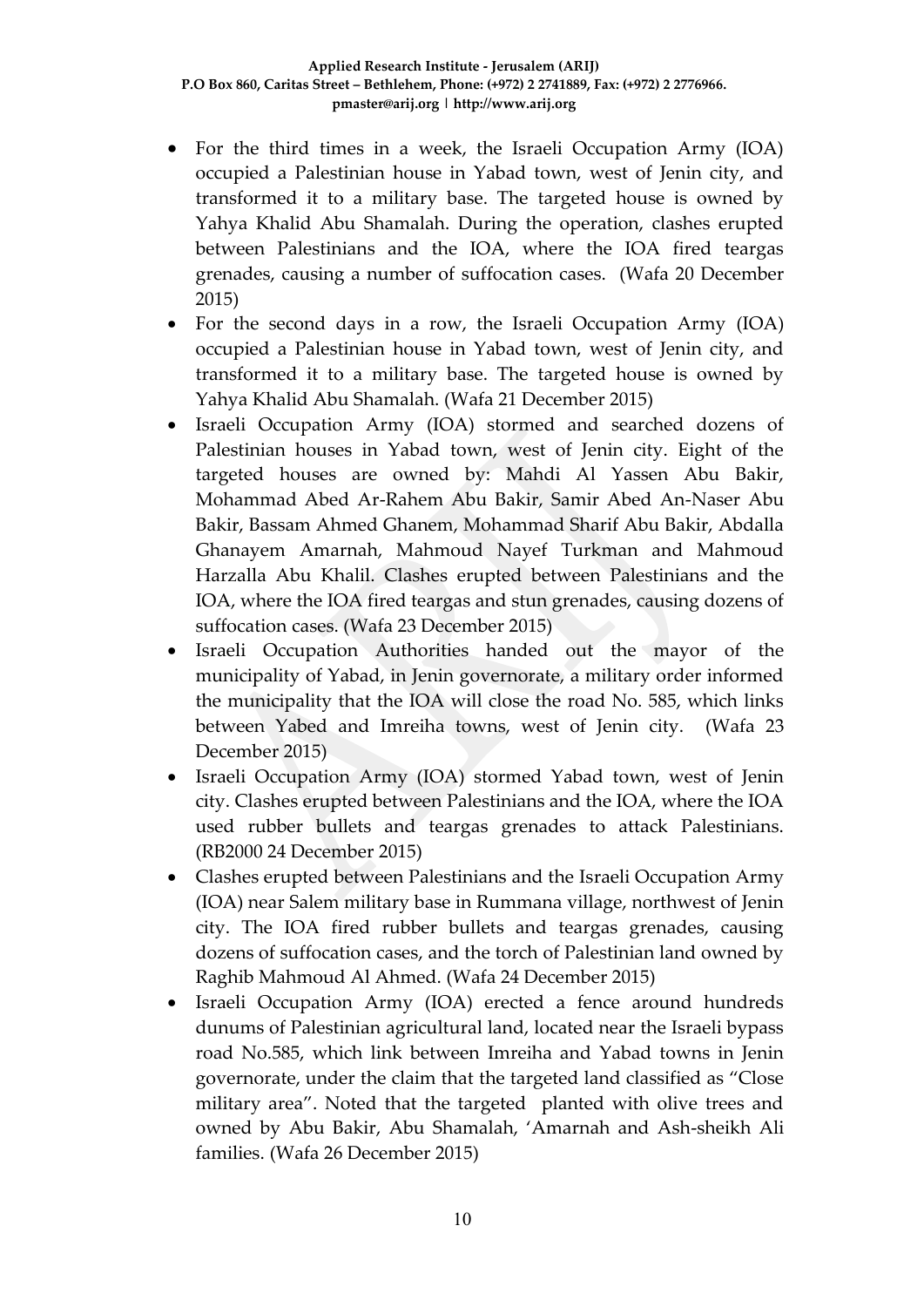- Israeli Occupation Army (IOA) raided and searched dozens of Palestinian houses in a neighborhood at the eastern part of Yabad town, west of Jenin city, and fired stun grenades at Palestinian and their houses. During the operation, the IOA erected a military checkpoint near the town, stopped and searched Palestinian vehicles and checked ID cards. (RB2000 27 December 2015)
- Israeli Occupation Army (IOA) raided and toured in several areas in Jenin city. Clashes erupted between Palestinians and the IOA. (Orient FM 28 December 2015)
- Israeli Occupation Army (IOA) stormed and searched areas in Yabed town, west of Jenin city and questioned Palestinians. (Orient FM 28 December 2015)
- Israeli Occupation Army (IOA) stormed and searched dozens of Palestinian houses in Zabda and Tura villages in Jenin governorate. (Orient FM 28 December 2015)
- Israeli Occupation Army (IOA) raided and searched two Palestinian houses in Qabatiya village, south of Jenin city, and took photos for the houses. The targeted houses are owned by the families of the two martyrs; Mohammad Rafeq and Nour Ad-Diyn Mohammad Saba'nah. (Wafa 29 December 2015)

# **Jerusalem**

- Israeli settlers escorted by the Israeli Occupation Army (IOA) stormed Al Aqsa mosque in Jerusalem city and toured in its courtyard. During the operation, the IOA prevented Palestinian three Palestinians from entering the mosque and handed them the notification. (NBPRS & Raya 1 December 2015)
- Israeli Occupation Army (IOA) demolished part of a Palestinian house in Jabal Al Mukabir town, south of Jerusalem city. The targeted house is owned by the family of the Palestinian martyr; Ghassan Abu Jamal. Noted that the IOA demolished a part of the house in November 2015. (SilwanIC 1 December 2015)
- Israeli Occupation Authorities forced Nabil Ad-Didesi to demolish the bathroom in his house in Bab Al Khalil area in the old city of Jerusalem city. (SilwanIC & Maannews 1 December 2015)
- Israeli Occupation Army (IOA) closed An-Nafaq road, northwest of Jerusalem city. (Wattan 1 December 2015)
- Clashes erupted between Palestinians and the Israeli Occupation Army (IOA) in At-Tur town in Jerusalem city. The IOA fired teargas grenades at Palestinians, houses and the headquarter of Al Makasid hospital,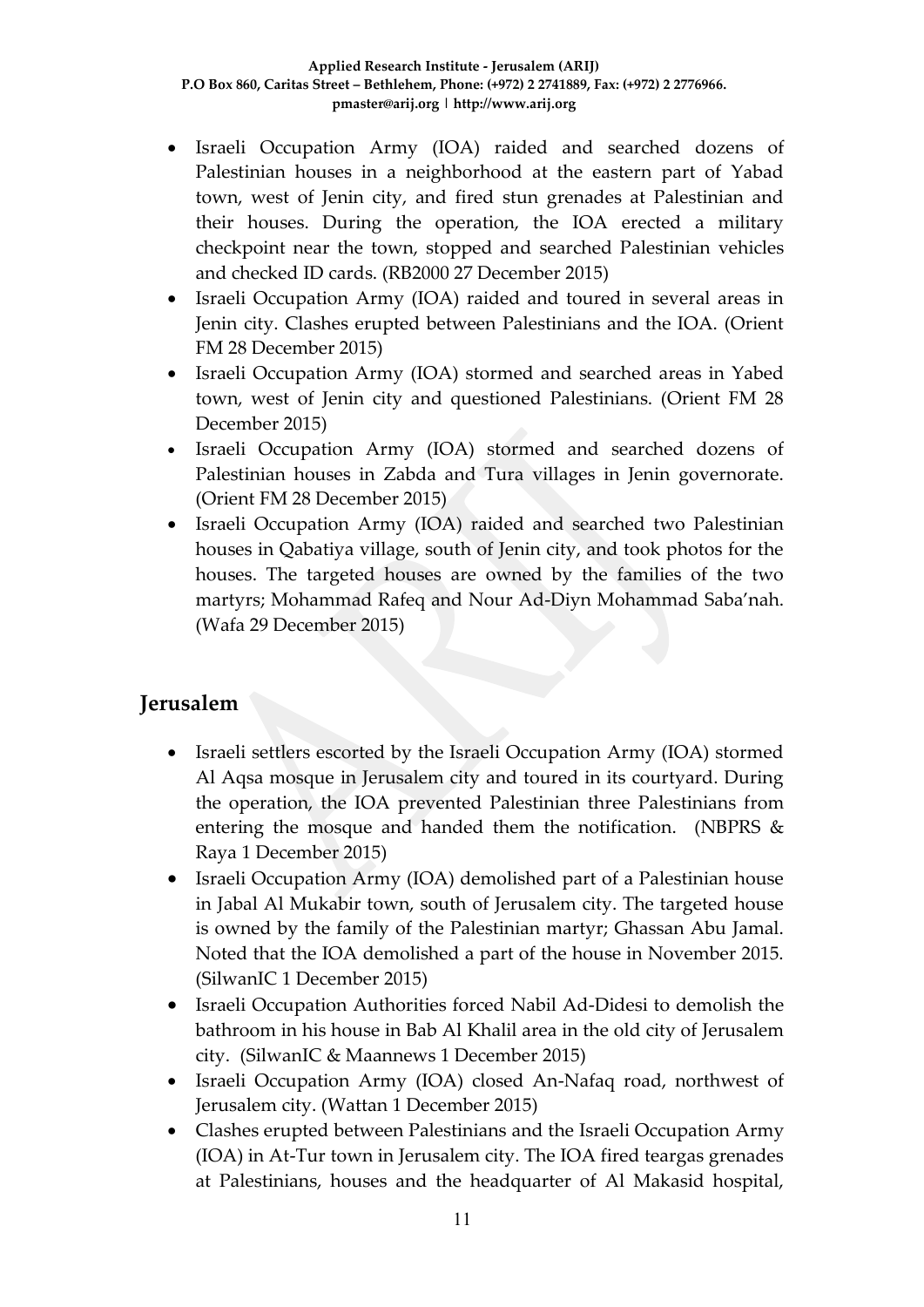causing dozens of suffocation cases included Palestinian children. (Maannews 2 December 2015)

- Israeli settlers escorted by the Israeli Occupation Army (IOA) stormed Al Aqsa mosque in Jerusalem city and toured in its courtyard. (NBPRS 2 November 2015)
- Israeli Occupation Army (IOA) exploded the house of a Palestinian martyr; Ibrahim Al 'Akari, in Shufat refugee camp, north of Jerusalem city. Noted that the targeted house in the third floor within a building consist of three floors. Clashes erupted between Palestinians and the IOA, where the IOA fired rubber bullets and teargas grenades, causing tens of suffocation cases and the injury of 13 Palestinians. During the operation, the IOA closed all the entrance of the camp and prevented Palestinians from leaving or entering it. (Al- Quds 2 November 2015)
- Controversial Plan for Museum at Western Wall Gets Final Zoning Approval. Planning board rejects most objections to Western Wall Heritage Foundation building, but limits its area; opponents considering petitioning High Court. An appeals subcommittee of the Jerusalem District Planning and Building Committee has given its final approval for a plan to construct a center called "Beit Ha-Liba" (House of Core Values) in the Western Wall Plaza in the Old City of Jerusalem. The center was conceived of and promoted by the Western Wall Heritage Foundation and the Western Wall's rabbi, and will include offices, a museum and an educational center. The opponents of this plan, led by senior archaeologists, say that the building would damage antiquities on the site, particularly a Roman-era road discovered there. The committee rejected most of the objections it was presented with, but instructed that the building be lower and slightly smaller than proposed. The opponents are considering a petition to the High Court of Justice. According to the plan approved this week, the building will cover an area of 1,505 square meters above ground, as well as containing an archaeological floor and an observation deck on its roof. The compound was planned by architect Ada Karmi, and was originally designed to encompass 4,800 square meters. A year ago the National Planning and Building Council appeals committee decided to reduce the size of the compound. It agreed to the building's construction, but determined that there should limits on its size and a clearer definition of the purposes of this building. The national body returned the plan for further discussions at the district level. [\(Haaretz](http://www.haaretz.com/israel-news/.premium-1.689645) 2 December 2015)
- Israeli Occupation Army (IOA) shoot and killed Mazen Hassan 'Arabiya (37 years) from Abu Dis town, east of Jerusalem city and injured other while they were near a military checkpoint erected by the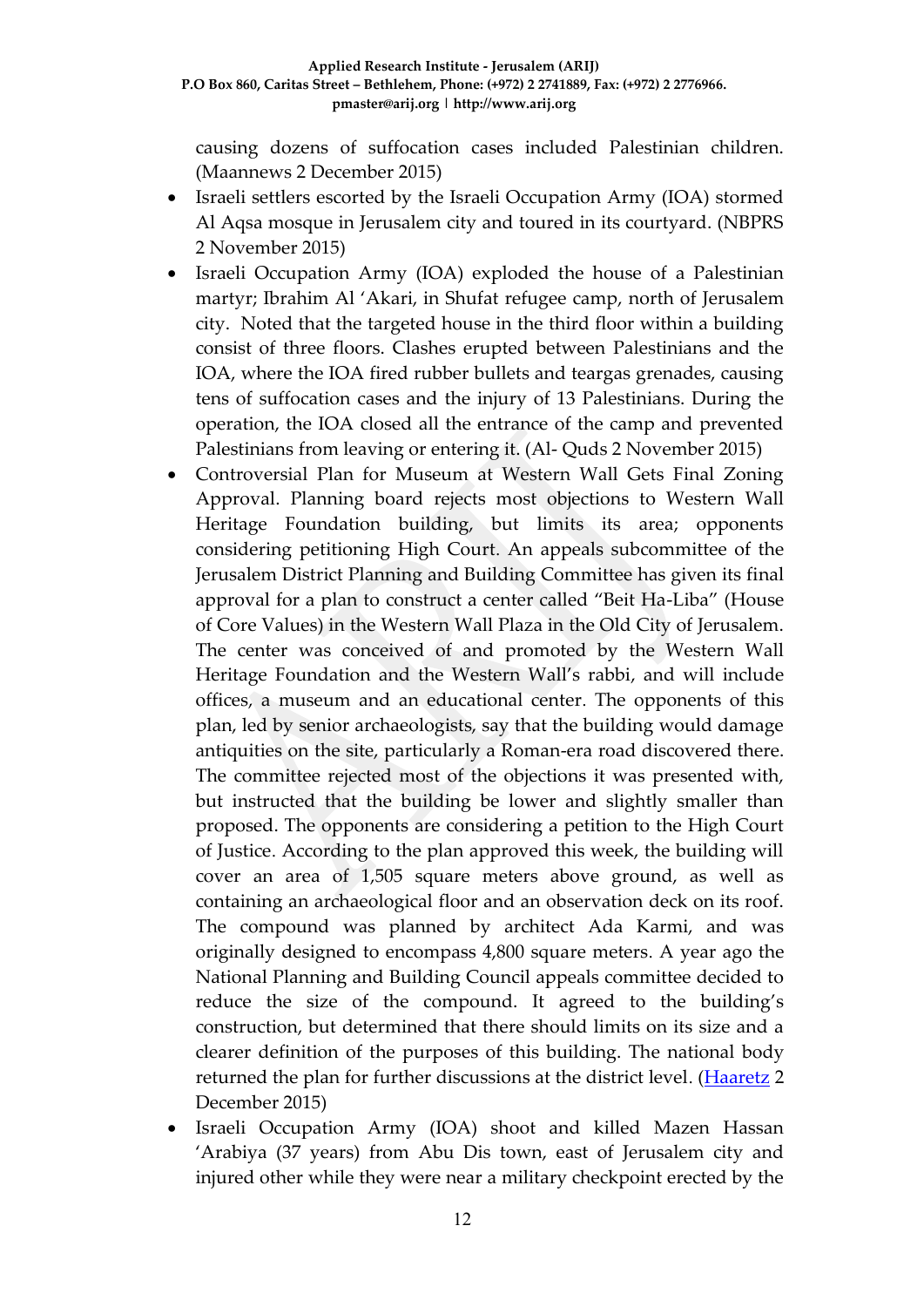IOA at the entrance of Hizma town, north of Jerusalem city. (Al-Quds 3 November 2015)

- Israeli Occupation Army (IOA) invaded and searched two Palestinian house in Jabal Al Mukabir town, south of Jerusalem city, and took photos for the houses. The targeted houses are owned by Akram Abu Jamal and the family of a Palestinian prisoner in the Israeli Jail; Bilal Abu Ghanim. The IOA also, stormed a house owned by the family of the Palestinian martyr; Ghassan Abu Jamal, and took photos for the houses and area. (Pal Today 3 December 2015)
- Israeli settlers escorted by the Israeli Occupation Army (IOA) stormed Al Aqsa mosque in Jerusalem city and toured in its courtyard. During the operation, the IOA assaulted 15 Palestinian women while they were at Bab Hutta, one of Al Aqsa mosque' gates, and prevented them from entering the mosque. (SilwanIC & Maannews 3 December 2015)
- Israeli Occupation Army (IOA) demolished a carwash in Hizma town, north of Jerusalem city and confiscated tools. The targeted structure is owned by Jareh Farouq Najeb. During the operation, the IOA invaded and searched dozens of Palestinian houses. (Al-Quds 3 December 2015)
- Hitham Yassen Radida (22 years) from Al Ubeidiya town, east of Bethlehem city, after stopping him at Az-Za'tam military checkpoint, east of Jerusalem city. (Wafa 4 December 2015)
- Israeli Occupation Army (IOA) attacked a non-violent protest in Shufat refugee camp, north of Jerusalem city. The IOA fired teargas and stun grenades at Palestinians and houses, causing dozens of suffocation cases. (Maannews 4 December 2015)
- Clashes erupted between Palestinians and the Israeli Occupation Army (IOA) in three several areas in Abu Dis town, east of Jerusalem city. The IOA fired rubber bullets and teargas grenades, causing more than 30 suffocation cases and the injury of 8 Palestinians. During the clashes, the IOA arrested Mohammad Khanafsa (18 years) and Ismail Halabiya, and summoned the brothers of the Palestinian martyr Mazen 'Arabiya, to interview the Israeli Intelligence Police. (Maannews 4 December 2015)
- Clashes erupted between Palestinians and the Israeli Occupation Army (IOA) in Silwan town in Jerusalem city. During the clashes, the IOA assaulted and arrested a Palestinian. (Maannews 4 December 2015)
- Israeli Occupation Army (IOA) shoot and killed a Palestinian from Tulkarm city, while he was at Al Musrarah area in Jerusalem city. (SilwanIC 4 December 2015)
- Clashes erupted between Palestinians and the Israeli Occupation Army (IOA) in Jabal Al Mukabir town, south of Jerusalem city, after the IOA attacked a non-violent protest. The IOA fired rubber bullets, teargas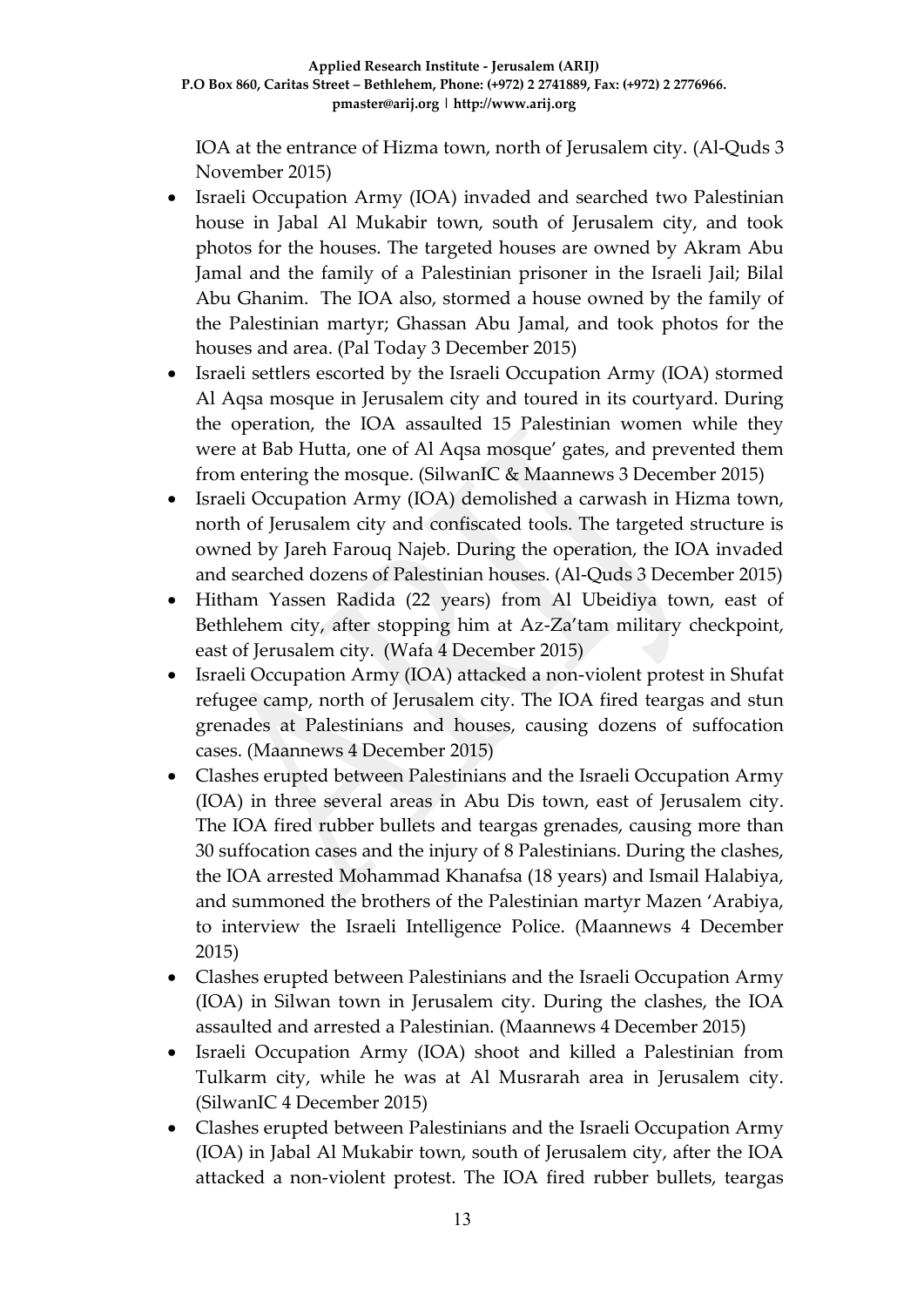and stun grenades at Palestinians, causing dozens of suffocation cases and the injury of 7 Palestinians. (RB2000 & SilwanIC 4 December 2015)

- Clashes erupted between Palestinians and the Israeli Occupation Army (IOA) in Al Issawiya town in Jerusalem city. (SilwanIC 4 December 2015)
- Israeli Municipality of Jerusalem escorted by the Israeli Occupation Army (IOA) stormed Ein Al Louza, Al Bustan and Bir Ayoub neighborhood in Silwan town in Jerusalem city, and handed over orders to demolish 5 houses and structures. One of the targeted houses is owned by Mohammad Odeh. (SilwanIC 4 December 2015)
- Israeli Occupation Army (IOA) erected a sudden checkpoint in Ein Al Louza neighborhood in Silwan town in Jerusalem city. The IOA stopped Palestinian vehicles. (SilwanIC 4 December 2015)
- Clashes erupted between Palestinians and the Israeli Occupation Army (IOA) in Ras Al Amoud neighborhood in Silwan town in Jerusalem city. The IOA fired rubber bullets and stun grenades at Palestinians, causing the injury of two Palestinians. During the clashes, the IOA closed a military checkpoint in the aforementioned neighborhood. (RB2000 & Al-Quds 5 December 2015)
- Clashes erupted between Palestinians and the Israeli Occupation Army (IOA) in Abu Dis town, east of Jerusalem city, after the IOA stormed and searched a Palestinian house owned by the family of the Palestinian martyr; Mazen Arabiya, and questioned the residents. (Wafa 6 December 2015)
- Clashes erupted between Palestinians and the Israeli Occupation Army (IOA) in Silwad town in Jerusalem city. The IOA fired live bullets, and teargas and stun grenades, causing dozens of suffocation cases and the injury of a Palestinian (Al-Quds 6 December 2015)
- Israeli Occupation Army (IOA) shoot and killed Ameer Yassir Iskafi (21 years) from Beit Hanina town, north of Jerusalem city, while he was in crossing a street in Jerusalem city. After the operation, the IOA invaded his family house in Beit Hanina town and clashes with the Palestinians, where the IOA fired rubber bullets and stun grenades at Palestinians. Noted that the IOA arrested the father of the martyr. (SilwanIC & Al-Quds 6 December 2015)
- Israeli settlers escorted by the Israeli Occupation Army (IOA) stormed Al Aqsa mosque in Jerusalem city and toured in its courtyard. Noted that the IOA still prevent about 60 Palestinian women (listed in the Israeli black list) from entering the mosque. (NBPRS 6 December 2015)
- Clashes erupted between Palestinians and the Israeli Occupation Army (IOA) in Beit Hanina town, north of Jerusalem city, after the IOA invaded a house owned by the family of the Palestinian martyr Ameer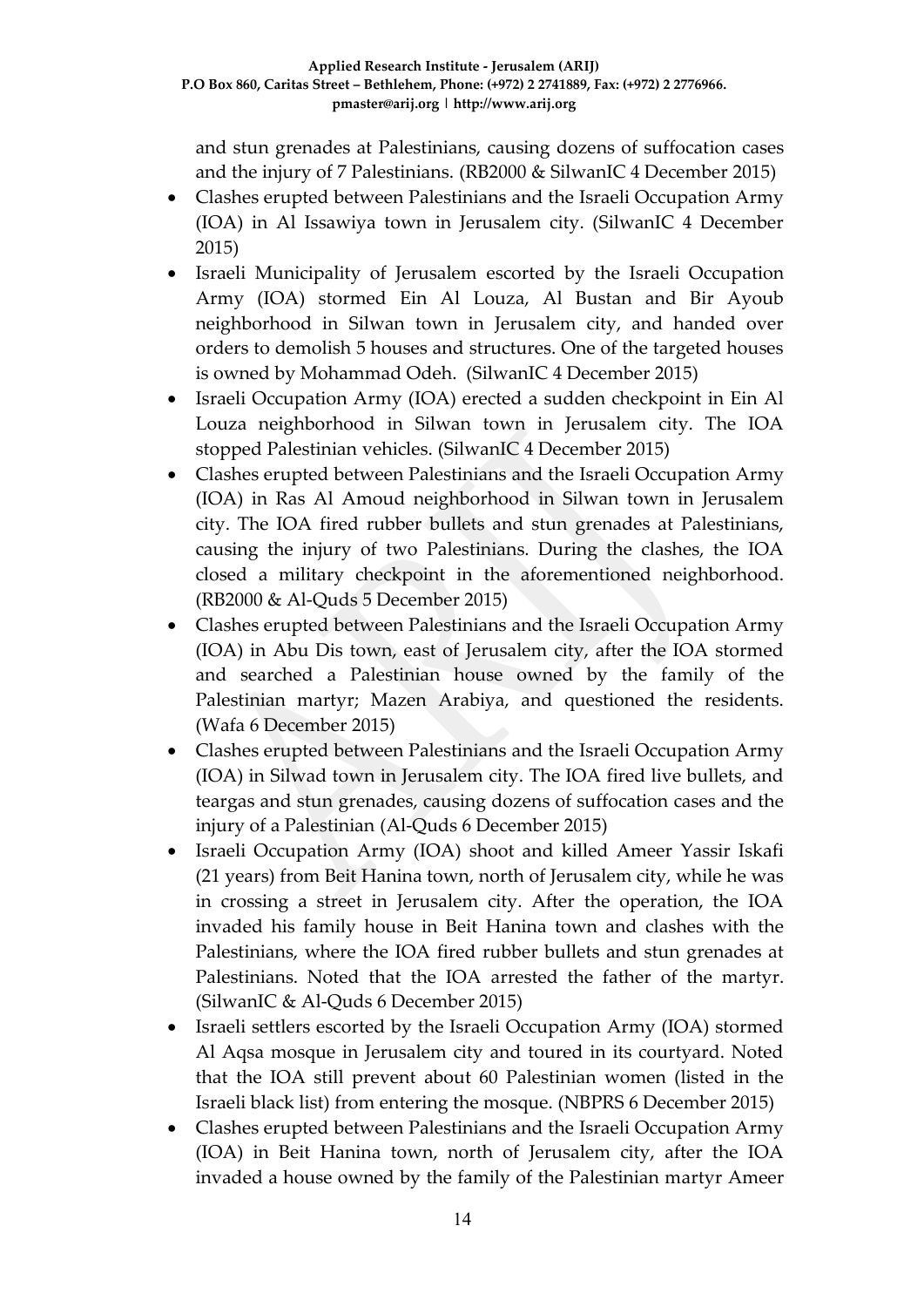Iskafi and arrested his father. The IOA fired rubber bullets, and teargas and stun grenades at Palestinians. (Wafa 7 December 2015)

- Israeli settlers escorted by the Israeli Occupation Army (IOA) stormed Al Aqsa mosque in Jerusalem city and toured in its courtyard. (Raya 7 December 2015)
- Israeli Occupation Army (IOA) stopped a Palestinian vehicle near Al Khan Al Ahmar area, northeast of Jerusalem city and assaulted the passengers. (Wafa 8 December 2015)
- Israeli Occupation Army (IOA) invaded and searched a Palestinian house in Beit Hanina town, north of Jerusalem city, and detained the residents. The targeted house is owned by the family of the Palestinian martyr; Omar Yasser Iskafi. (Maannews 8 December 2015)
- Israeli settlers escorted by the Israeli Occupation Army (IOA) stormed Al Aqsa mosque in Jerusalem city, and toured in its courtyard. Noted that an Israeli organization called the Israeli settlers to storm Al Aqsa mosque to celebrate Hanukkah holidays. (Wafa 8 December 2015)
- Israeli Occupation Authorities handed out orders to demolish 8 Palestinian houses (one of the targeted houses consist of three floors and the other two floors) and 14 commercial stores in Jabal Al Mukabir town, south of Jerusalem city. (Al-Quds 8 December 2015)
- Israeli Occupation Army (IOA) invaded and searched more than 15 Palestinian houses in Anata town, northeast of Jerusalem city. (Wattan 9 December 2015)
- Israeli settlers escorted by the Israeli Occupation Army (IOA) stormed Al Aqsa mosque in Jerusalem city and toured in its courtyard, and preformed Talmudic rituals. (Maannews 9 December 2015)
- Israeli Municipality of Jerusalem escorted by the Israeli Occupation Army (IOA) stormed Wad Yasoul neighborhood in Silwan town in Jerusalem city and handed out administrative orders to demolish two Palestinian houses (each one area reach to 100 square meters). The targeted houses are owned by Anas and Qusai Barqan, and inhabited by in total 9 family members included 5 children. (SilwanIC 9 December 2015)
- Israeli settlers escorted by the Israeli Occupation Army (IOA) stormed Al Aqsa mosque in Jerusalem city and toured in its courtyard. During the operation, the IOA prevented three Palestinian students from entering the mosque. Noted that the IOA still prevent 60 Palestinian women from entering the mosque. (Wafa 10 December 2015)
- Israeli settlers escorted by the Israeli Occupation Army (IOA) carried out a demonstrate in the old city of Jerusalem and chanted anti-Palestinian slogans. (NBPRS 10 December 2015)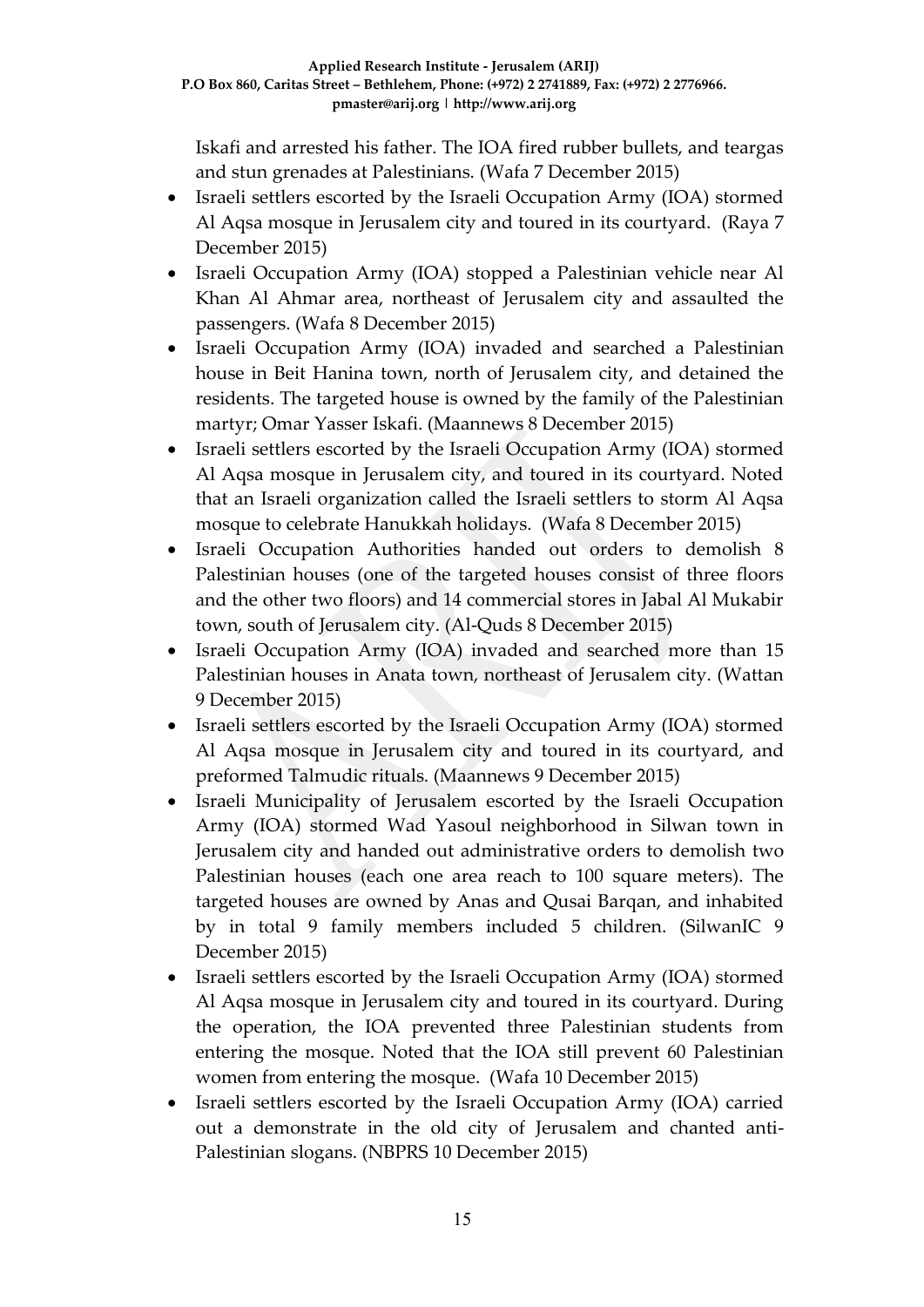- Israeli Occupation Army (IOA) closed with cement blocks the main entrance of Ar-Ram town, northeast of Jerusalem city, and prevented the movement of the Palestinians by this entrance. (Maannews 10 December 2015)
- Israeli weekly newspaper "Yorshalem" revealed that the Israeli committee for Planning and Construction in Jerusalem Municipality approved two plans to construct 82 housing units in the Israeli settlement of Ramat Shlomo. (Pal Info 12 December 2015)
- Israeli settlers escorted by the Israeli Occupation Army (IOA) stormed Al Aqsa mosque in Jerusalem city and toured in its courtyard. (RB2000 13 December 2015)
- Silwan: Evacuation orders and judicial notices to seize two residential buildings. The settlement organization "Ateerat Cohanim" recently obtained thought the Israeli Collection Department an order to evacuate a residential building and handed the residents of the building located in the neighborhood of [Batn Al-Hawa](http://silwanic.net/?tag=batn-al-hawa) in [Silwan](http://silwanic.net/?tag=silwan) town south of Al-Aqsa Mosque judicial notices asking them for the land where the building is established under the pretext of "settlers' ownership of the land". Wadi Hilweh Information Center explained that the Israeli authorities handed an evacuation order to Yousef Basbous and his sons that was issued by the Israeli Collection Department in favor of the settlement organization "Ateerat Cohanim" claiming that the land is owned by settlers since the year 1881; they also imposed large sums of money on the family as "compensation for lawyers". Raed Basbous, Yousef's son, explained that the evacuation order was issued on the name of his father and eight brothers (males and females) and gave them 20 days to execute the order. The occupation authorities issued the evacuation order in absentia last July under the pretext that Basbous family did not file any objection to the lawsuits against them filed by Ateerat Cohanim. The family confirmed not receiving any notices from Ateerat Cohanim and was surprised by the evacuation order. They added that they will head to court to protect their property which they own from being seized by the settlement organization; note that they have been living in the building since tens of years. The information center explained that Basbous family building consists of three residential apartments where 14 individuals live. **Rajabi family**: The settlement organization also handed the sons of later Jaber Abdel Fatah Rajabi judicial notices asking for their land in the neighborhood of Batn Al-Hawa in Silwan where their residential building is established under the pretext of "ownership by settlers". Zuheir Rajabi, head of Batn Al-Hawa committee, explained that the family received judicial notices under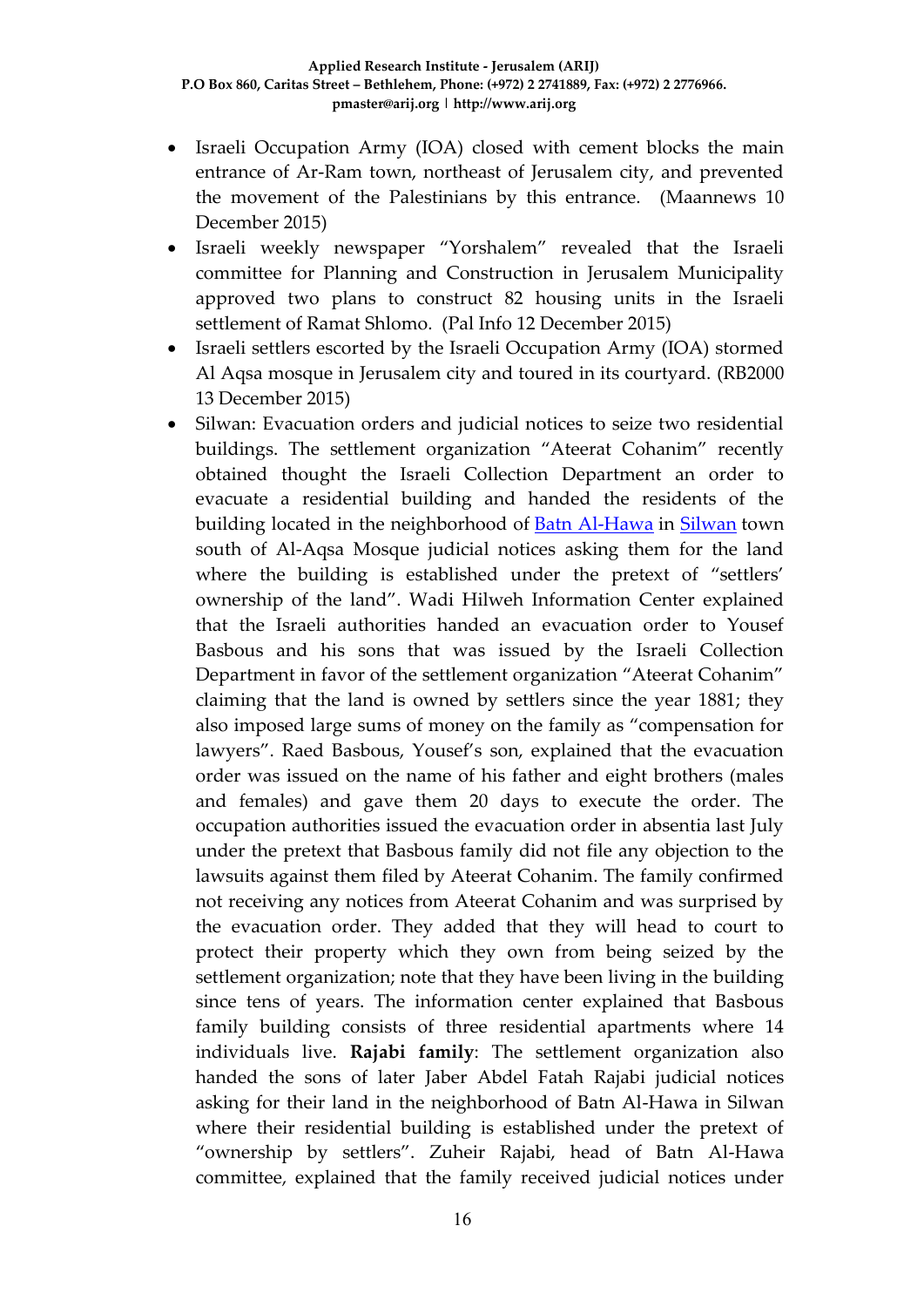the name of "sons of later Jaber Rajabi" (15 brothers and sisters) asking them for their land where their building is established; note that every floor has on apartment and three families of 15 individuals live in the building. **A plan to confiscate 5 Dunoms (5000 square meters) in the neighborhood of Batn Al-Hawa in Silwan**: Wadi Hilweh Information Center explained that the buildings of Basbous and Rajabi families are located within the area where the settlement organization Ateerat Cohanim plan to confiscate 5000 square meters from the area of "Batn Al-Hawa". The plan was revealed by the center last May and claims that Yemen Jews owned the lands since 1881. The area is into 6 sections numbered 73, 75, 88, 95, 96 and 97. The settlement organization claim that the Israeli Supreme Court acknowledged Yemen settlers' ownership of the land of Batn Al-Hawa. The center explained that the land has between 30-35 residential buildings where more than 80 families consisting of nearly 436 individuals live. All the residents have been living in the neighborhood for many years after buying the lands and property from their previous owners. The center also mentioned that settlers' attempted to seize land in Batn Al-Hawa started 8 years ago using several ways and many families were already handed eviction notices where most of them managed to protect their property until this day and the settlement organization was able to seize some of them. [\(SilwanIC](http://silwanic.net/?p=65862) 13 December 2015)

- Israeli Occupation Army (IOA) shoot and killed a Palestinian from Shufat town, while he was near the bus station in Jerusalem city. (Maannews 14 December 2015)
- Israeli settlers escorted by the Israeli Occupation Army (IOA) stormed Al Aqsa mosque in Jerusalem city and toured in its courtyard. (Wafa 14 December 2015)
- Israeli settlers escorted by the Israeli Occupation Army (IOA) stormed Al-Aqsa mosque in Jerusalem city and toured in its courtyard. (NBPRS 15 December 2015)
- Israeli Municipality of Jerusalem handed out an administrative order to demolish a Palestinian building in Jabal Al Mukabir town, south of Jerusalem city. The targeted building owned by the family of the Palestinian martyr Baha Alayan. Noted that the building consists of three apartments each on area reach to 130 square meters, and inhabited by 25 Palestinians. (SilwanIC 15 December 2015)
- Israeli Occupation Army (IOA) erected a sudden checkpoint in Wad Ar-Rababa neighborhood in Silwan town in Jerusalem city. The IOA stopped and searched Palestinian vehicles and checked ID cards. (Safa 15 December 2015)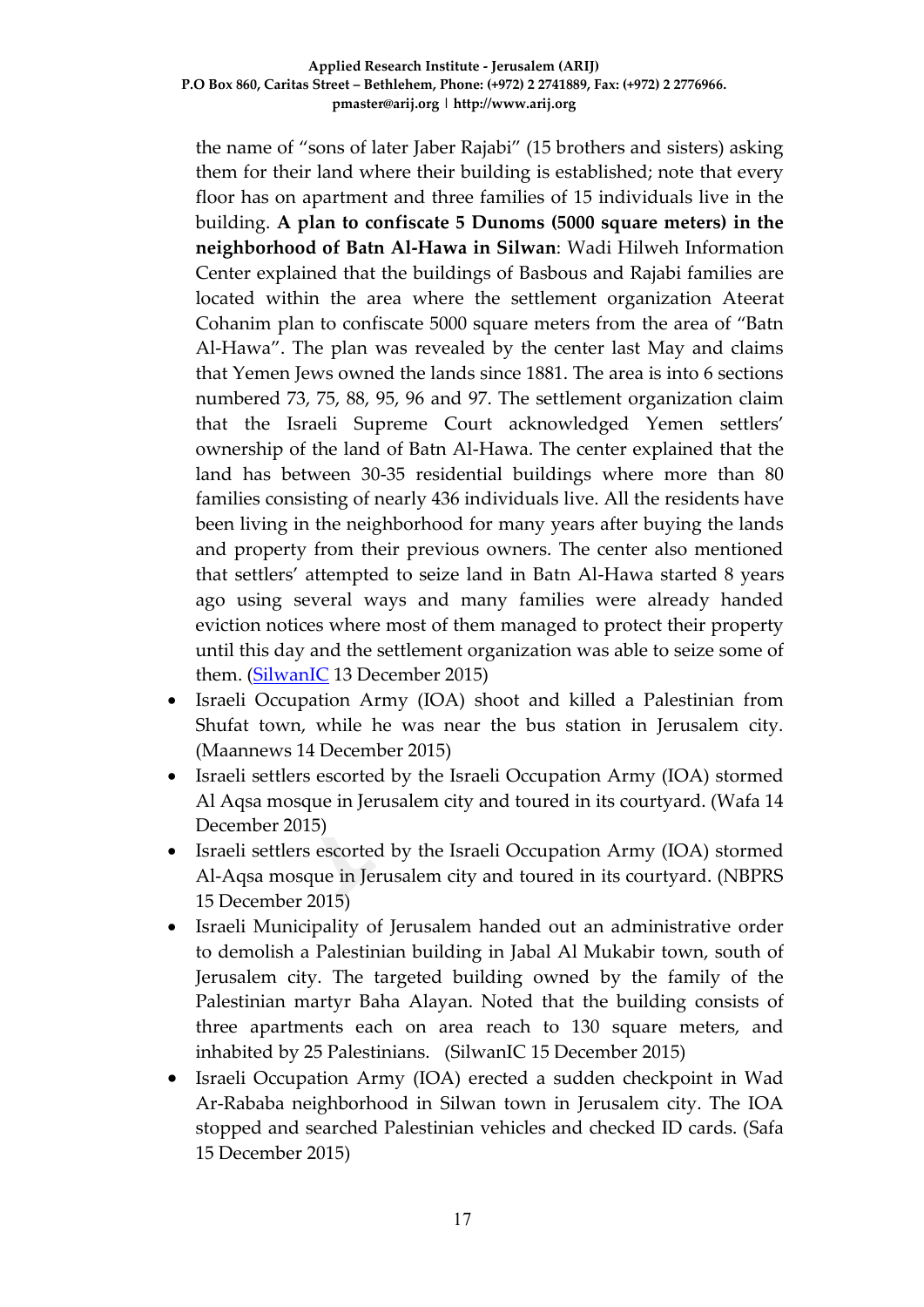- Israeli Occupation Army (IOA) stormed and toured in Al Issawiya town in Jerusalem city. (Pal Today 16 December 2015)
- Israeli settlers escorted by the Israeli Occupation Army (IOA) stormed Al Aqsa mosque in Jerusalem city and toured in its courtyard. The IOA still prevent more than 60 Palestinian women from entering the mosque. During the operation, the IOA prevented Palestinians from continued the restoration work in the courtyard of the mosque. (Safa 16 December 2015)
- Israeli Occupation bulldozers demolished a 85 square meters house in Ash-Sheikh Jarrah neighborhood in Jerusalem city. The targeted house is owned by Diyab family. (SilwanIC 16 December 2015)
- Israeli Occupation Army (IOA) carried out restoration work in a part of a mosque in An-Nabi Samwil village, northwest of Jerusalem city. (Wafa 17 December 2015)
- Israeli settlers escorted by the Israeli Occupation Army (IOA) stormed Al Aqsa mosque in Jerusalem city and toured in its courtyard. (NBPRS 17 December 2015)
- Four families living on Khalbiya Street in the Muslim Quarter of the Old City have received preliminary notice that eviction proceedings have been initiated against them. The families live opposite to Ir Amim field researcher Ahmad Sub Laban, whose family has been at the center of a decades-long struggle to protect their home from seizure by settlers despite having lived in the apartment for three generations, since 1954, and enjoying protected tenancy status since 1967. All of these cases represent the continued discriminatory application of property law in Jerusalem, which enables the return of land/property in East Jerusalem belonging to Jews prior to 1948 through the office of the General Custodian but does not grant the same recourse to Palestinians owning properties in West Jerusalem. This is the same mechanism currently being used in Batan al-Hawah, Silwan, where the Ateret Cohanim settler organization – through a trust with no demonstrated connection to the original Jewish owners – have acquired two parcels of land and are now systematically advancing the evictions of 88 Palestinian families. Today there are roughly 130 families in East Jerusalem in some stage of eviction proceedings. (Ir-Amim 17 December 2015)
- Planning and construction committee in the Israeli Municipality of Jerusalem approved the plan No. 68858, to construct Talmudic school and public center in Ash-Sheikh Jarrah neighborhood in Jerusalem city. According to the plan, the school and center will be located near the Israeli road, and aims to construct 330 housing units, and branched to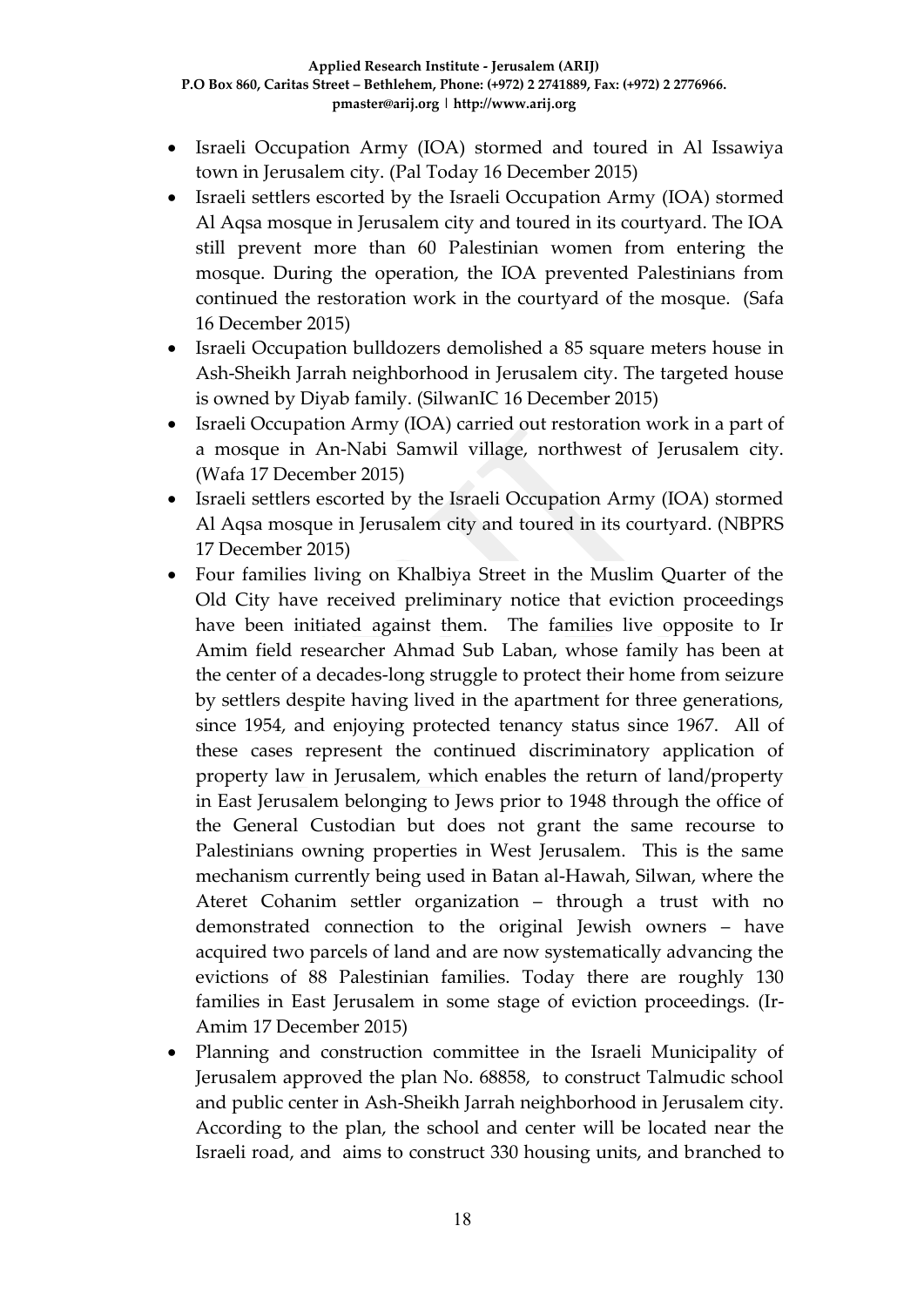include a building consist of 12 floors (the building is the Talmudic school). (Al-Quds 17 December 2015)

- Clashes erupted between Palestinians and the Israeli Occupation Army (IOA) in Anata town, northeast of Jerusalem city. The IOA fired live bullets, and teargas and stun grenades at Palestinians. (Pal Today 18 December 2015)
- Israeli settlers escorted by the Israeli Occupation Army (IOA) stormed Al Aqsa mosque in Jerusalem city and toured in its courtyard, and tried to performer Talmudic rituals. Noted that the IOA still prevented about 60 Palestinian women (listed in the Israeli black list) from entering the mosque. (RB2000 20 December 2015)
- Israeli settlers escorted by the Israeli Occupation Army (IOA) stormed Al Aqsa mosque in Jerusalem city and toured in its courtyard. (Wafa 21 December 2015)
- Israeli Occupation Army (IOA) confiscated a Palestinian residential structure in Aqbet As-Saraya neighborhood in the old city of Jerusalem, under the claim that the targeted store owned by the Israeli settlers. The targeted structure is owned by Hussen Al Qaisi. The IOA stormed the structure and forced the owner to evacuate it. (SilwanIC & Wafa 22 December 2015)
- Clashes erupted between Palestinians and the Israeli Occupation Army (IOA) in Al Issawiya town in Jerusalem city, after the IOA invaded and searched a number of commercial structures. (Raya 22 December 2015)
- Israeli settlers escorted by the Israeli Occupation Army (IOA) stormed Al Aqsa mosque in Jerusalem city and toured in its courtyard. (Wafa 22 December 2015)
- Israeli Occupation Army (IOA) stormed Hizma town, northeast of Jerusalem city, and fired live bullets at a school, causing the injury of four Palestinian students. (Al-Quds 23 December 2015)
- Israeli Occupation Army (IOA) shoot and killed two Palestinians while they were at Bab Al Khalil area in Jerusalem city. (Maannews 23 December 2015)
- Israeli settlers escorted by the Israeli Occupation Army (IOA) stormed Al Aqsa mosque in Jerusalem city, toured in its courtyard, and performed Talmudic rituals. (Wafa 23 December 2015)
- Israeli High court decided to demolish two Palestinian houses in Jabal Al Mukabbir town, south of Jerusalem city. The targeted houses are owned by the families of the Palestinian martyrs; Ala Abu Jamal and Baha Alayan. (RB2000 23 December 2015)
- Israeli Occupation Army (IOA) attacked a non-violent protest near the walls and gates of Jerusalem city. The IOA fired teargas grenades and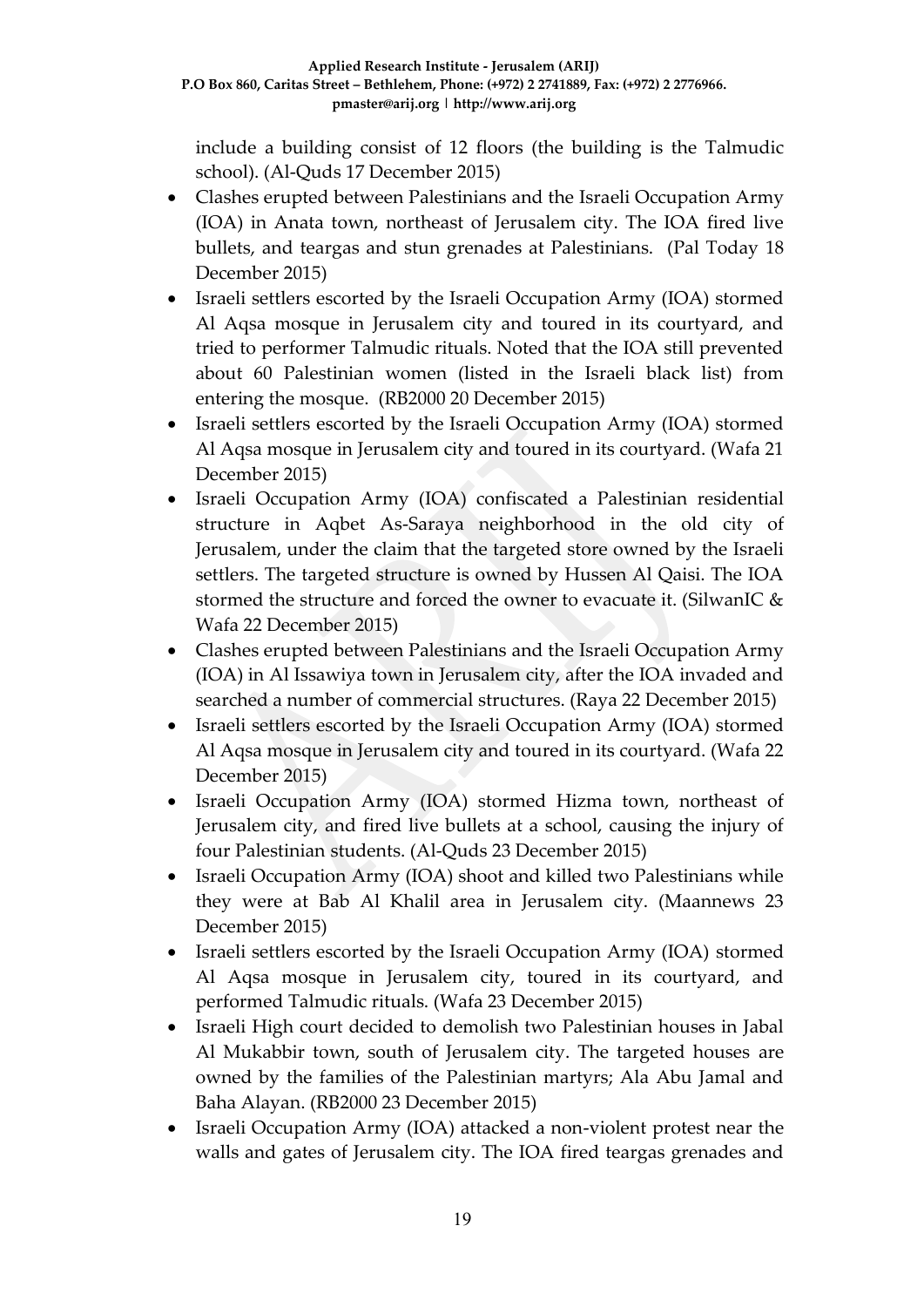rubber bullets, causing dozens of suffocation cases and the injury of more than 20 Palestinians. (Wafa 26 December 2015)

- Israeli Occupation Army (IOA) shoot and killed Mus'ab Mahmoud Al Ghazali (26 years) from Wadi Qadum neighborhood in Silwan town in Jerusalem city, while he was near "Bab Al Jadid" area in Jerusalem city. (Wafa & NBPRS 26 December 2015)
- Inas As-Sayouri (33 years) was injured after the Israeli settlers living in Ramot settlement hurled stones at her vehicle and tried to kidnap her. (Wafa 27 December 2015)
- Israeli settlers escorted by the Israeli Occupation Army (IOA) stormed Al Aqsa mosque in Jerusalem city, and toured in its courtyard. (NBPRS 27 December 2015)
- Israeli settlers escorted by the Israeli Occupation Army (IOA) stormed Al Aqsa mosque in Jerusalem city and toured in its courtyard. (Pal Info 28 December 2015)
- Israeli Occupation Army (IOA) invaded As-Sumod building in Ash-Sheikh Jarrah neighborhood in Jerusalem city, and stormed and searched two apartments in the building, owned by Jawad Barqan and Nassar family. (SilwanIC 29 December 2015)
- Israeli Occupation Army (IOA) stormed a Palestinian house owned by the family of the Palestinian martyr; Ala Abu Jamal, in Jabal Al Mukabir town, south of Jerusalem city, and forced the family to remove a tent erected in front of the house. (SilwanIC 29 December 2015)
- Israeli Occupation Army (IOA) assaulted and injured Wajeh Farj Tawam (19 years) while he was near the school in Jaba village, northeast of Jerusalem city. (Al-Quds 29 December 2015)
- Israeli settlers escorted by the Israeli Occupation Army (IOA) stormed Al Aqsa mosque in Jerusalem city and toured in its courtyard. (RB2000 29 December 2015)
- Israeli bulldozers escorted by the Israeli Army demolished an under construction 2-floors building in Sur Baher town, south of Jerusalem city. The buildings consists of 2 floors (three apartments), the first floor area 120 square meters and the second one 240 square meters. The targeted building is owned by Issa Raba'i. (SilwanIC & Wafa 29 December 2015)
- Israeli Occupation Authorities handed out an order to demolish a 160 square meters house in Sur Baher town, south of Jerusalem city. The targeted house is owned by Mohammad 'Amirah and inhabited by 6 family members. (SilwanIC 29 December 2015)
- Israeli Occupation Army (IOA) stormed a Palestinian house owned by the family of the Palestinian martyr; Baha Alaya, in Jabal Al Mukabir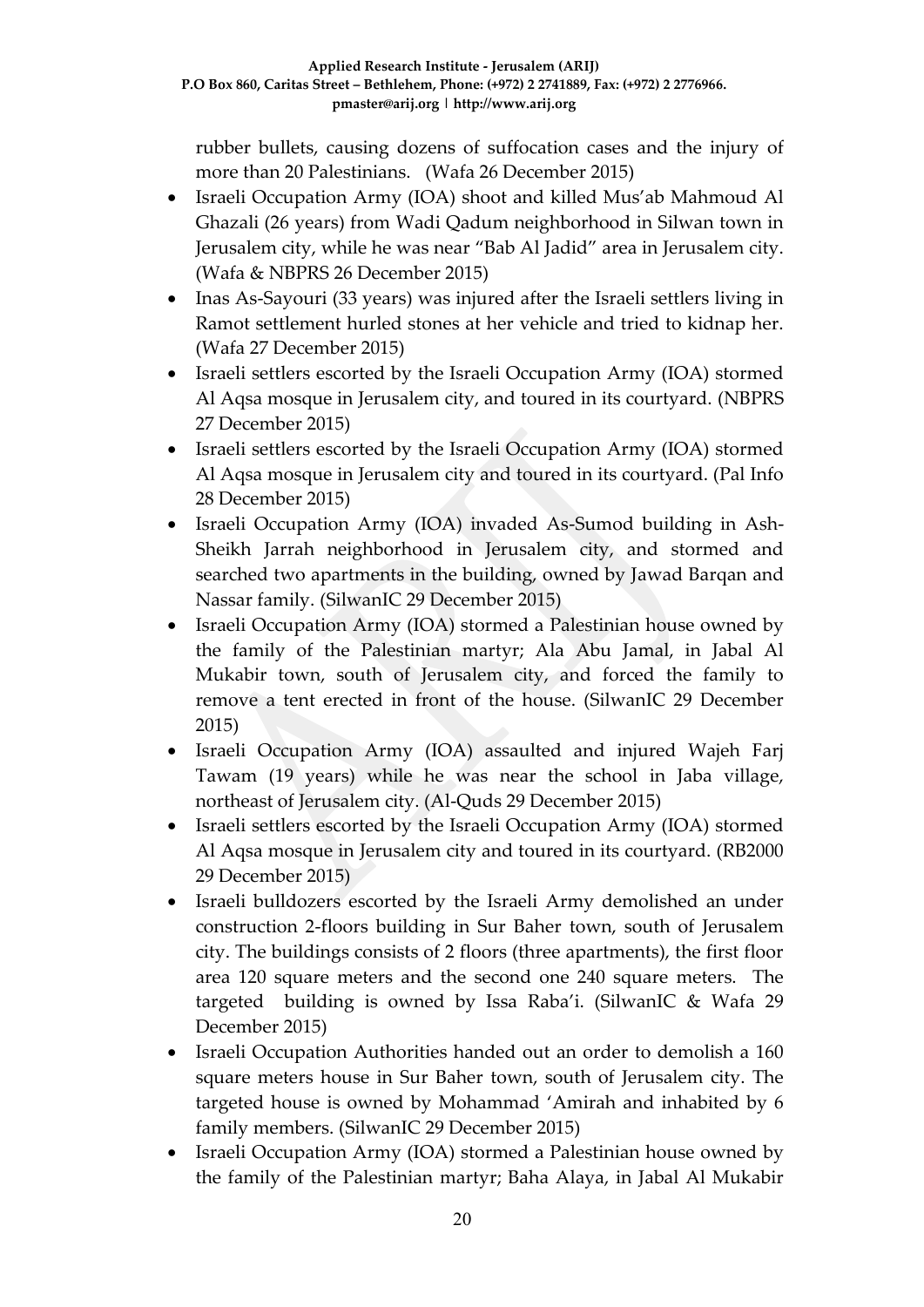town, south of Jerusalem city, and took photos for the house, Noted that the IOA handed out the final demolition order on the 29<sup>th</sup> of December 2015. (RB2000 30 December 2015)

- Three Palestinians were injured during clashes that erupted between Palestinians and the Israeli Occupation Army (IOA) in Beit Duqqu village, northwest of Jerusalem city. The IOA used live bullets to attack Palestinians. During the clashes, the IOA closed all the entrances of the village. The IOA arrested three Palestinians, identified as: Mohammad Shafeq Marar (19 years), Ali Issa Hassan (21 years) and Daoud Rayan (34 years). (Maannews 30 December 2015)
- Israeli settlers escorted by the Israeli Occupation Army (IOA) stormed Al Aqsa mosque in Jerusalem city and toured in its courtyard. (RB2000 30 December 2015)
- Israeli Occupation Army (IOA) stormed a Palestinian house owned by the family of the Palestinian martyr; Ala Abu Jamal, in Jabal Al Mukabir town in Jerusalem city and handed out a "demolition and confiscation order". The IOA infirmed the residents that they will demolish the house within the next 48 hours. Noted that the targeted house consist of three apartments. (SilwanIC 30 December 2015)
- Israeli Occupation Army (IOA) stormed and searched a Palestinian house in Kafr Aqab village, north of Jerusalem city, and took photos for the house. The targeted house is owned by the family of the Palestinian martyr; Ahmed Qanibi. (Al-Quds 31 December 2015)
- Israeli settlers escorted by the Israeli Occupation Army (IOA) stormed Al Aqsa mosque in Jerusalem city and toured in its courtyard. During the operation, the IOA tightened its procedures at the entrances of the mosque. (Wafa 31 December 2015)

## **Hebron**

- Israeli Occupation Army (IOA) raided and searched three Palestinian houses in Taffuh village, west of Hebron city. The targeted houses are owned by: Mohammad Hassan Ahmed At Tarda, Nasser Ahmed AT-Tarda and Mohammad Shakir At-Tarda. (Wafa 1 December 2015)
- Israeli Occupation Authorities issued a military order to confiscated 244 dunums of Palestinian land in at Deir Musa, Qarinat Al Ghazal, Khallit Abu Ghnem and Dhahr Al Mansara areas in Surif village (in Hebron Governorate) and Al Jab'a village (in Bethlehem governorate). (Wafa 1 December 2015)
- Israeli Occupation Army (IOA) erected military checkpoints at the entrances of Hebron, Sair and Hahlul towns and Al Fawar refugee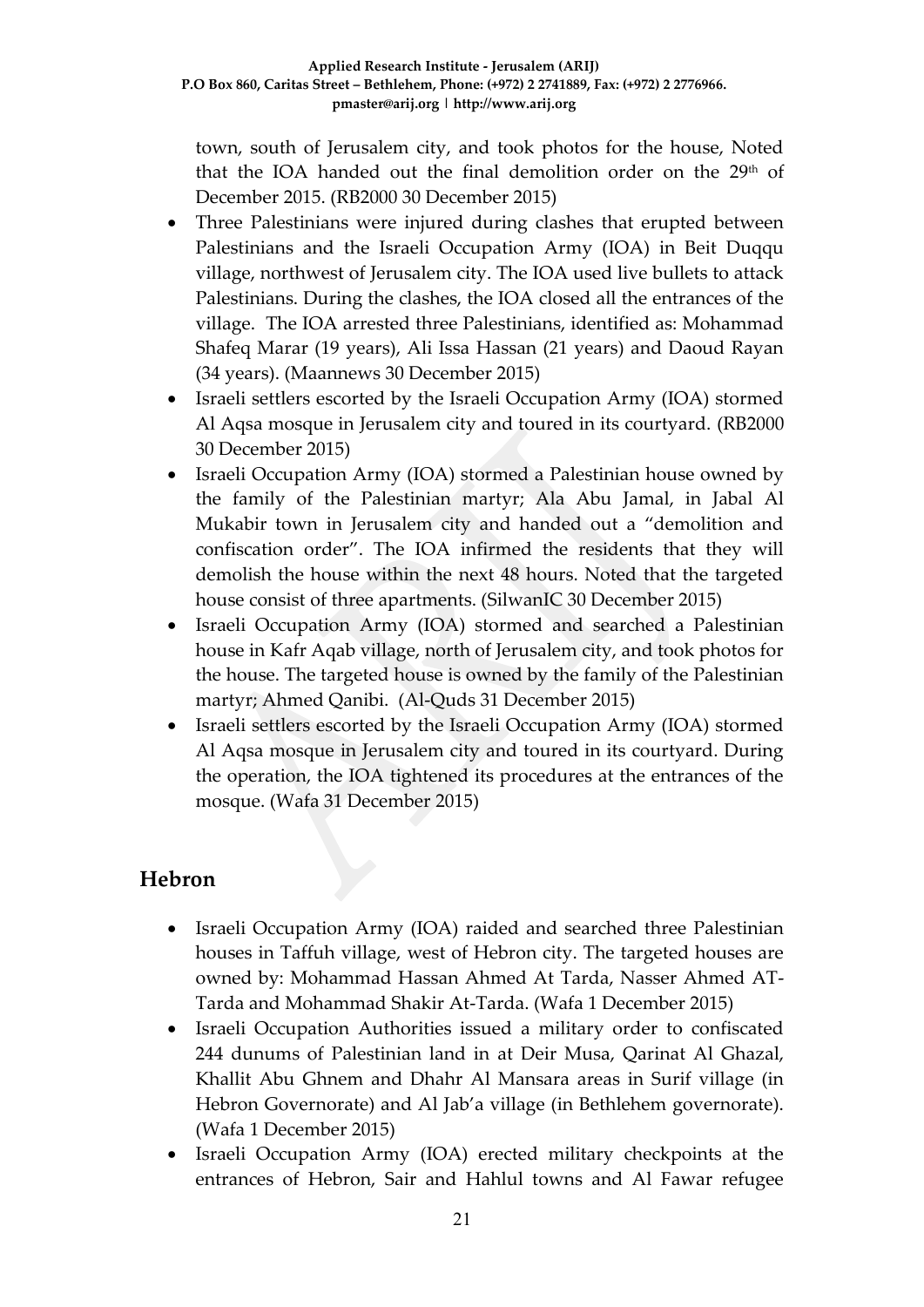camp. The IOA stopped and searched Palestinian vehicles and checked ID cards. (Wafa 1 December 2015)

- Israeli Occupation Authorities decided to close the entrance of Ash-Shuhada street in Hebron city, for two week, under the claim of "Restoration work". (Safa 1 December 2015)
- Israeli Occupation Army (IOA) stopped and detained the Mayor of Hebron Governorate, Kamel Hamid, after stopping his at a sudden checkpoint erected by the IOA at the northern entrance of Hebron city. (Safa 2 December 2015)
- Three Palestinians were injured during clashes that erupted between Palestinians and the Israeli Occupation Army (IOA) in Jabal Ar-Rahma area in Hebron city. The IOA used live bullets and teargas grenades to attack Palestinians. During the clashes, the IOA invaded and searched a number of Palestinian houses. (Maannews 2 December 2015)
- Israeli Occupation Army (IOA) stormed and searched a Palestinian house in Hebron city, and took photos for the house. The targeted house is owned by the family of the Palestinian martyr; Tharwat Ash-Sha'rawi (72 years). (Orient FM 3 December 2015)
- Israeli Occupation Army (IOA) confiscated goods and building materials from a number of commercial stores at the main entrance of Beit Ummer town, north of Hebron city. The targeted materials are owned by: Atta Nabil Abed Ar-Rahman and Faiz Azmi Ash-Shamas. (RB2000 3 December 2015)
- A 15 years old Palestinian was injured and dozens suffered gas inhalation during clashes that erupted between Palestinians and the Israeli Occupation Army (IOA) at Halhul bridge, north of Hebron city. The IOA used live bullets and teargas grenades to attack Palestinians. (RB2000 4 December 2015)
- Israeli Occupation Army (IOA) attacked a non-violent protest in Beit Ummer town, north of Hebron city. The IOA fired teargas grenades at participants, causing dozens of suffocation cases. The IOA also, prevented the Palestinian ambulance to enter the town,(PNN 4 December 2015)
- Israeli Occupation Army (IOA) shoot and killed Taher Mustafah Abed Al Men'im Fanoun (19 years) and Mustafah Fadel Abed Al Men'im Fanoun (16 years) while they were in Tal Ar-Rumida neighborhood in Hebron city. (Al-Quds 4 December 2015)
- Clashes erupted between Palestinians and the Israeli Occupation Army (IOA) at Ras Al Jour area in Hebron city. The IOA fired rubber bullets causing the injury of two Palestinians. (Al-Quds 4 December 2015)
- Israeli Occupation Army (IOA) stormed and searched a number of Palestinian houses in Beit Ummer town, north of Hebron city. four of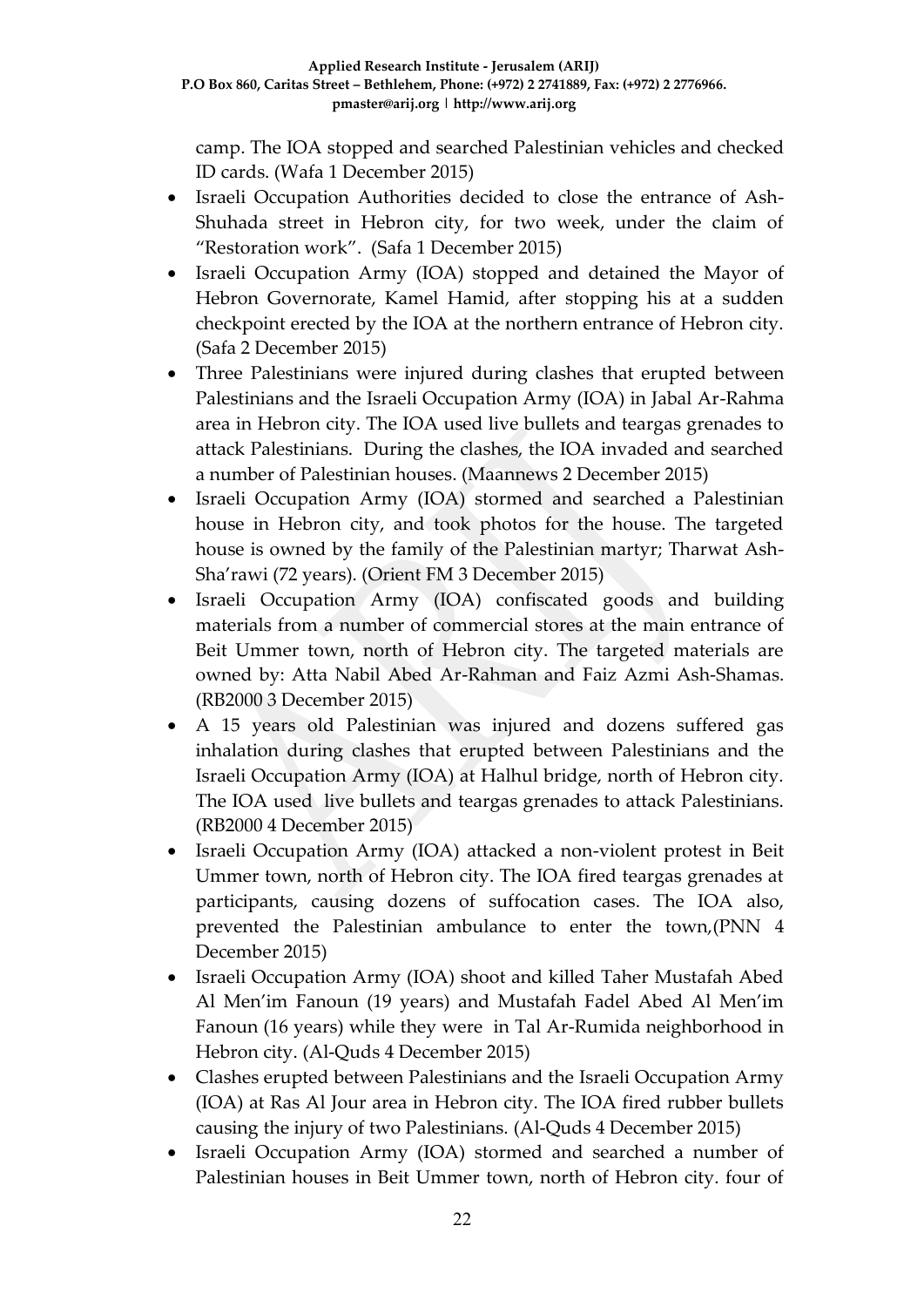the targeted houses are owned by: Khalil Abed Al Fatah Sabe' Sabarnah, Mohammad Hussen Khalil Abu 'Ayash, Ayman Ahmed Abu 'Ayash and Khalid Issa Ibrahim Abu 'Ayash. Noted that the IOA forced the wife of Mr. Sabarnah to take off her clothes. (RB200 5 December 2015)

- Israeli Occupation Army (IOA) erected military checkpoints at the northern entrance of Hebron city, and at the main entrances of Sair and Halhul towns. The IOA stopped and searched Palestinian vehicles and checked ID cards. (RB2000 5 December 2015)
- Israeli Occupation Army (IOA) fired teargas grenades at Palestinian schools located near Tareq Ben Ziyad junction, at the southern part of Hebron city. As a result, dozens of Palestinian students suffered gas inhalation. The IOA arrested Mohammad Abed Al Hafid Marar (11 years). (Wafa 6 December 2015)
- Israeli Occupation Army (IOA) invaded At Taban area, east of Yatta town, south of Hebron city, and confiscated construction tools and materials, windows and doors used for the construction of houses funded by the European Union. The targeted tools are owned by te families of Abu Abed and Al Hamamda. (Pal Info 6 December 2015)
- Israeli Occupation Army (IOA) invaded and searched a number of Palestinian offices and print-shops in Hebron city, and confiscated files and laptops. Two of the targeted print-shops are: Infinite and Lamasat. (NBPRS 6 December 2015)
- Israeli Occupation Army (IOA) raided and searched a number of Palestinian houses in Khallit Hadour area in the southern part of Hebron city. (NBPRS 6 December 2015)
- Israeli Occupation Army (IOA) handed out military orders to stop the construction in three Palestinian houses and a 3 dunums of agricultural land planted with apple trees, in Sha'ib Qaous and Wadi Al Arab areas, in Beit Ummer town, north of Hebron city. The targeted houses are owned by: Issa Mahmoud Hussen Al 'Alami (owned a 200 square meters under construction house), Anwar Mahmoud Hussen Al 'Alami (owned a 100 square meters under construction house) and Safwan Ali Abed Al Azizi Baraghith. The targeted land is owed by Yousif Abed Al Aziz Suliamn Abu 'Ayeash. (RB2000 & Safa 6 December 2015)
- Israeli Occupation Army (IOA) shoot and killed Ihab Fathi Meswada (21 years) while he was crossing Abu Ar-Rish military checkpoint near the Ibrahimi mosque in the old city of Hebron. (Maannews 7 December 2015)
- Israeli Occupation Army (IOA) erected military checkpoints at the northern entrance of Hebron city, and at the main entrance of Sair and Halhul towns, and Al Fawar refugee camp in Hebron governorate. The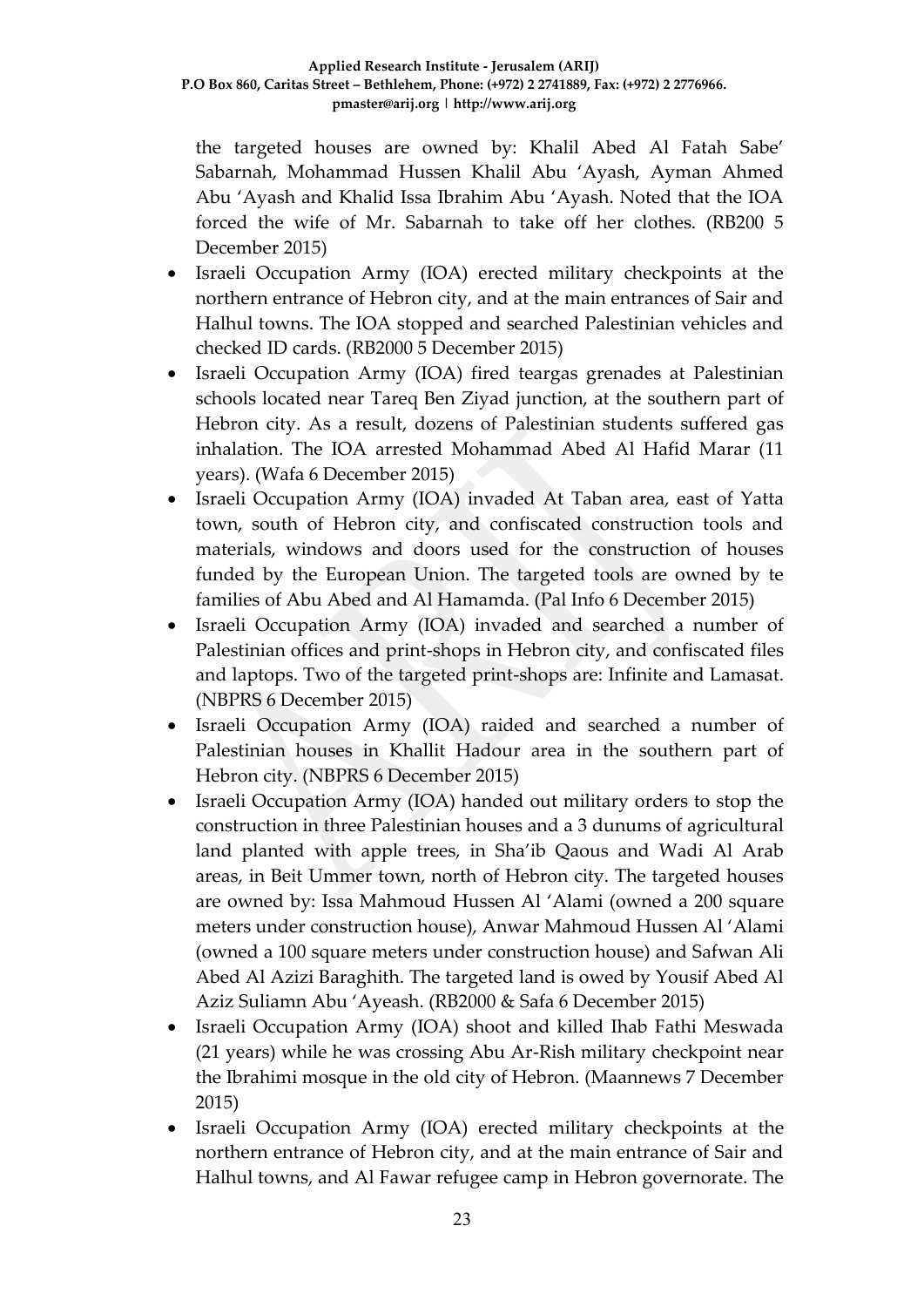IOA stopped and searched Palestinian vehicles and checked ID cards. (Wfa 7 December 2015)

- Israeli Occupation Army (IOA) closed the main entrance of Ash-Shuhada street in the central of Hebron city. The IOA prevented Palestinians from entering or leaving the area by using the aforementioned entrance. (Pal Today 7 December 2015)
- Israeli settlers escorted by the Israeli Occupation Army (IOA) celebrated the Hanukkah holiday inside the Ibrahimi mosque in Hebron city, where they dance and sing and chanted anti-Palestinian slogans. During the operation, the IOA prevented the Palestinians from entering the mosque to pray. (Pal Info 8 December 2015)
- Israeli settlers escorted by the Israeli Occupation Army (IOA) hurled stones at Palestinian houses in Jaber, As-Salayman and Wadi Al Hassen areas near Qiryat Arba settlement in Hebron city, and chanted anti-Palestinian slogans. As a result, clashes erupted between Palestinians and the IOA, where the IOA fired teargas grenades at Palestinians and houses, causing dozens of suffocation cases. (PNN & Maannews 8 December 2015)
- An Israeli settler opened fire at a Palestinian shepherd, identified as: Kamel Salamah Shahada Makhamrah (31 years), while he was at Maghair Al Abed area, east of Yatta town, south of Hebron city. (NBPRS & Wafa 8 December 2015)
- Israeli settlers living in Qiryat Arba settlement hurled stones and opened fire at a journalist crew working with Maan News Agency while they were filming a report about the Israeli violations in Hebron city. (Maannews 8 December 2015)
- Israeli Occupation Army (IOA) erected military checkpoint at the entrances of As-Samu', Sair and Halhul towns, and Al Fawar refugee camp and the northern entrance of Hebron city. The IOA stopped and searched Palestinian vehicles and checked ID cards. (Wafa 8 December 2015)
- Israeli Occupation Army (IOA) tightened its procedures at the entrances of Ad-Dhahiriya, As-Samu and Sair towns and Al Arroub refugee camp in Hebron governorate. The IOA stopped and searched Palestinian vehicles and checked ID cards. (RB2000 9 December 2015)
- Israeli Occupation Army (IOA) invaded Khirbet At-Taban, east of Yatta town, south of Hebron city and confiscated construction materials, such as: cement, irons, doors and windows, and prevented Palestinians to stop the construction in their houses. (Wafa 9 December 2015)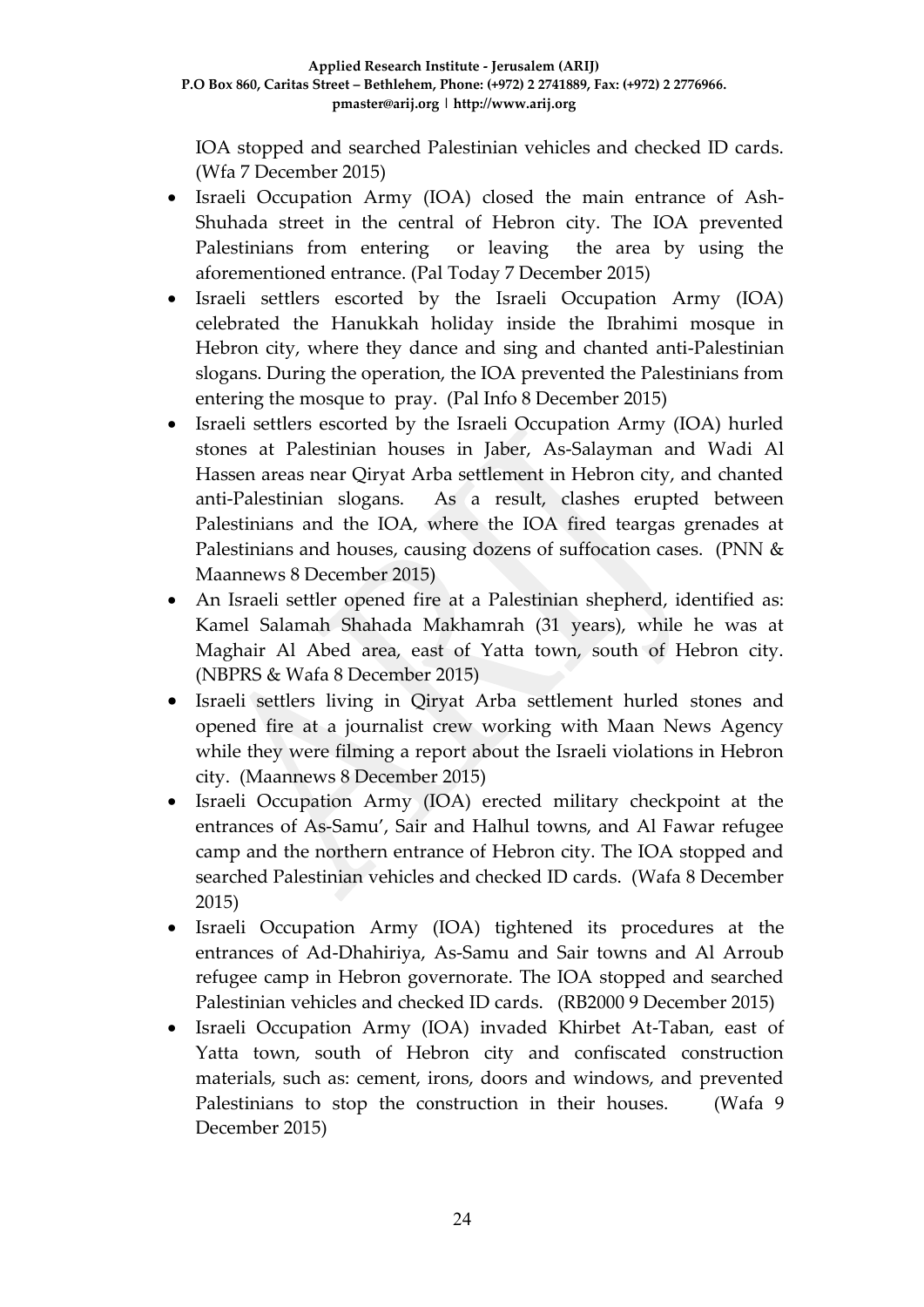- Israeli Occupation Army (IOA) stormed and searched a Palestinian print-shop in Halhul town, north of Hebron city. (Wafa 9 December 2015)
- **Israeli Occupation Army (IOA) and Israeli settlers** shoot and killed Abed Ar-Rahman Ysri Meswada (21 years) while he was in Ash-Shuhada street, near Beit Hadasa settlement in Hebron city. (Wafa 9 December 2015)
- Israeli settlers living in Qiryat Arab settlement assaulted a group of international activists while they were near an Israeli military checkpoint erected bear Ziyad Jaber school in the old city of Hebron. (Raya 9 December 2015)
- Israeli Occupation Army (IOA) prepared to demolish two Palestinian houses in Hebron city. The IOA invaded the targeted houses and threatened the residents to demolish the houses in the next few days. The targeted houses are owned by the families of Palestinian martyrs; Ihab Fathi Zakariya and Malak Talal Mohammad Sharif. (Al-Quds 9 December 2015)
- Israeli Occupation Army (IOA) still closed with iron gate the main entrances of Al Fawar refugee camp and Dura town in Hebron governorate. (RB2000 9 December 2015)
- Israeli settlers assaulted a number of Palestinian students and teachers and prevented them from reaching their school, which located in Ash-Shuhada street in Hebron city. (RB2000 10 December 2015)
- Israeli Occupation Army (IOA) erected military checkpoints at the entrances of Hebron city. The IOA stopped and searched Palestinian vehicles and checked ID cards. (Wafa 10 December 2015)
- Israeli Occupation Army (IOA) still close with iron gates the entrances of Al Fawar refugee camp and Dura town in Hebron governorate. (Wafa 10 December 2015)
- Adi Jehad Hussen Irshed (14 years) was killed during clashes that erupted between Palestinians and the Israeli Occupation Army (IOA) in Ras Al Joura area, and Halhul bridge at the northern entrances of Hebron city. The IOA fired live and rubber bullets, and teargas grenades, causing dozens of suffocation cases and the injury of 5 Palestinians.(Wafa 11 December 2015)
- Israeli Occupation Army (IOA) fired teargas grenades at a Palestinian wedding hall in Al Fawar refugee camp, south of Hebron city, causing a number of suffocation cases. (Pal Today 11 December 2015)
- Israeli Occupation Army (IOA) stationed at the entrance of Sair town, north of Hebron city, shoot and killed Issa Salamah Al Hroub (57 years) from Deir Samir village, while he was driving his car at Sair junction. (Al-Quds & PNN 11 December 2015)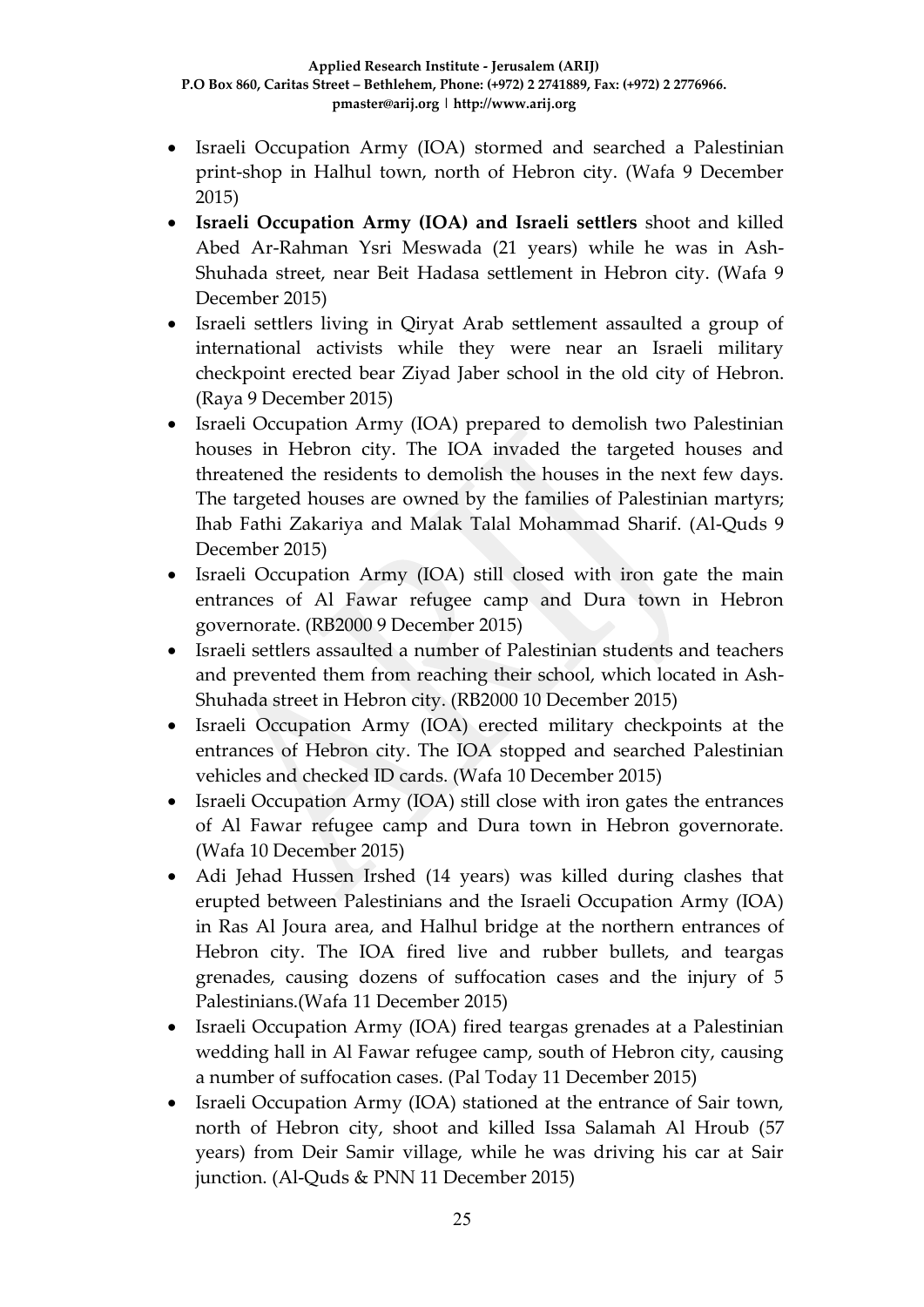- Clashes erupted between Palestinians and the Israeli Occupation Army (IOA) at the entrance of Al Fawar refugee camp, south of Hebron city. The IOA fired teargas grenades at Palestinians and their houses. (Pal Today 13 December 2015)
- Israeli Occupation Army (IOA) shoot and injured Luma Al Bakri (15 years) while she was at the western entrance of the Israeli settlement of Qiryat Arba, in Hebron city. (Al-Quds 13 December 2015)
- Israeli Occupation Army (IOA) raided and toured in several neighborhoods in Hebron city and stormed a house owned by Diyab Ar-Rifa'i. (Wada 13 December 2015)
- Israeli Occupation Army (IOA) handed out the director of "Youth against settlements" Mr. Issa Amro an order to close the office of '"Youth against settlements" in Hebron city, under the claim that the office located in areas classified as "Closed military area". (Wafa 13 December 2015)
- Israeli Occupation Army (IOA) tightened its procedures at the entrances of Ad-Dhahiriya and Beit Ummer town, and at Al Hariq area, and Jerusalem-Hebron road, in Hebron governorate. (Wafa 13 December 2015)
- Israeli Occupation Army (IOA) still close with iron gate the main entrance of AL Fawar refugee camp and the eastern entrance of Dura town in Hebron governorate. (Wafa 13 December 2015)
- Israeli Occupation Army (IOA) closed for more than an hour Sadat Al Fahes area at the southern part of Hebron city. During the operation, the IOA stormed and searched a house owned by Abu Mayala family.(Raya 13 December 2015)
- Israeli Occupation Army (IOA) invaded and searched a Palestinian house in Hebron city. The targeted house is owned by the family of the Palestinian martyr; Abed Al Muhseen Hasuna (21 years). Noted that the martyr Hasuna from Hebron city but he lived in Beit Hanina town in Jerusalem city. (Pal Today 15 December 2015)
- Israeli Occupation Army (IOA) raided and searched a Palestinian house in Surif village, northwest of Hebron city. The targeted house is owned by the family of the Palestinian prisoner in the Israeli jail; Mus'ab Ghinemat. Noted that the IOA prepared to demolish the targeted house. (Pal Today 15 December 2015)
- Israeli Occupation Army (IOA) closed several sub-road lead to Tal Ar-Rumida neighborhood in Hebron city. (Al-Quds 16 December 2015)
- Israeli Occupation Army (IOA) raided and searched two Palestinian houses in Abu Al 'Asja village, southwest of Hebron city. The targeted houses are owned by: Mohammad Ali Al 'Aqili and Thair Abu Sundus. (Safa 17 December 2015)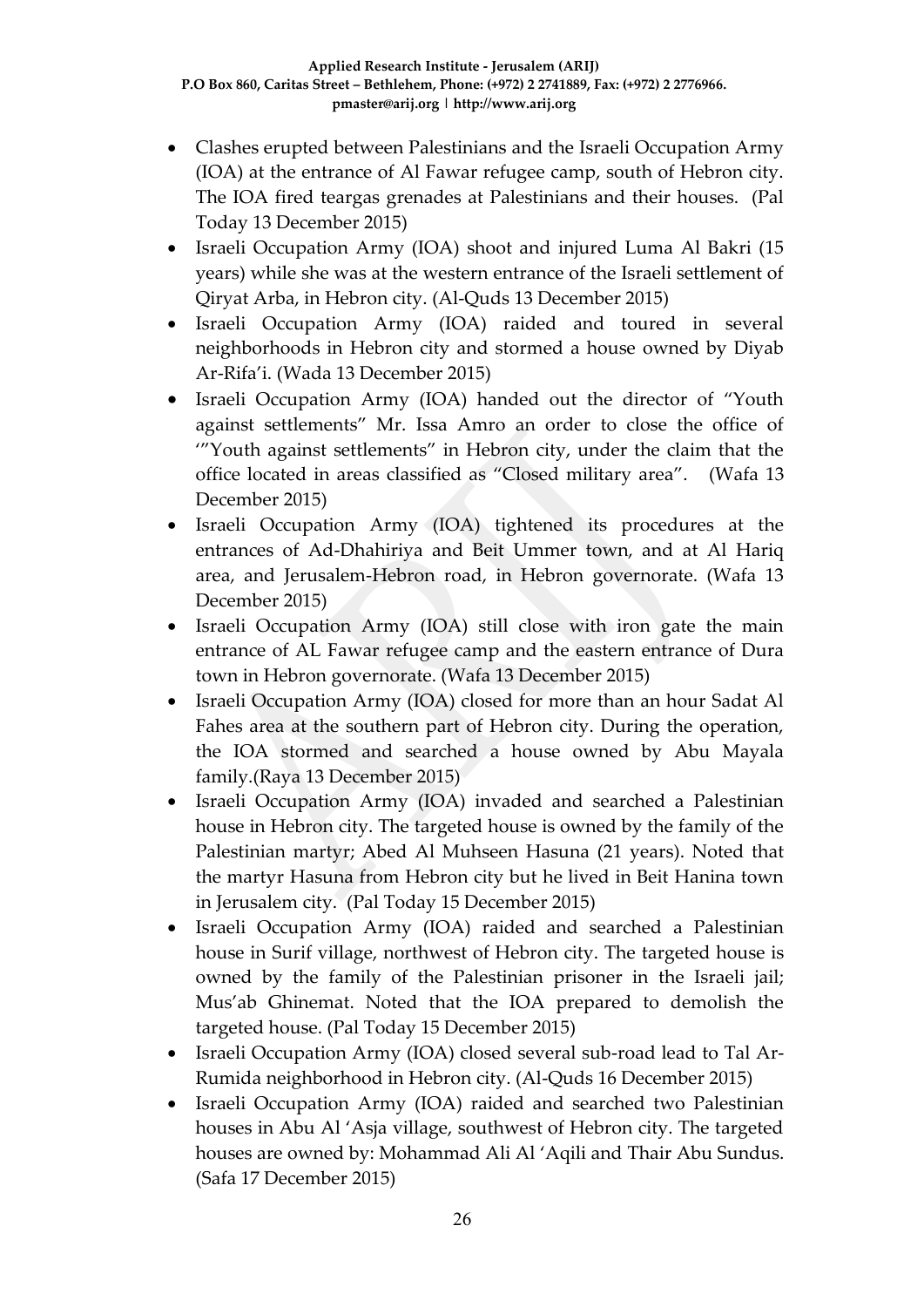- Israeli Occupation Authorities handed out military orders to stop the construction in four Palestinian houses and animal shed in Khallit Ibrahim and Khirbet Ar-Ras, west of Idhna town in Hebron governorate. The targeted houses and shed are owned by: Ahmed Dakhil Bashir, Khalil Mohammad Issa Awad and his brother Adnan, Hamza Hisham Al Batran and Mus'ab Mohammad Al Batran. (Wafa 17 December 2015)
- Clashes erupted between Palestinians and the Israeli Occupation Army (IOA) at Ras Al Jour area in Hebron city. The IOA fired live bullets and teargas grenades, causing a number of suffocation cases and the seriously injury of a Palestinian. (Al-Quds 18 December 2015)
- Clashes erupted between Palestinians and the Israeli Occupation Army (IOA) at Beit Einun junction, north of Hebron city. The IOA fired live and rubber bullets, causing the seriously injury of a Palestinian. (Maannews 18 December 2015)
- Clashes erupted between Palestinian and the Israeli Occupation Army (IOA) at Halhul bridge, north of Hebron city. The IOA fired rubber bullets, causing the injury of two Palestinians. (Maannews 18 December 2015)
- Two Palestinians were injured during clashes that erupted between Palestinians and the Israeli Occupation Army (IOA) in Beit Ummer town, north of Hebron city. The IOA used rubber bullets and teargas grenades at Palestinians. (Maannews 18 December 2015)
- For the 21 days in a row, the Israeli Occupation Army (IOA) still occupy two Palestinian inhabited houses in Hebron city. The targeted houses are owned by Jawdat Abed Ar-Rahman Abu Hadid and Abed Ash-Sakour Al Atrash. (Maannews 18 December 2015)
- Israeli settlers escorted by the Israeli Occupation Army (IOA) stormed and toured in Jabal Tarous and Wadi Qoura areas in Dura town in Hebron governorate. (Wattan & Safa 18 December 2015)
- An Israeli settler attacked with his vehicle three Palestinians while they were at the entrance of Beit Ummer town, north of Hebron city. (Al-Quds 18 December 2015)
- Israeli Occupation Army (IOA) prevented Palestinian farmers from reaching their 50 dunums of land in Susiya village, east of Yatta town, south of Hebron city, under the claim that the IOA declared the area as "close military zone". (Wafa 19 December 2015)
- Israeli Occupation Army (IOA) invaded and searched a number of Palestinian houses in Hebron city. (Wafa 19 December 2015)
- Israeli Occupation Army (IOA) erected military checkpoint at Jourit Bahlas area, at the northern entrance of Hebron city, and at the entrances of Halhul, Sair and Beit Ummer towns and Al Arroub and Al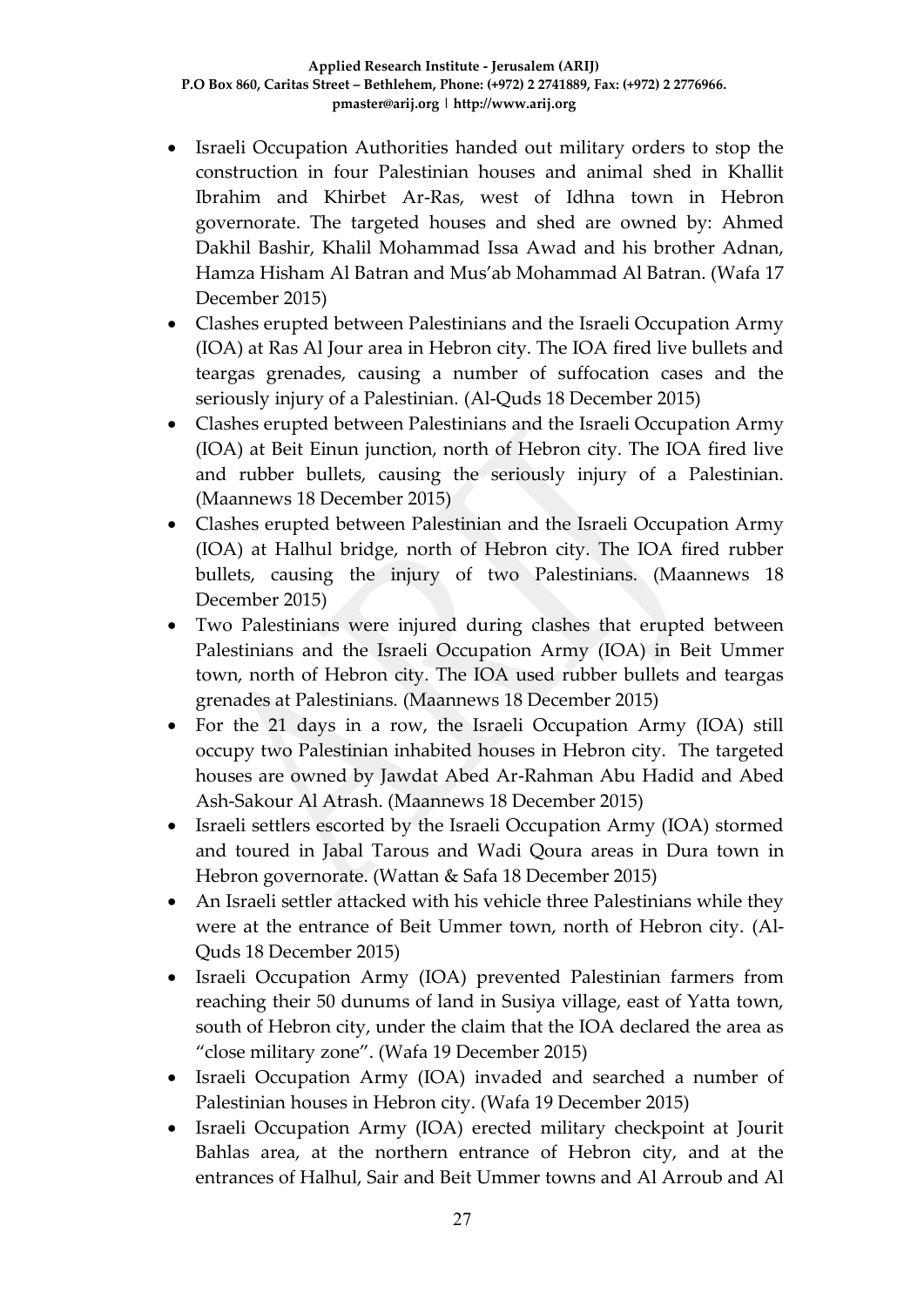Fawar refugee camps in Hebron governorate. The IOA stopped and searched Palestinian vehicles and checked ID cards. (Wafa 19 December 2015)

- Israeli Occupation Army (IOA) fired rubber bullets, teargas and stun grenades at Palestinians in Bab Az-Zawiya area in Hebron city. As a result, Fouad Osama Mohammad Ahmed (5 years) was injured while he was in the school bus. (Wafa 20 December 2015)
- Israeli Occupation Army (IOA) detained two Palestinian teachers working in Shahed Al Batem School, east of Yatta town, south of Hebron city, after stopping them at a sudden checkpoint erected by the IOA near the school. The IOA seized their vehicle. (Wafa 20 December 2015)
- Israeli Occupation Army (IOA) stormed and searched Palestinian tents and structures in Al Majaz village, east of Yatta town, south of Hebron city, and closed the main entrance of the village with earth mounds. (Wafa 20 December 2015)
- Israeli Occupation Army (IOA) raided Khirbet At-Taban and Al Fekhit villages in Masaref Yatta areas. The IOA also, raided Al Fekhit school and summoned Ibrahim Musa Abu Aram to interview the Israeli Intelligence Police. (Wafa 20 December 2015)
- Israeli Occupation Army (IOA) shoot and injured a Palestinian woman and two Palestinian men while they were near Bab Az-Zawiya area in Hebron city. The IOA arrested the woman and one of the man, and transferred them to unknown location. (Al-Quds & PNN 21 December 2015)
- **Israel plans to build walls around Palestinian towns.** Media reports in Israel have reported that the army is planning to build walls around Palestinians towns and villages on the pretext that it will stop stones being thrown at illegal Jewish settlers. "The army will build 9 metre high walls in the areas of Beit Ummar, Al-Arroub, Gush Etzion, and the areas surrounding Highway 60, south of the West Bank," claimed Channel 2 TV. [\(Middle East Monitor](https://www.middleeastmonitor.com/news/middle-east/22911-israel-plans-to-build-walls-around-palestinian-towns) 20 December 2015)
- Israeli Occupation Army (IOA) raided and toured in several areas in Yatta and Ad-Dhahiriya towns in Hebron governorate. (Wafa 21 December 2015)
- Israeli Occupation Army (IOA) erected military checkpoints at the entrances of Hebron, Sair and Halhul towns. The IOA stopped and searched Palestinian vehicles and checked ID cards. (Wafa 21 December 2015)
- Israeli Occupation Army (IOA) assaulted and injured Hamed Mohammad Hamed Za'aqiq (22 years) while he was working in a gas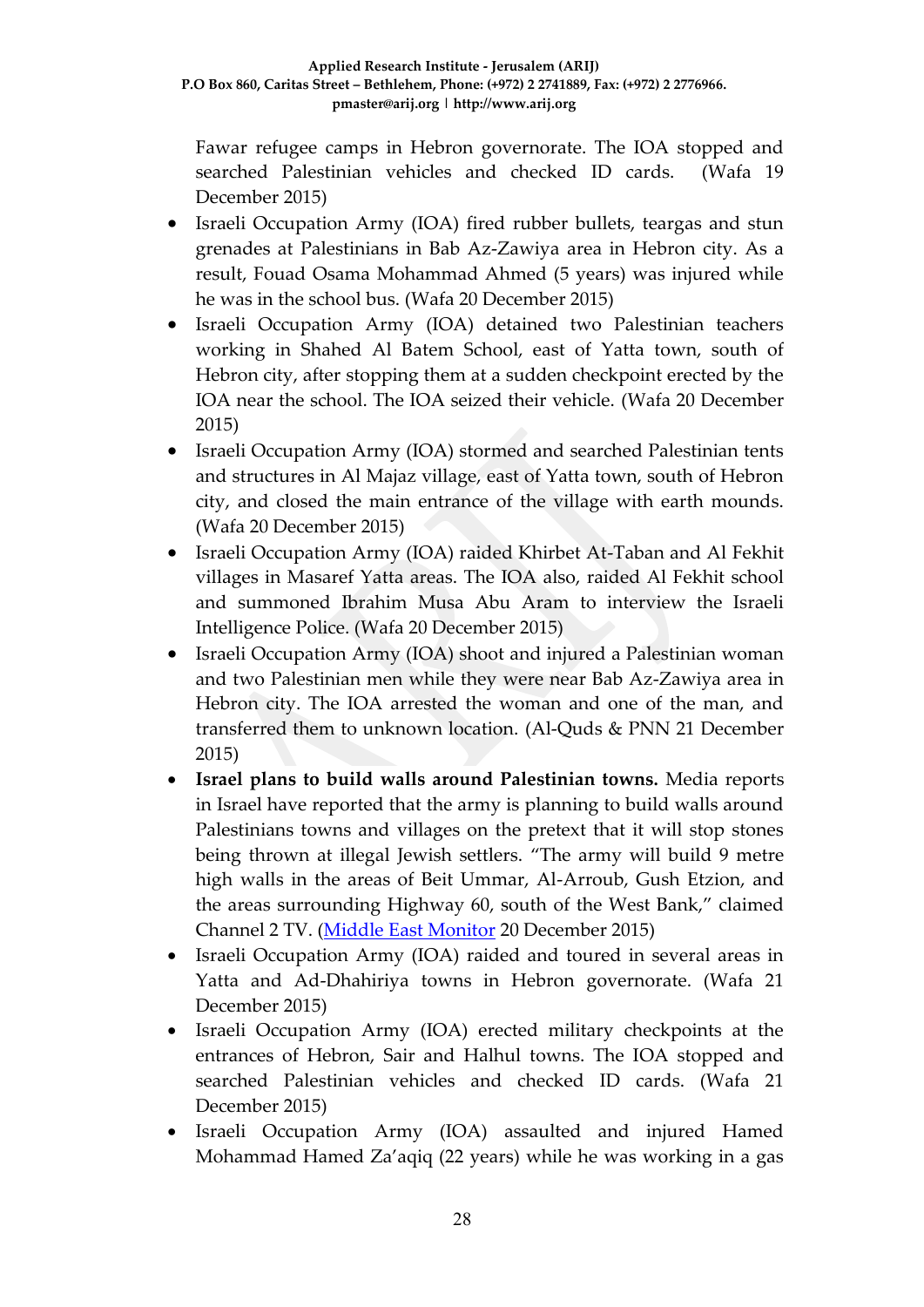station in Beit Ummer town, north of Hebron city. (Safa 22 December 2015)

- Israeli Occupation Army (IOA) stormed a number of Palestinian houses in several areas in Halhul town, north of Hebron city. Clashes erupted between Palestinians and the IOA, where the IOA fire teargas grenades and rubber bullets, causing dozens of suffocation cases. (Wafa 22 December 2015)
- Dozens of Palestinian students suffered gas inhalation after the Israeli Occupation Army (IOA) fired teargas grenades at Palestinian schools, at the southern part of Hebron city. (Wafa 23 December 2015)
- Israeli Occupation Army (IOA) fired teargas grenades at a Palestinian school in Beit Ummer town, north of Hebron city. Dozens of Palestinian students suffered gas inhalation. Clashes erupted between Palestinians and the IOA. (RB2000 & Wafa 23 December 2015)
- Israeli Occupation Army (IOA) invaded and searched a number of Palestinian houses in Halhul town, north of Hebron city. Clashes erupted between Palestinians and the IOA, where the IOA fired teargas grenades at Palestinians and their houses, causing dozens of suffocation cases. (Al-Quds 23 December 2015)
- Israeli Occupation Army (IOA) shoot and killed Iyad Jamal Issa 'Id'sat (25 years) while he was at Al Fahes junction, at the southern part of Hebron city. (Wafa 24 December 2015)
- Clashes erupted between Palestinians and the Israeli Occupation Army (IOA) at Ras Al Joura area near the northern entrance of Hebron city. The IOA fired teargas grenades, causing dozens of suffocation cases. (RB2000 25 December 2015)
- Clashes erupted between Palestinians and the Israeli Occupation Army (IOA) in Beit Ummer town, north of Hebron city. The IOA fired rubber bullets, teargas and stun grenades, causing dozens of suffocation cases and the injury of 4 Palestinians. During the clashes, the IOA stormed and searched a number of Palestinian houses and occupied the roofs. Three of the targeted houses are owned by: Mahmoud Salah Abu 'Ayesh, Ibrahim Salah Abu 'Ayesha and Jamal Khalil Al 'Alami. The IOA closed the main entrance of the town, and fired teargas grenades at the nearby school. (RB2000 25 December 2015)
- Israeli Occupation Army (IOA) invaded and searched a Palestinian house in Beit Ula town, northwest of Hebron city and questioned the residents. The targeted house is owned by the family of the Palestinian prisoner in the Israeli jail; Abla Al A'dam. (RB2000 25 December 2015)
- Israeli Occupation Army (IOA) seized the ID card owned by Nabil Daraghman from Umm Al Jamal area in the northern of Jordan valley. (Wafa 25 December 2015)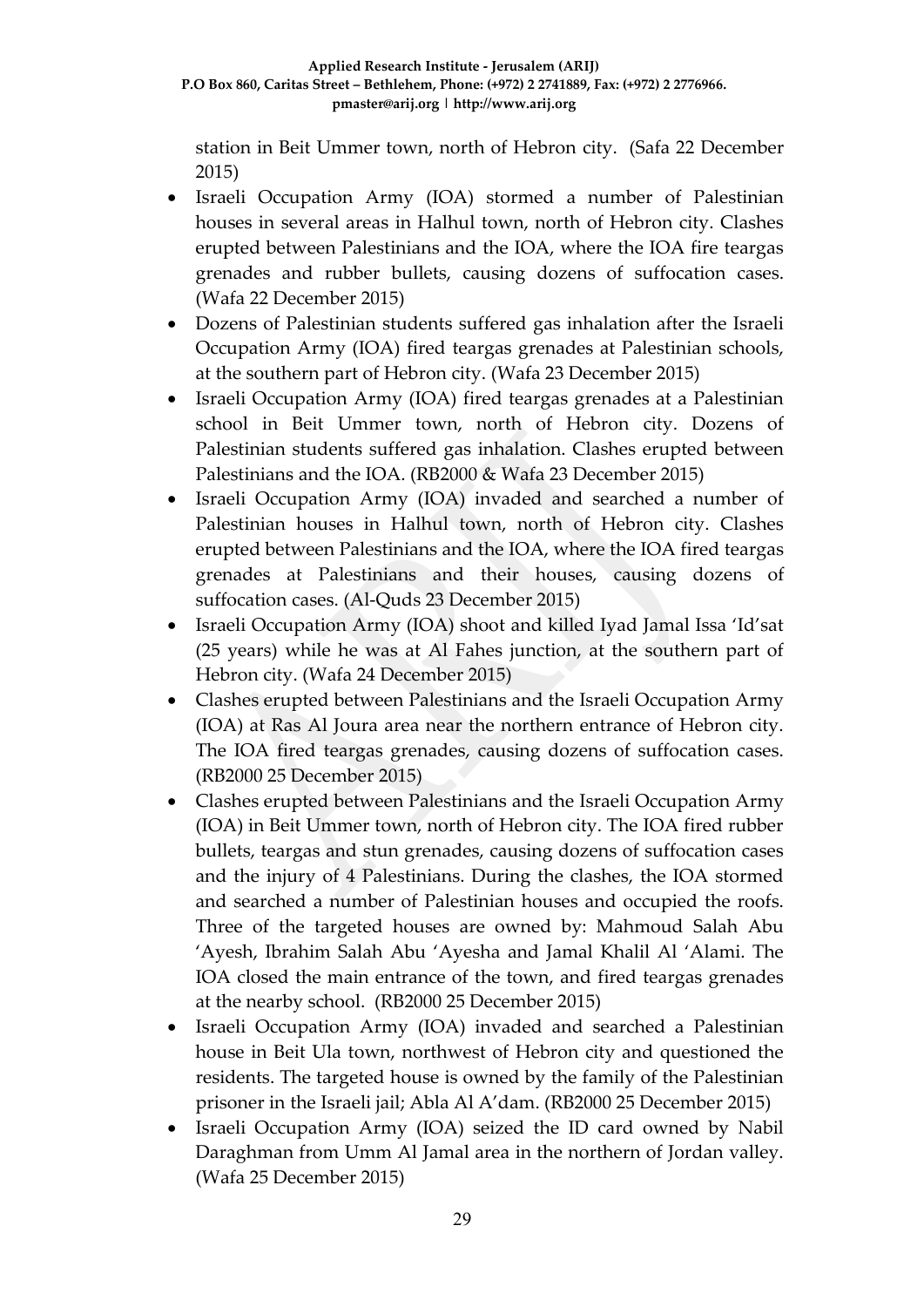- Clashes erupted between Palestinians and the Israeli Occupation Army (IOA) in Sair town, north of Hebron city. The IOA fired rubber bullets and teargas grenades, causing dozens of suffocation cases and the injury of a Palestinian. (Al Ayyam 25 December 2015)
- Israeli Occupation Army (IOA) erected military checkpoint at the northern and southern entrances of Hebron city. (Wafa 27 December 2015)
- Israeli Occupation Army (IOA) still close with cement blocks and earth mounds the entrances of Al Fawar refugee camp and Dura town in Hebron governorate. (Wafa 27 December 2015)
- Israeli Occupation Army (IOA) erected military checkpoints at the entrances of Hebron city, Sair and Halhul towns. The IOA stopped and searched Palestinian vehicles and checked ID cards. (Orient FM 28 December 2015)
- Clashes erupted between Palestinians and the Israeli Occupation Army (IOA) at the southern part of Hebron city. The IOA fired teargas grenades at Palestinians and the nearby schools, causing dozens of suffocation cases. (Safa 29 December 2015)
- Israeli settlers and the Israeli Occupation Army (IOA) assaulted and injured four Palestinian children in the old city of Hebron. The targeted Palestinians identified as: Dana Raid Abu Irmilah (7 years), Mutasem Abu Irmilah (10 years), Farahat Nader Ar-Rajab (10 years) and Nabil Ar-Rajabi (14 years). (Al-Quds 29 December 2015)
- Israeli Occupation Army (IOA) handed out a military order to stop the construction in a Palestinian house in Al Baq'a area, northeast of Hebron city. The targeted house is owned by Nimi Fahmi Jaber. Noted that the targeted house located near the Israeli settlement of Kharsine. (Al Ayyam 29 December 2015)
- Israeli Occupation Army (IOA) opened fire at Palestinian while he was at the southern entrance of Hebron city. (ARN 30 December 2015)
- An Israeli settler threatened Palestinians and tried to storm Al Haj Zied Jabir school in Hebron city to assault the students. (RB2000 30 December 2015)
- Israeli Occupation Army (IOA) handed out military order to demolish a Palestinian house in Deir Samit village in Hebron governorate. The targeted house is owned by the family of the Palestinian prisoner in the Israeli Jail; Mohammad Abed Al Baset Al Hroub. (RB2000 30 December 2015)
- Israeli Civil Administration issued a military order to confiscate 370 square meters of land in Wad Al Shuyyukh area in Beit Ummer town, north of Hebron city, to erected a fence at the sides of Hebron-Jerusalem road. (Voice of Palestine 30 December 2015)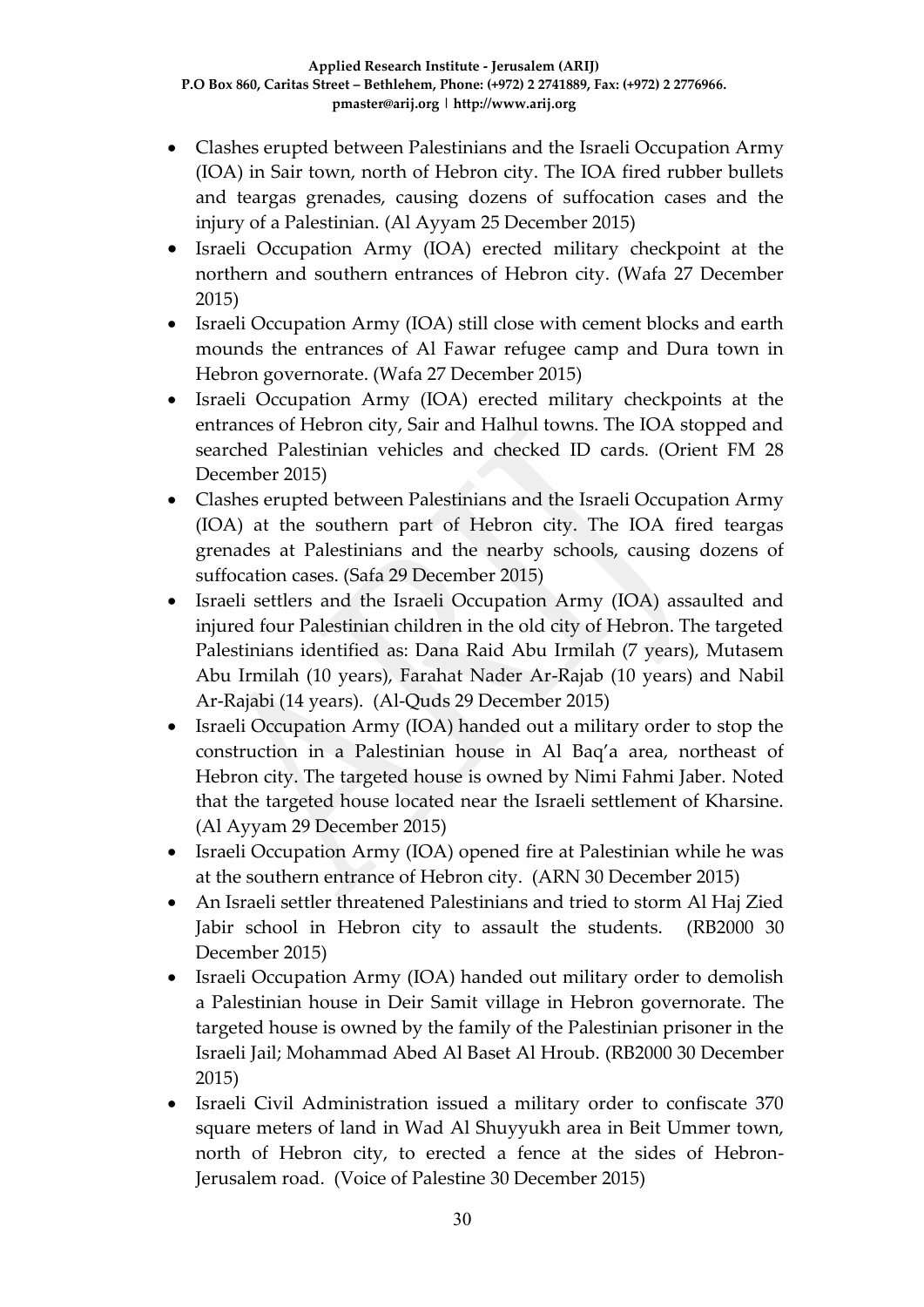- Israeli Occupation Army (IOA) razed Palestinian land in Wadi Sair area, east of Hebron city, to erected a military tower. The targeted land owned by Ismail Abed Raho Ash-Shalalda. (Al-Quds 31 December 2015)
- Israeli Occupation Army (IOA) stormed and searched nine Palestinian houses in Beit Ummer town, north of Hebron city, and summoned Ahmed Khalil Abu Hisham (48 years) to interview the Israeli Intelligence Police after storming his house. The targeted houses are owned by: Mohammad Awad Badran, Sa'di Jamel Abu Mariya, Abed As-Salam Mahmoud Qawqas Akhalil and his brothers Waheb and Nidal, and Ibrahim Mohammad Kamel Akhalil and his brother Ahmed, and Mahmoud Ayad Awad. (Maannews 31 December 2015)

# **Qalqilyah**

- Israeli Occupation Army (IOA) erected a sudden checkpoint at the entrance of Kafr Qaddum village, east of Qalqiliyah city. (RB2000 1 December 2015)
- Israeli Occupation Army (IOA) fired teargas grenades at a Palestinian house in Qalqiliyah city, causing the torch of the house. The targeted house is owned by Ziyad Mulhem. The IOA also, fired teargas grenades at Al 'Awda school in An-Nawar neighborhood, causing dozens of suffocation cases among the students. (Raya 2 December 2015)
- Israeli Occupation Army (IOA) invaded and searched tens of Palestinian houses in Jayyus village, northeast of Qalqiliyah city. (PNN 3 December 2015)
- Clashes erupted between Palestinians and the Israeli Occupation Army (IOA) in Al Naqar neighborhood west of Qalqiliyah city. The IOA fired rubber bullets and teargas grenades, causing the injury f 5 Palestinians and more than 100 suffocation cases. (Al-Quds 3 December 2015)
- Clashes erupted between Palestinians and the Israeli Occupation Army (IOA) in An-Naqar neighborhood, west of Qalqiliyah city. The IOA fired rubber bullets and teargas grenades, causing about 200 suffocation cases and the injury of 44 Palestinians. (Wattan 4 December 2015)
- Israeli Occupation Army (IOA) attacked the weekly non-violent protest against the segregation wall and settlements in Kaf Qaddum village, east of Qalqiliyah city. The IOA fired rubber bullets and teargas grenades, causing a number of suffocation cases (RB2000 4 December 2015)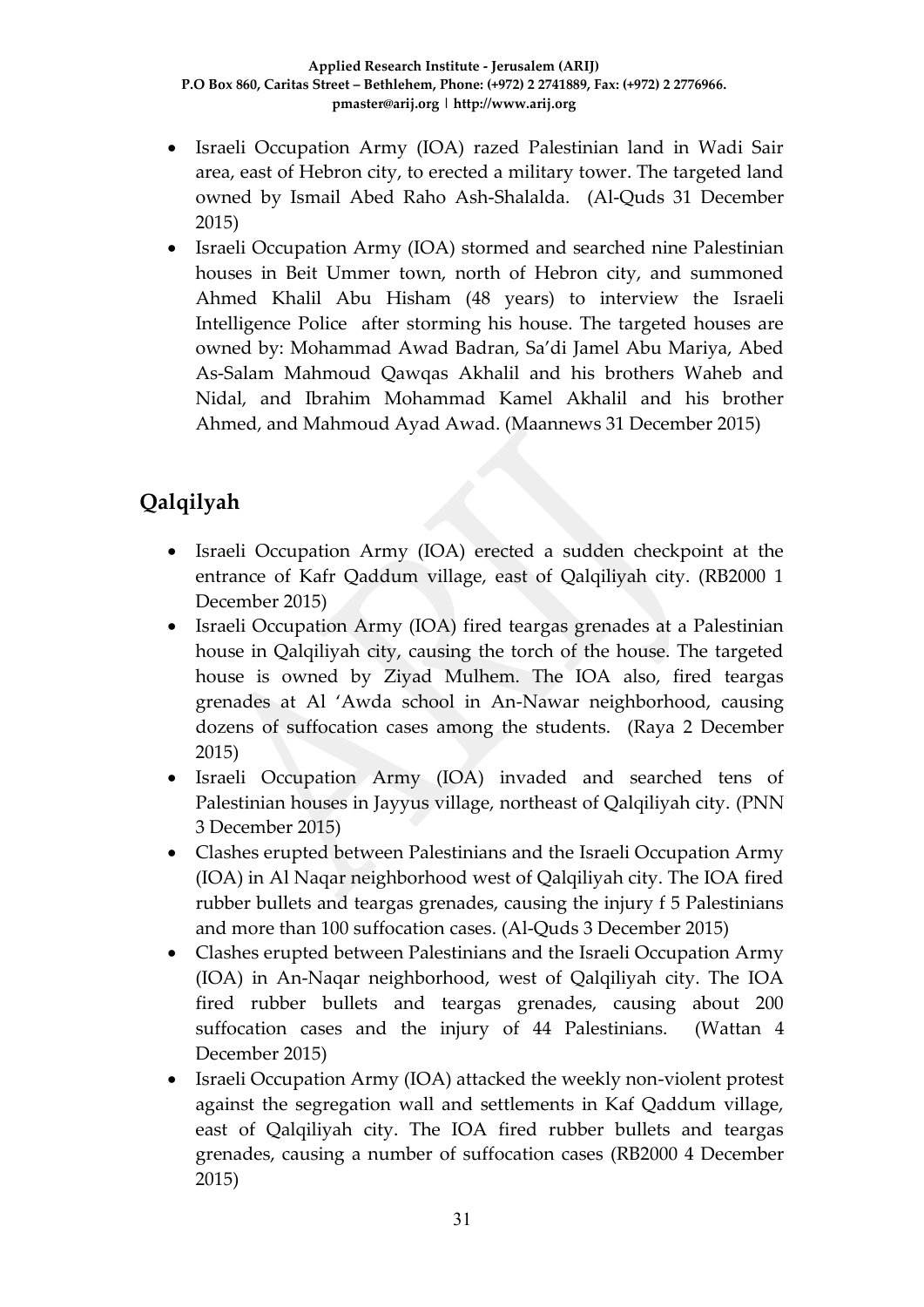- Clashes erupted between Palestinians and the Israeli Occupation Army (IOA) at An Naqar neighborhood, west of Qalqiliyah city. The IOA fired teargas and stun grenades at Palestinians, causing dozens of suffocation cases. (RB2000 6 December 2015)
- Israeli Occupation Authorities issued orders to demolish 11 Palestinian houses in An-Naqar neighborhood, west of Qalqiliyah city. Ten of the targeted houses are owned by: Mohammad Adel 'Anayah, Mu'men Ja'idi, Aded Al Karem Ja'idi, Amir Jabarah, Abu Imad Ad-Dalo, Yasser Da'as, Mohammad Nofal, Abed Al Halem Ja'idi, Sameh 'Anayah and Siham Qatawi. (Wafa & Maannews 7 December 2015)
- Israeli Occupation Army (IOA) stormed and searched a number of Palestinian houses and offices in Qalqiliya city. (Maannews 10 December 2015)
- Israeli Occupation Army (IOA) attacked the weekly non-violent protest against the segregation wall and settlements in Kafr Qaddum village, east of Qalqiliyah city. The IOA fired metal bullets and teargas grenades, causing dozens of suffocation cases and the injury of three Palestinians. (ARN 11 December 2015)
- Clashes erupted between Palestinians and the Israeli Occupation Army (IOA) in Azzun village, east of Qalqiliyah city. The IOA fired teargas and stun grenades, causing dozens of suffocation cases. (Al-Quds 11 December 2015)
- Israeli Occupation Army (IOA) erected military checkpoints at the entrance of Qalqiliya city, Jinsafut and Azzun villages. The IOA stopped and searched Palestinian vehicles and checked ID cards. (RB2000 13 December 2015)
- Israeli Occupation Army (IOA) attacked the weekly non-violent protest against the segregation wall and settlements in Kafr Qaddum village, east of Qalqiliya city. The IOA fired rubber bullets, teargas and stun grenades, causing dozens of suffocation cases. (Wafa 18 December 2015)
- Israeli Occupation Army (IOA) attacked the weekly non-violent protest against the segregation wall and settlements in Kafr Qaddum village, east of Qalqiliyah city. The IOA fired live bullets, causing the injury of Yazan Abdalla Shtiwi (15 years). (Wafa 25 December 2015)
- Clashes erupted between Palestinians and the Israeli Occupation Army (IOA) at the northern entrance of Azun village, east of Qalqilia city. the IOA fired rubber bullets and teargas grenades, causing dozens of suffocation cases and the injury of three Palestinians. (Maannews 27 December 2015)
- Clashes erupted between Palestinians and the Israeli Occupation Army (IOA) in Azzun village, east of Qalqiliyah city. The IOA fired live and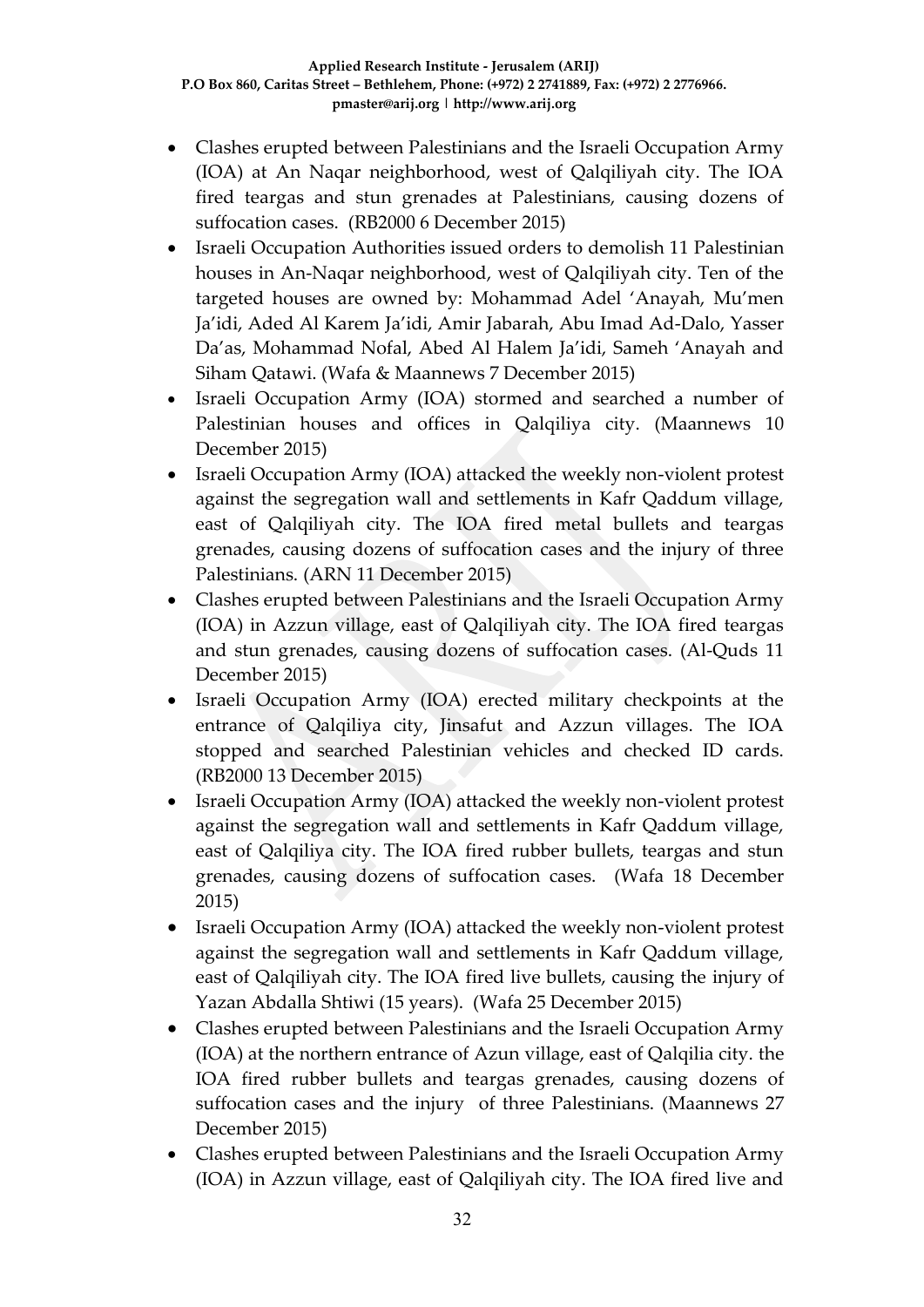rubber bullets and teargas grenades, causing dozens of suffocation cases and the injury of 5 Palestinians. (Wafa 29 December 2015)

# **Tubas**

- An Israeli settler living in Rotem settlement assaulted a Palestinian shepherd while he was at Al Bayoud area in the northern of Jordan valley, and hit by his vehicle a sheep; owned by Suliman Ka'abnah. (RB2000 1 December 2015)
- Israeli Occupation Army (IOA) confiscated a number of tents owned by the Palestinians in Al Hadidiya area, southeast of Tubas city. Noted that the tents funded by the EU. The IOA also, handed out a military order to stop the construction in an agricultural road in Khirbet Ad-Dair area, in the northern of Jordan valley, and demolished two tents in Al Hadidiya area. (Pal Info 4 December 2015)
- Clashes erupted between Palestinians and the Israeli Occupation Army (IOA) at the entrance of Al Far'a refugee camp, south of Tubas city. The IOA fired teargas and stun grenades at Palestinian causing a number of suffocation cases and the injury of 3 Palestinians, identified as: Muhannad Maslamani (46 years), Ahmed Haresh (22 years) and Mohammad Hamza (20 years). During the clashes, the IOA invaded a Palestinian house owned by Mustafah Maslamani and arrested his son Iyad (30 years). (Maannews & Wafa 9 December 2015)
- Israeli Occupation Army (IOA) seized a donkey while it was near Al Hamamat military base in the northern of Jordan valley. (Wafa 13 December 2015)
- Israeli settlers living in Maskiyyot settlement lets go their wild dogs at a Palestinian shepherd; Rami Darahma (18 years), while he was near the aforementioned settlement. Noted that Mr. Darahma was injured. (Wafa 13 December 2015)
- Israeli Occupation Army (IOA) invaded and searched a Palestinian house in Tammun village, south of Tubas city. The targeted house is owned by the family of the Palestinian prisoner; Mahmoud Fesal Bsharat. Clashes erupted between Palestinians and the IOA, where the IOA fired live and rubber bullets, and teargas grenades, causing dozens of suffocation cases. (RB2000 & Wafa 20 December 2015)
- Israeli Occupation Army (IOA) forced Nabil Daraghma to demolish an animal shed in Um Al Jamal area in the northern of Jordan valley. (Wafa 25 December 2015)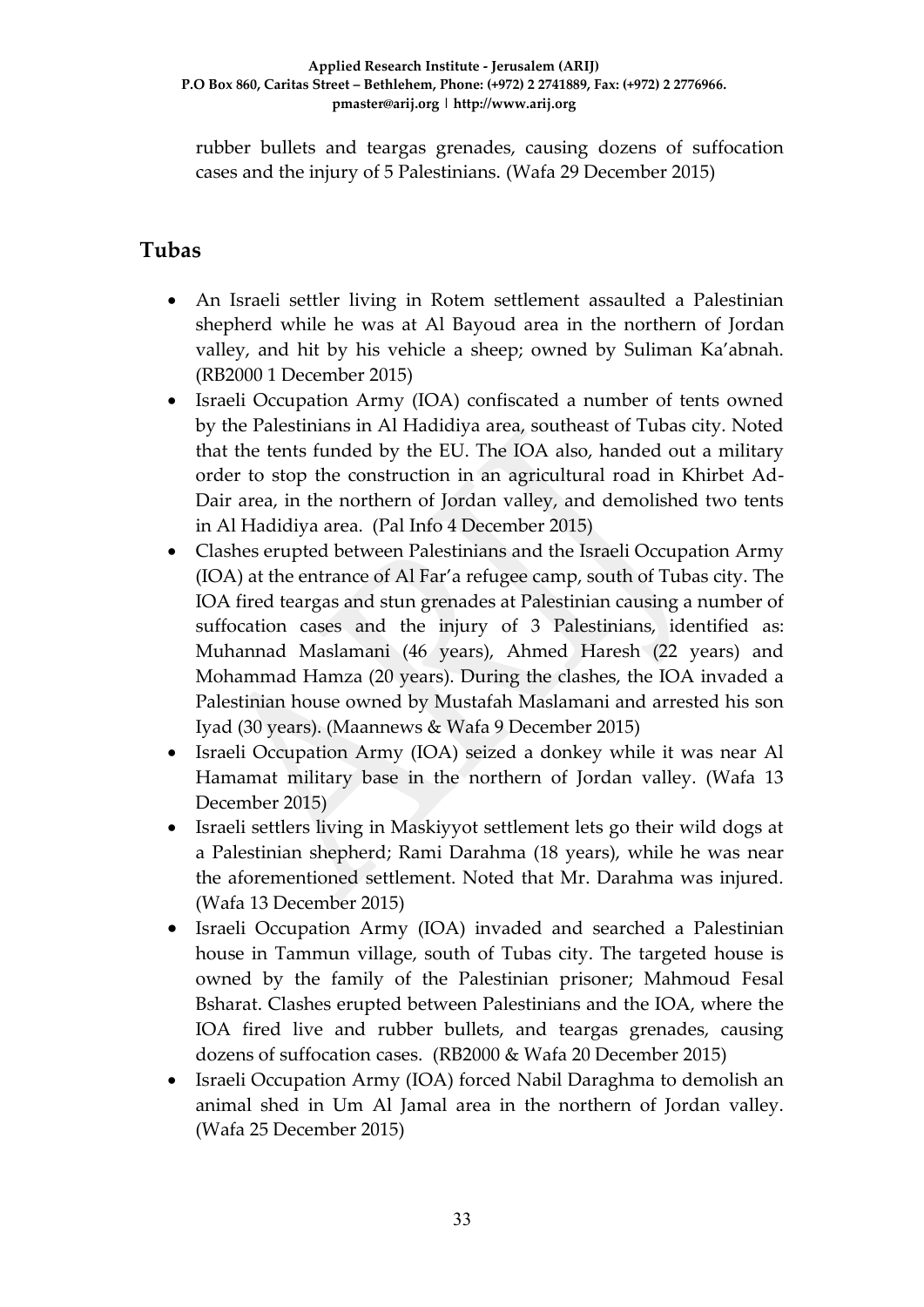• Israeli Occupation Army (IOA) seized the ID card owned by Nabil Daraghman from Umm Al Jamal area in the northern of Jordan valley. (Wafa 25 December 2015)

# **Ramallah**

- Israeli Occupation Army (IOA) erected a military checkpoint at the entrance of Beit 'Ur Al Fuqa village, west of Ramallah city. The IOA stopped and searched Palestinian vehicles and checked ID cards. (Wattan 1 December 2015)
- Israeli Occupation Army (IOA) invaded and searched tens of Palestinian houses in Sateh Marhaba neighborhood in Al Bireh city. (RB2000 4 December 2015)
- Israeli Occupation Army (IOA) attacked the weekly non-violent protest against the segregation wall and settlements in Bilin village in Ramallah governorate. The IOA fired sponge rubber bullets and teargas grenades at participants and Palestinian houses, causing dozens of suffocation cases and the injury of four Palestinians. (RB2000 4 December 2015)
- Clashes erupted between Palestinians and the Israeli Occupation Army (IOA) near the Israeli jail of Ofar, in Beituniya town in Ramallah governorate. The IOA fired live and rubber bullets and teargas grenades, causing tens of suffocation cases and the injury of 9 Palestinians. (RB2000 4 December 2015)
- Clashes erupted between Palestinians and the Israeli Occupation Army (IOA) in Jabal At-Tawel neighborhood, east of Al Bireh city. The IOA fired live and rubber bullets, and teargas grenades at Palestinians and houses. (RB2000 4 December 2015)
- Israeli Occupation Army (IOA) shoot and killed Abed Ar Rahman Wajeh Al Barghouthi (27 years) from Abud village, northwest of Ramallah city, after stopping him at a military checkpoint erected near the aforementioned village. (Al-Quds 4 December 2015)
- Israeli Occupation Army (IOA) shoot and killed Anas Bassam Hamad (21 years) from Silwad town, northeast of Ramallah city, while he was at the western entrance of Silwad town. As a result, clashes erupted between Palestinians and the IOA, where the IOA fired live and rubber bullets, and teargas grenades, causing the injury 5 Palestinians, included a Palestinian journalist; Shatha Hamad. (Wattan & Al-Quds 4 December 2015)
- Israeli Occupation Army (IOA) closed the main with earth mounds the eastern and main entrance of Abud village, northwest of Ramallah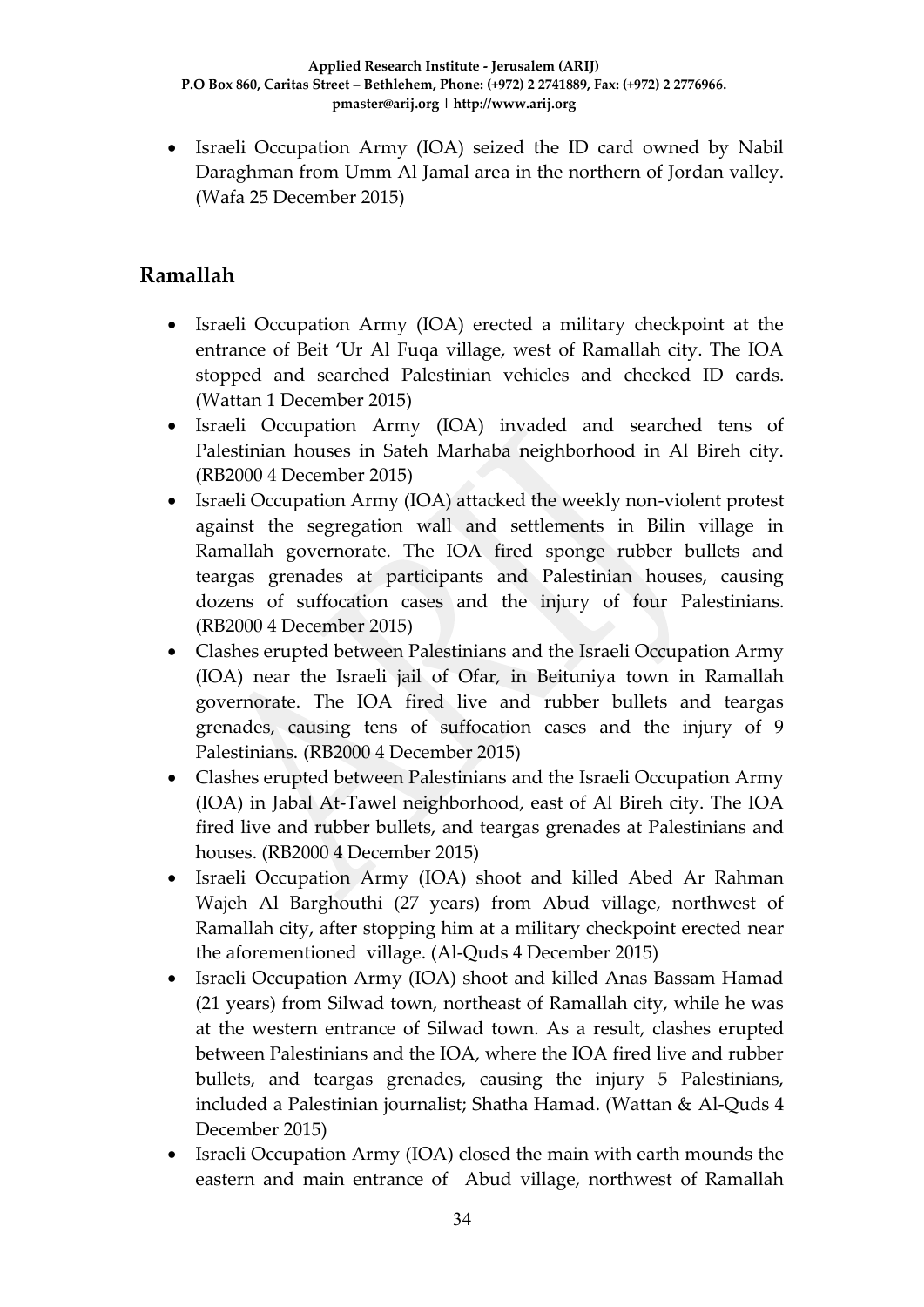city. The IOA prevented Palestinians from entering or leaving the village. (RB2000 & Al-Quds 4 December 2015)

- Israeli Occupation Army (IOA) stormed and searched two Palestinian houses in Abud village, northwest of Ramallah city. One of the targeted house is owned by the family of the Palestinian martyr; Abed Ar-Rahman Wajeh Al Barghouthi. (Pal Today 7 December 2015)
- Israeli Occupation Army (IOA) raided and searched a Palestinian house in Silwad town, northwest of Ramallah city, and threatened the residents to demolish their house. The targeted house is owned by the family of the Palestinian martyr: Anas Hamed. (Pal Today 7 December 2015)
- Israeli Occupation Army (IOA) stormed and searched a Palestinian house in Al Mughayyir village, northeast of Ramallah city, and destroyed the house consist. The targeted house is owned by the family of the Palestinian prisoner in the Israeli jail; Bassem An-Na'ssan. During the operation, the IOA arrested Bassel Munir and transferred him to unknown location. (Pal Today 7 December 2015)
- Israeli Occupation Army (IOA) stormed and searched a Palestinian house in Beitin village, northeast of Ramallah city, questioned the residents and assaulted them. The targeted house is owned by the family of the Palestinian martyr: Saji Darwish (19 years). The IOA also, fired teargas grenades inside the house. (Maannews 8 December 2015)
- A 10 years old Palestinian child was seriously injured during clashes that erupted between Palestinians and the Israeli Occupation Army (IOA) at the main entrance of Al Jalazoun refugee camp, north of Ramallah city. The IOA used live and rubber bullets and teargas grenades to attack Palestinians. (Maannews 8 December 2015)
- Israeli Occupation Army (IOA) stationed at a military checkpoint erected at the western entrance of Silwad town, northeast of Ramallah city, opened fire at a Palestinian vehicle carried 6 children. (Zamn Press 10 December 2015)
- Israeli Occupation Army (IOA) attacked the weekly non-violent protest against the segregation wall and settlements in An-Nabi Saleh village, north of Ramallah city. The IOA fired rubber bullets and teargas grenades, causing dozens of suffocation cases and the injury of others. (Wattan 11 December 2015)
- Clashes erupted between Palestinians and the Israeli Occupation Army (IOA) in Abud village, northwest of Ramallah city. The IOA fired live bullets and teargas grenades, causing the injury of two Palestinians. (Wafa 11 December 2015)
- Israeli Occupation Army (IOA) attacked the weekly non-violent protest against the segregation wall and settlements in Bilin village, northwest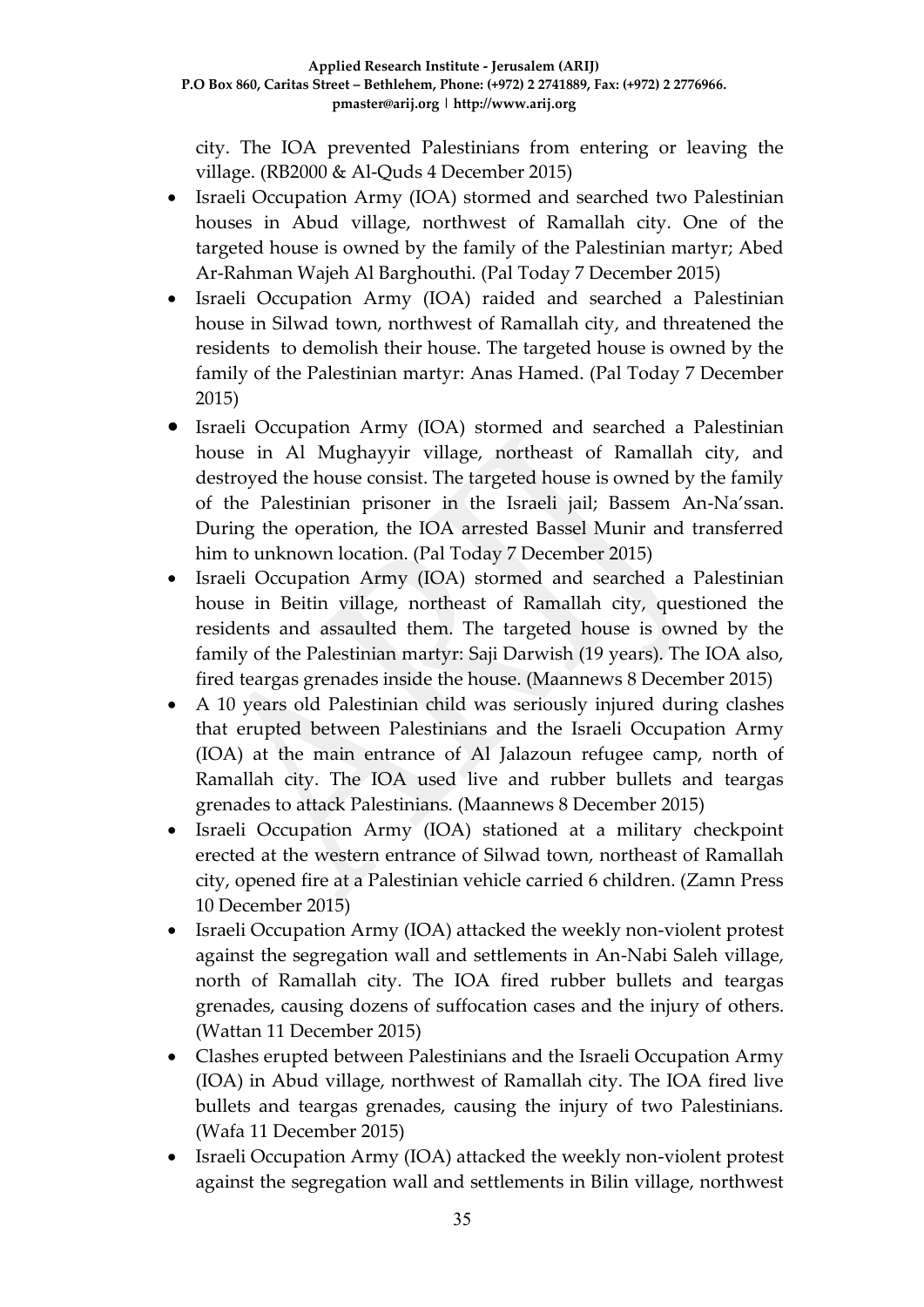of Ramallah city. The IOA fired rubber and sponge bullets, and teargas grenades, causing dozens of suffocation cases and the injury of Hamdi Abu Rahma, a Palestinian journalist, and Kifah Mansour. (ARN 11 December 2015)

- Clashes erupted between Palestinians and the Israeli Occupation Army (IOA) in Nilin village, northwest of Ramallah city. The IOA fired metal bullets and teargas grenades, causing tens of suffocation cases and the injury of three Palestinians. (Al-Ayyam 11 December 2015)
- Clashes erupted between Palestinians and the Israeli Occupation Army (IOA) in Turmus'ayya village, north of Ramallah city. (Al Ayyam 12 December 2015)
- Clashes erupted between Palestinians and the Israeli Occupation Army (IOA) at the western entrance of Silwad town, east of Ramallah city. The IOA fired live and rubber bullets, and teargas grenades, causing dozens of suffocation cases and the injury of 22 Palestinians. (ARN 11 December 2015)
- Clashes erupted between Palestinians and the Israeli Occupation Army (IOA) near the Israeli Jail of Ofar, west of Ramallah city. The IOA fired live and rubber bullets, causing the injury of 6 Palestinians. (Al-Quds 11 December 2015)
- Israeli Occupation Army (IOA) stormed Ramallah city and stationed in the central of the city. Clashes erupted between Palestinians and the IOA, where the IOA fired live bullets and teargas grenades, causing the injury of 5 Palestinians. During the clashes, the IOA invaded and searched the store of Al Maktaba Al Eilmia and confiscated the security cameras. The IOA also, arrested Mutaz Abu Kwik. (Al-Quds & Maannews 11 December 2015)
- Israeli Occupation Army (IOA) closed the entrances of Rantis and An-Nabi Saleh villages in Ramallah governorate. (Al-Quds 11 December 2015)
- For the second day in a row, the Israeli Occupation Army (IOA) invaded and searched a science supply store, Al Makraba Al Eilmia, in Ramallah city, and seized the computer devices. Clashes erupted between Palestinians and the IOA, where the IOA fired live bullets, teargas and stun grenades at Palestinians and houses. (Maannews & Pal Info 12 December 2015)
- Israeli Occupation Army (IOA) attacked a non-violent protest against the Israeli closure of the eastern entrance of Abud town, northwest of Ramallah city. The IOA fired teargas grenades at Palestinians, causing dozens of suffocation cases. (Wafa 12 December 2015)
- Israeli Occupation Army (IOA) stormed and searched a Palestinian house in Al Lubban Al Gharbiya village, northwest of Ramallah city.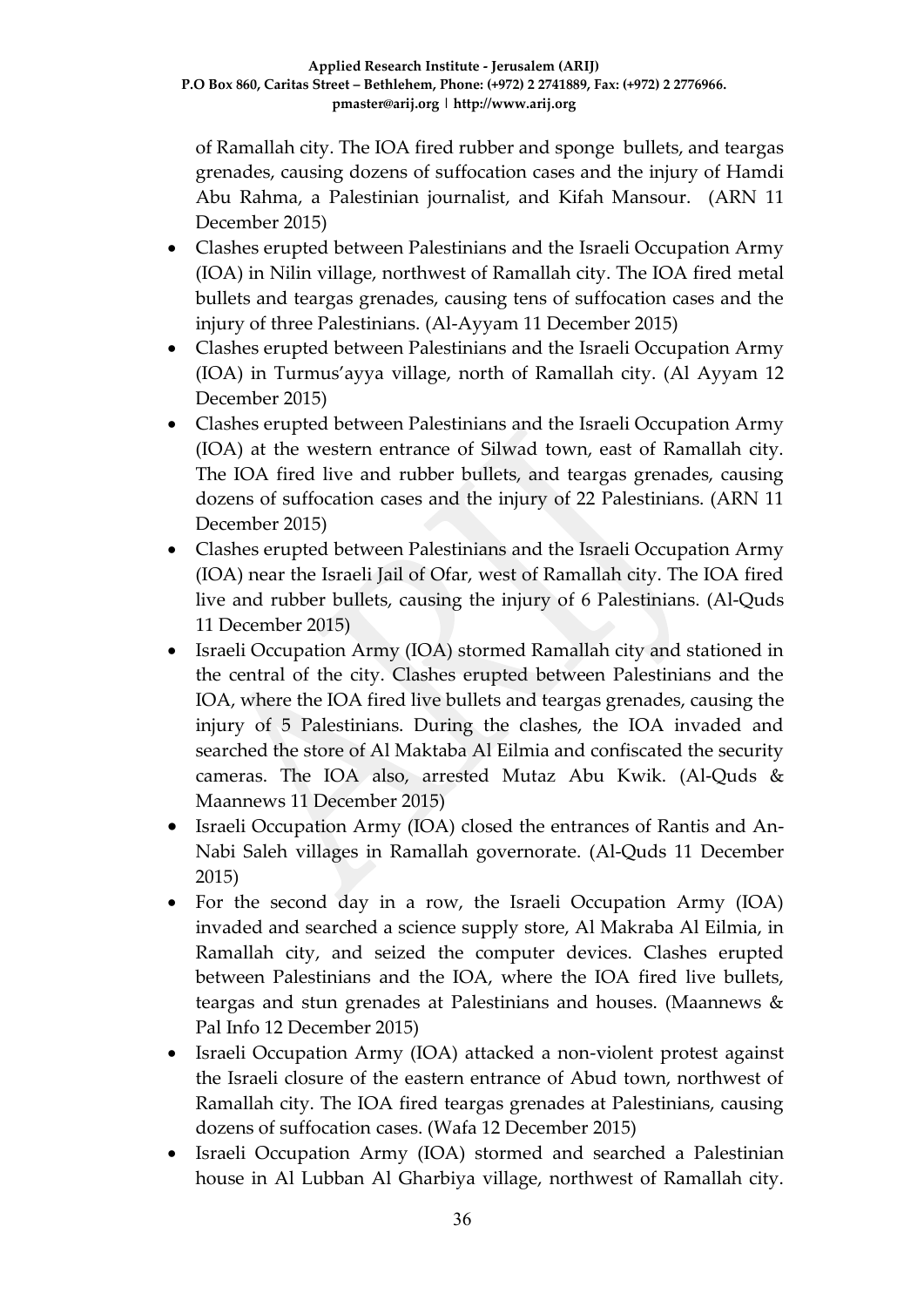The targeted house owed by the family of the Palestinian prisoner in the Israeli Jail; Mohammad Abed Al Halem Abed Al Hamed Abu Salem (37 years). (Wattan 12 December 2015)

- Clashes erupted between Palestinians and the Israeli Occupation Army (IOA) near DCO military checkpoint, at the northern entrance of Al Bireh city. The IOA fired teargas grenades, causing dozens of suffocation cases. (RB2000 12 December 2015)
- Israeli Occupation Army (IOA) invaded Al Janiya village, west of Ramallah city and fired teargas grenades at Palestinian houses, causing a number of suffocation cases, included a Palestinian child. During the operation, the IOA assaulted and injured two Palestinians, identified as: Yousif Shabaiyah and Yazan Madloum. (Al-Quds & Pal Today 13 December 2015)
- Israeli Occupation Army (IOA) erected a military checkpoint at the western entrance of Silwad town, northeast of Ramallah city. The IOA stopped and searched Palestinian vehicles. (Wattan 13 December 2015)
- Israeli Occupation Army (IOA) seized equipment from a Palestinian vehicle after stopping it at a military checkpoint erected by the IOA at the western entrance of Silwad town, northeast of Ramallah city. The targeted vehicle is owned by Jehad Ghaliun Hamed. (Raya 15 December 2015)
- Israeli Occupation Army (IOA) invaded Al Lubban Al-Gharbiya village, northwest of Ramallah city, and fire teargas and stun grenade at Palestinian houses causing dozens of suffocation cases. During the operation, the IOA closed all the entrances and prevented Palestinians from entering or leaving the village. (Al-Quds 15 December 2015)
- For the 12 days in a row, the Israeli Occupation Army (IOA) still closed the main entrance of Abud village, northwest of Ramallah city. (Orient FM 15 December 2015)
- Israeli Occupation Army (IOA) invaded Qalandiya refugee camp, south of Ramallah city and killed two Palestinians, identified as: Ahmed Jahaja (21 years) and Hikmat Hamdan. Clashes erupted between Palestinians and the IOA, where the IOA fired live bullets and teargas grenades, causing the injury of four Palestinians. During the operation, the IOA stormed and searched three Palestinian houses owned by the families of martyrs; Laith Manasrah, Ahmed Abu Al 'Aiesha and Mahmoud Adwan. The IOA also, arrested Mahmoud Nayif Abu Latifah (26 years) and Diya Abed Al Qadir (Wafa & RB2000 16 December 2015)
- Israeli Occupation Army (IOA) invaded and toured in several neighborhoods in Budrus village, northwest of Ramallah city. (Maannews 17 December 2015)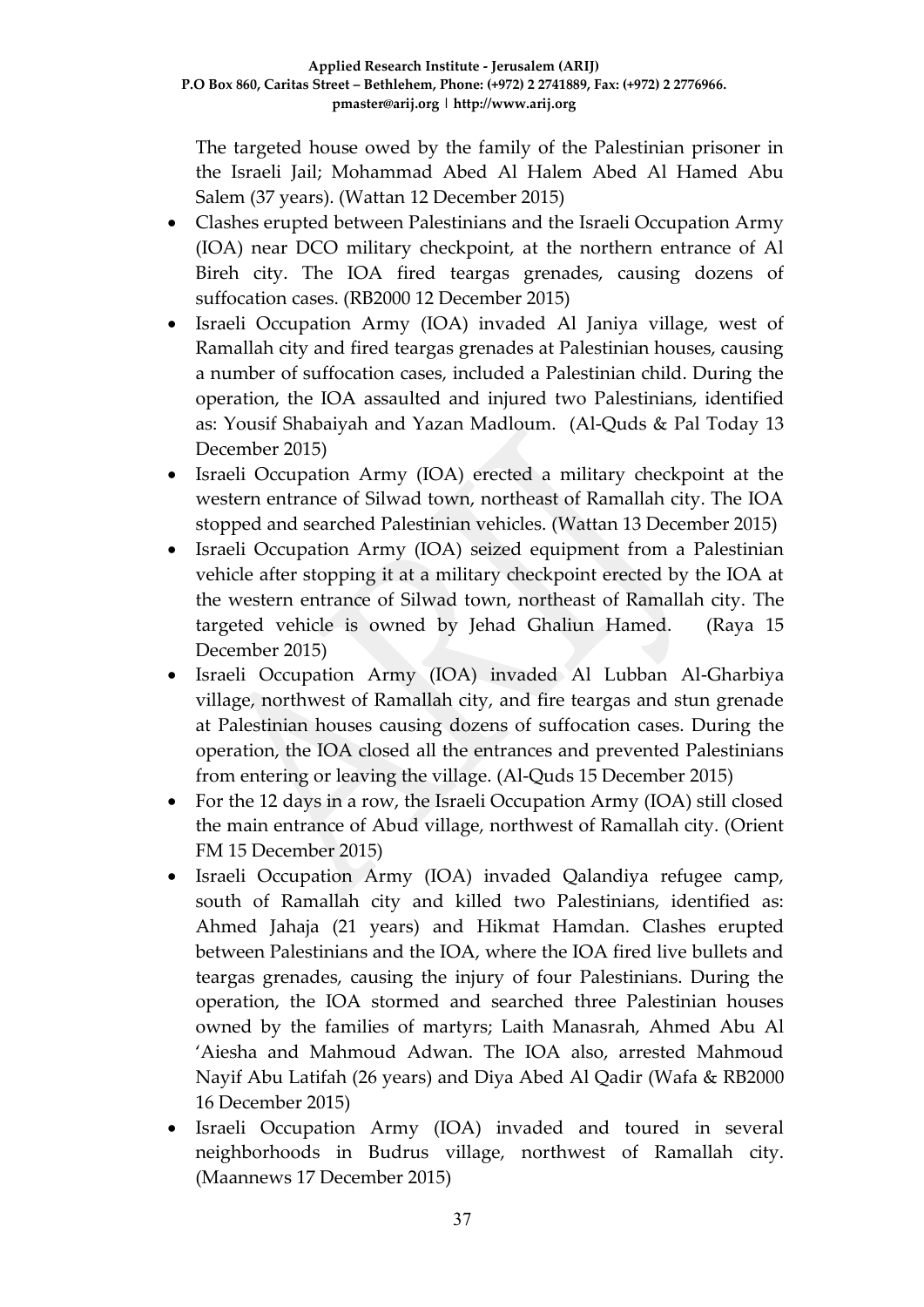- For the second days in a row, the Israeli Occupation Army (IOA) raided Qalandiya refugee camp, south of Ramallah city. The IOA stormed and searched dozens of Palestinian houses and offices, and destroyed its consists. Nine of the targeted houses are owned by: Yacoub Assaf, Yassen Assaf, Said 'Aslan, Ashrab Amaar, Laith 'As'ad, Islam Zayed, Amir As-Saqa, Anwar Az-Zeir and Thair Abu Latifah. The IOA stormed also, Ar-Rajeh medical center, Abu Shadi store, Islam internet café. Clashes erupted between Palestinians and the IOA. (RB2000 & Maannews 17 December 2015)
- Clashes erupted between Palestinians and the Israeli Occupation Army (IOA) in Silwad town, northeast of Ramallah city. During the clashes, the IOA raided a gas station and arrested a Palestinian. (Wafa 17 December 2015)
- Israeli Occupation Army (IOA) carried out military orders in An-Nabi Saleh village, north of Ramallah city. (Wattan 18 December 2015)
- Four Palestinians were injured during clashes that erupted between Palestinians and the Israeli Occupation Army (IOA) at the eastern entrance of Beit Liqya village, southwest of Ramallah city. The IOA fired live bullets and teargas grenades. During the clashes, the IOA arrested a Palestinian after shooting him. (ARN 18 December 2015)
- Clashes erupted between Palestinians and the Israeli Occupation Army (IOA) in Qalandiya refugee camp, south of Ramallah city. During the clashes the IOA arrested two Palestinians. (RB2000 18 December 2015)
- Clashes erupted between Palestinians and the Israeli Occupation Army (IOA) near Al Jalazoun refugee camp, north of Ramallah city. The IOA fired teargas grenades, causing dozens of suffocation cases. (Wafa 18 December 2015)
- Israeli Occupation Army (IOA) raided and searched a number of Palestinian houses in Shuqba village, northwest of Ramallah city. (Al-Quds 18 December 2015)
- Israeli Occupation Army (IOA) attacked the weekly non-violent protest against the segregation wall and settlements in Nilin village in Ramallah governorate. The IOA fired rubber bullets and teargas grenades, causing dozens of suffocation cases and the injury of three Palestinians. (Wafa & Al-Quds 18 December 2015)
- Israeli Occupation Army (IOA) attacked the weekly non-violent protest against the segregation wall and settlements in Bilin village, northwest of Ramallah city. The IOA fired teargas grenades, causing a number of suffocation cases. (Al-Quds 18 December 2015)
- Jalal Showman (30 years) from Khirebt Abu Falah village in Ramallah governorate, was injured after the Israeli Occupation Army (IOA)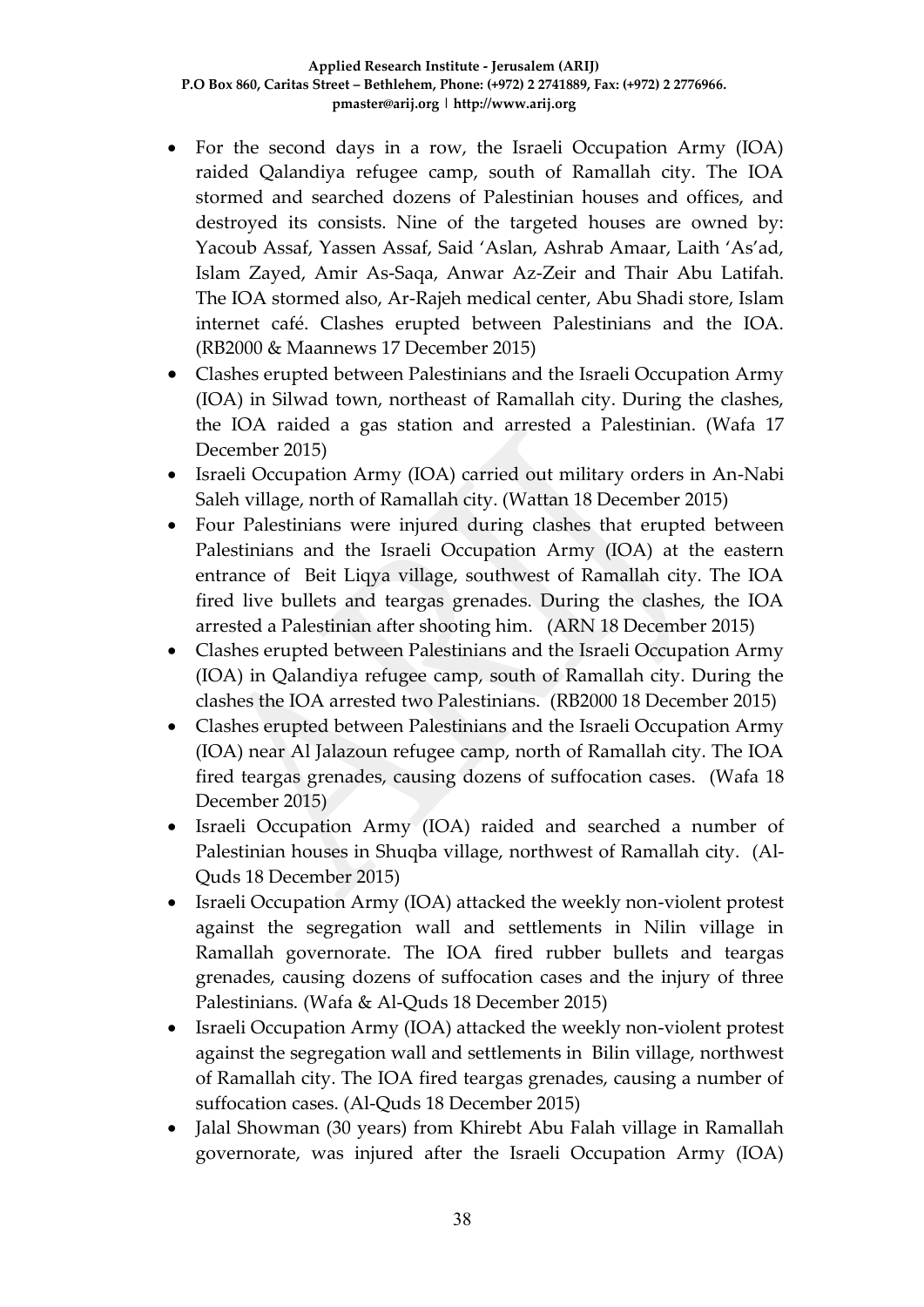opened fire at them while he was crossing Qalandiya military checkpoint, north of Jerusalem city. (Al-Quds 18 December 2015)

- Israeli Occupation Army (IOA) shoot and killed Mohammad Abed Ar-Raham 'Ayad (21 years) while he was at the western entrance of Silwad town, northeast of Ramallah city. After the operation, clashes erupted between Palestinians and the IOA. The IOA closed with earth mounds the western entrance of the town. (Wafa & Al-Quds 18 December 2015)
- Nash'at Asour (33 years) was killed during clashes erupted between Palestinians and the Israeli Occupation Army (IOA) in Sinjil village, north of Ramallah city. The IOA used live bullets and teargas grenades to attack Palestinians. (Al-Quds & Wafa 18 December 2015)
- Israeli Occupation Army (IOA) invaded and searched a Palestinian house un Silwad town, northeast of Ramallah city. The targeted house is owned by the family of the Palestinian martyr; Mohammad Abed Ar-Rahman Ayad. Noted that the IOA informed the family that they will receive a demolition order very soon. During the operation, the IOA arrested Ghaleeb Warda (30 years) after raiding his house in Silwad town. (Wafa 20 December 2015)
- Israeli Occupation Army (IOA) stormed Sinjil village, north of Ramallah city. Clashes erupted between Palestinians and the IOA, where the IOA used rubber bullets and teargas grenades to attack Palestinians. (Wafa 20 December 2015)
- Israeli Occupation Army (IOA) erected a military checkpoint near Kafr 'Ein village, north of Ramallah city. The IOA stopped and searched Palestinian vehicles. (RB2000 20 December 2015)
- Israeli Occupation Army (IOA) closed the main entrance of An-Nabi Saleh village, north of Ramallah city, and opened fire at Palestinian houses. (RB2000 20 December 2015)
- Clashes erupted between Palestinians and the Israeli Occupation Army (IOA) at the western entrance of Silwad town, northeast of Ramallah city, The IOA fire live bullets and teargas grenades, causing the injury of Ahmed Jamal Qatnawi (14 years). (Wafa 21 December 2015)
- Israeli Occupation Army (IOA) invaded and searched a number of Palestinian houses in Deir Nidham village, north of Ramallah city. (Wafa 22 December 2015)
- Israeli settlers living in Nahl'iel settlement attacked a Palestinian house in Beitillu village, northwest of Ramallah city, destroyed the windows and hurled teargas grenades inside the house. The targeted house is owned by Hussen An-Najar. The Israeli settlers also, wrote anti Palestinian slogans in the walls of the house. Noted that the residents of the house (Hussen An-Najar and his wife and 9 month baby ) were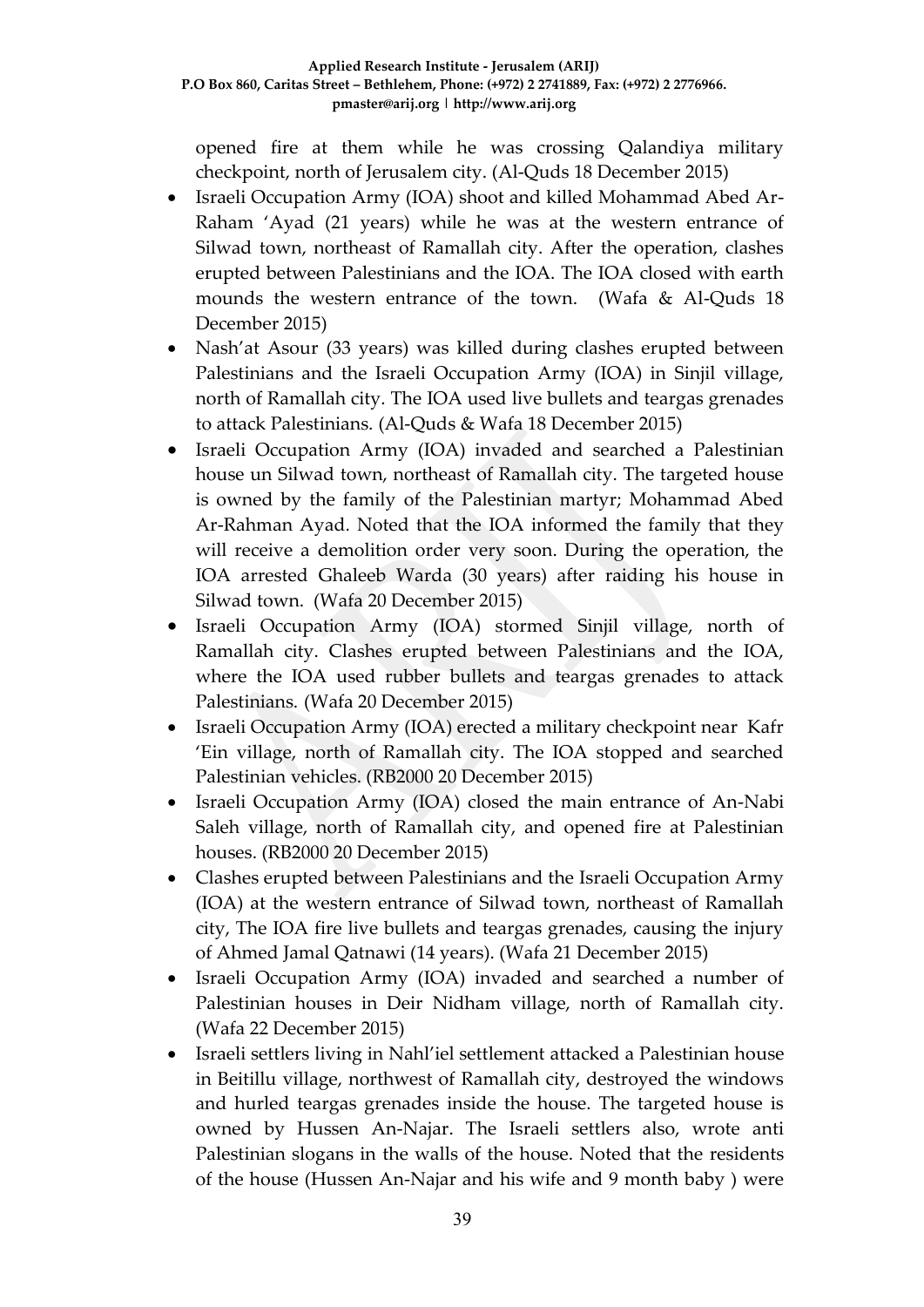in the house when the settlers attacked it. (Wafa & Maannews 22 December 2015)

- For the four days in a row, the Israel Occupation Army (IOA) still close the main entrance of An-Nabi Saleh village, north of Ramallah city. (Wafa 22 December 2015)
- Clashes erupted between Palestinians and the Israeli Occupation Army (IOA) in Al Mughayyir village, northeast of Ramallah city. The IOA fired rubber bullets and teargas grenades, causing dozens of suffocation cases and the injury of 7 Palestinians. During the clashes, the IOA occupied a Palestinian house and transferred it to a military base. The targeted house is owned by Ahmed Jaber Abu 'Aliya. (Wafa 23 December 2015)
- Israeli Occupation Army (IOA) assaulted and injured two Palestinians after stopping them at the entrance of Silwad town, northeast of Ramallah city. (Al-Quds 23 December 2015)
- Bilal Omar Ziyed was killed and 6 Palestinians were injured after the Israeli Occupation Army (IOA) stormed Qalandiya refugee camp, south of Ramallah city and clashed with the Palestinians. The IOA used live and rubber bullets to attack Palestinians. (Wafa 24 December 2015)
- Israeli Occupation Army (IOA) shoot and killed Wissam Abu Ghwilah from Qalandiya refugee camp in Ramallah governorate, while he was near Adam settlement. (Wafa 24 December 2015)
- A 40 years old Palestinian was injured after an Israeli jeep ran over him while he was at the eastern entrance of Nilin village in Ramallah governorate. (NBPRS 25 December 2015)
- Israeli Occupation Army (IOA) stationed at the western entrance of Silwad town, northeast of Ramallah city, shoot and killed Mahdiya Mohammad Ibrahim Hammad (40 years) while she was at the entrance of the town. (Wafa 25 December 2015)
- A Palestinian was injured during clashes that erupted between Palestinians and the Israeli Occupation Army (IOA) near the Israeli jail of Ofar, in Beituniya town in Ramallah governorate. The IOA used metal bullets and teargas grenades to attack Palestinians.(Wafa 25 December 2015)
- Clashes erupted between Palestinians and the Israeli Occupation Army (IOA) near Al Jalazoun refugee camp, north of Ramallah city. The IOA fired teargas grenades and rubber bullets, causing a number of suffocation cases and the injury of four Palestinians.(Wafa 25 December 2015)
- Israeli Occupation Army (IOA) attacked the weekly non-violent protest against the segregation wall and settlements in Bilin village, northwest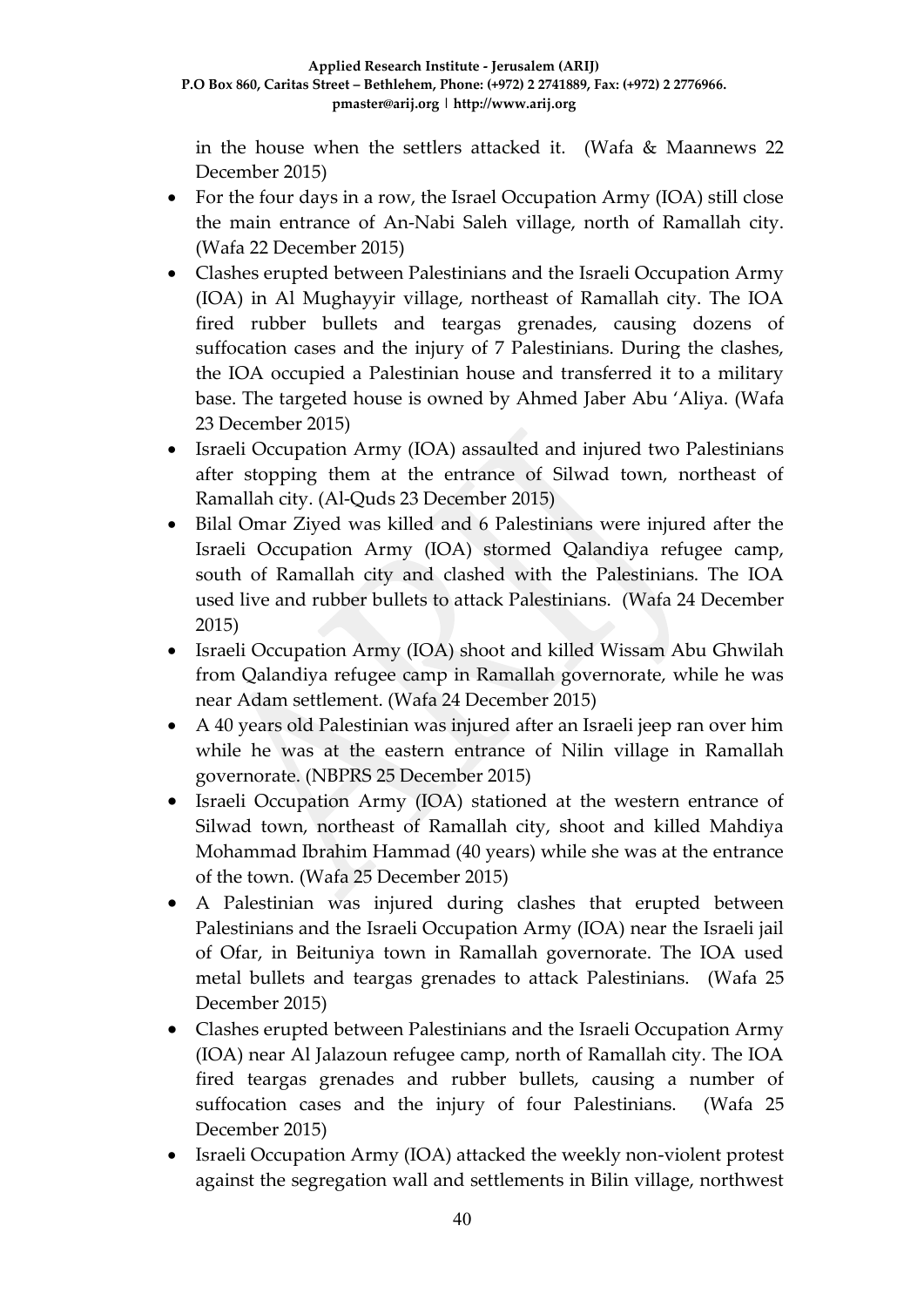of Ramallah city. The IOA fired rubber bullets and teargas grenades, causing tens of suffocation cases. (Wafa 25 December 2015)

- Israeli Occupation Army (IOA) invaded Qalandiya refugee camp, south of Ramallah city. Clashes erupted between Palestinians and the IOA, where the IOA fired live bullets and teargas grenades, causing dozens of suffocation cases and the injury of three Palestinians. During the clashes, the IOA stormed and searched three Palestinian houses owned by the families of martyrs; Adnan Abu Habsa, Issa Assaf and Wissam Abu Ghwila. (RB2000 & Wafa 25 December 2015)
- Israeli Occupation Army (IOA) attacked the weekly non-violent protest against the segregation wall and settlements in Nilin village, northwest of Ramallah city. The IOA fired rubber bullets and teargas grenades, causing dozens of suffocation cases and the injury of three Palestinians. (Al Ayyam, 25 December 2015)
- Israeli settlers escorted by the Israeli Occupation Army (IOA) gathered at the western entrance of Deir Nidham village, north of Ramallah city, chanted anti-Palestinian slogans and carried out provocative actions. (Wafa 25 December 2015)
- Israeli Occupation Army (IIOA) re-closed the entrance of Silwad town, northeast of Ramallah city, after the residents re-open it. (ARN 25 December 2015)
- Clashes erupted between Palestinians and the Israeli Occupation Army (IOA) in Silwad town, northeast of Ramallah city, after the funeral of the Palestinian martyr; Mahdiya Hamad (40 years). The IOA fired spongy and rubber bullets and teargas grenades, causing dozens of suffocation cases and the injury of 6 Palestinians. (Wafa 26 December 2015)
- Israeli settlers living in Beit El settlement hurled stones at Palestinian vehicles traveling at Al Bireh-Al Jalazoun road. (Al-Quds 27 December 2015)
- Israeli Occupation Army (IOA) stormed Qalandiya refugee camp, south of Ramallah city. Clashes erupted between Palestinians and the IOA, where the IOA fired live bullets and teargas grenades, causing the injury of two Palestinians. During the clashes, the IOA arrested three Palestinians after storming their houses in the camp. The arrestees were identified as: Thair Wajeh Mansour, Mohammad Sobeh and Mutasem Badriya. (Wafa & Maannews 28 December 2015)
- Israeli Occupation Army (IOA) invaded and searched more than 10 Palestinian houses in Qalandiya refugee camp, south of Ramallah city. Clashes erupted between Palestinians and the IOA, where the IOA fired teargas grenades and rubber bullets. During the operation the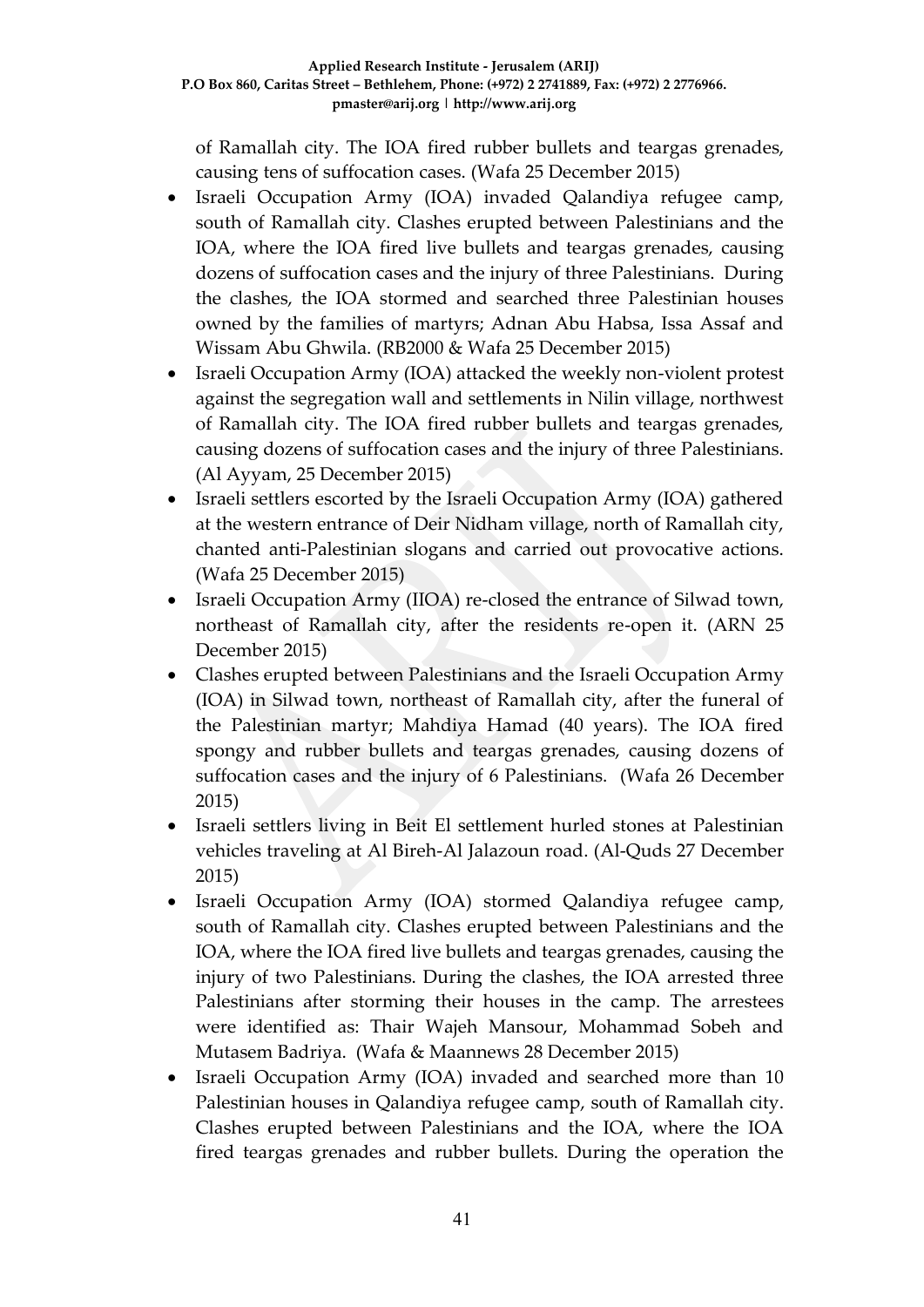IOA arrested three Palestinians, two of them were identified as: Mu'men Al Qaz'a and Osama Hamad. (Maannews 29 December 2015)

- Israeli Occupation Authorities handed out a final military order to demolish a Palestinian house in Surda village, north of Ramallah city. The targeted house is owned by the family of the Palestinian martyr; Muhannad Al Halabi. (Maannews 29 December 2015)
- Israeli Occupation Army (IOA) stormed and searched three Palestinians houses in Silwad town, northeast of Ramallah city. The targeted houses are owned by: Suliman Mohammad Hamed, Omar Abed Al Ghani Hamed and Ali Nimir Hamed. (RB2000 30 December 2015)
- Israeli settlers living in Adi Ad outpost kidnapped four Palestinians, while they were near Al Mughayyir village, northeast of Ramallah city. The Palestinian were identified as: Jehad Marzouq Abu Na'im, Ayham Riziq Abu Na'im, Na'man Ahmed Abu Na'im and Muhi Ad-Diyn Mahmoud Abu Na'im. (RB2000 30 December 2015)

# **Jericho**

# **Salfit**

- Israeli Occupation Army (IOA) stormed a Palestinian house owned by the family of the Palestinian prisoner in the Israeli Jail; Abed Al Azizi Hamad Mara'I, in Qarawat Bani Hassan village, north of Salfit city and notified them that the IOA will demolish their house. (Pal Today 7 December 2015)
- Israeli Occupation Army (IOA) stormed and searched a number of Palestinian commercial stores in Kafl Haris village in Salfit governorate. (Raya 8 December 2015)
- Israeli settlers from Arial industrial zone razed Palestinian land in Bruqin village, west of Salfit city and stole the soil. (NBPRS 8 December 2015)
- **First Declaration of State Land Since the Establishment of the Current Government.** Peace Now learned today that last month the Head of the Government Property at the Civil Administration declared of the Palestinian villages of Jinsafut and Dir Istya as state lands. This is, as far as we know, the first declaration of state land since August 2014, when [4,000 dunams](http://peacenow.org.il/eng/GvaotDecleration) were declared as state land - a step which has led to heavy condemnations, including by the United States. While declarations of state land came to a halt after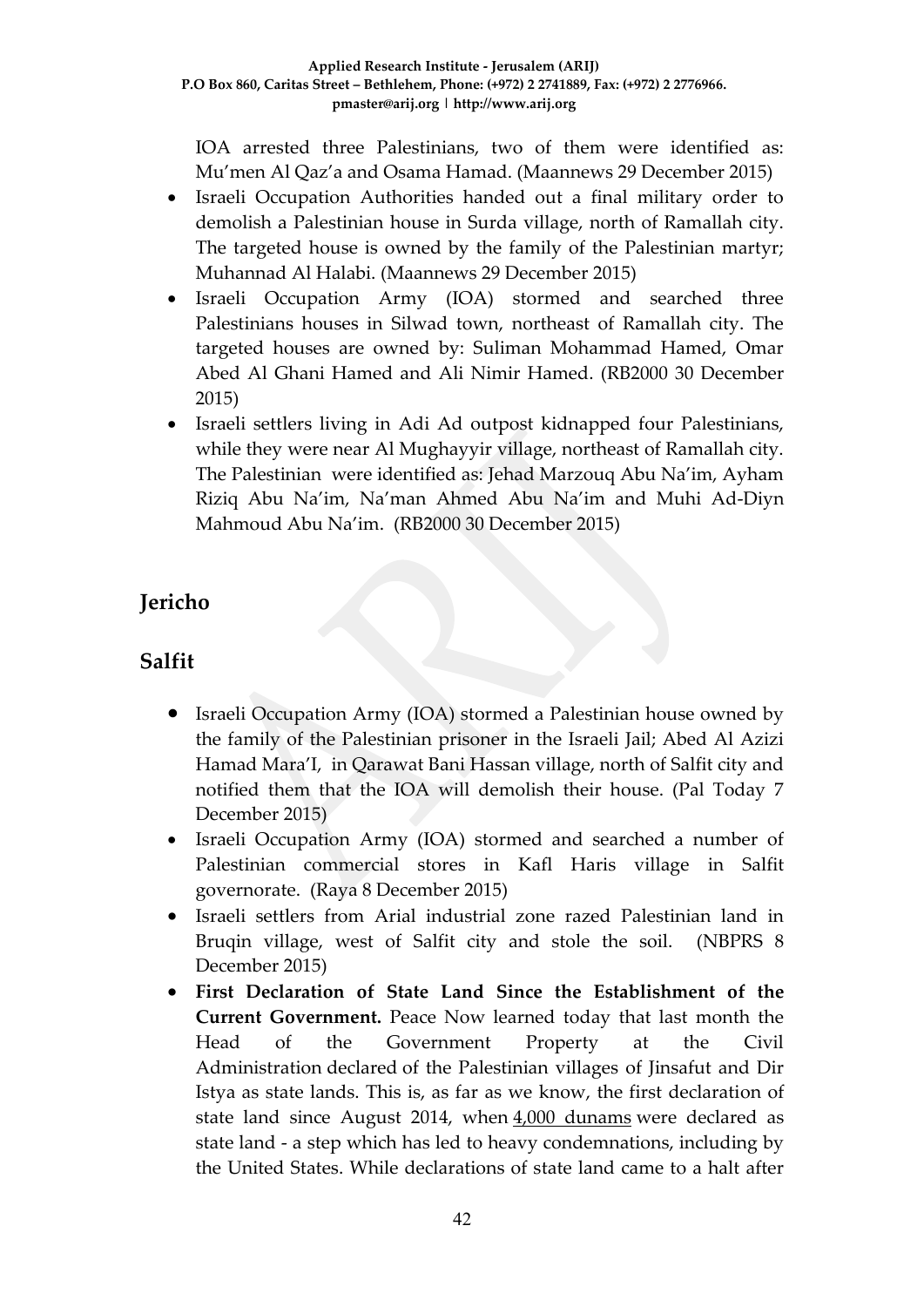the Roadmap, since Netanyahu came to power declarations of state land have acceded 6,000 dumans. Just like previous declarations, this declaration is not technical but political, as it has to be approved by the Minister of Defense. The main purpose of this declaration is to retroactively legalize construction in the settlement of Karnei Shomron, and to allow it to expand. Palestinians landowners have already submitted an appeal to the Civil Administration against the declaration. Although the declaration is small in size and is adjacent to an already built area of a settlement, it is still a clear step taken by the Israeli Government which is taking over land and handing it over to the settlers. It is important to note that out of all state lands allocations, a necessary step in order to make use of these public lands which are meant to survey the local population, 98.7% were allocated for Israelis while only 1.3% were allocation for Palestinian purposes. Last week Peace Now submitted a [petition](http://peacenow.org.il/eng/allocationsEng) to the High Court demanding to publish all land allocations, and to allow for due process in the distribution of public resources. [\(Peace Now](http://peacenow.org.il/eng/KerniShormonDeclaration) 11 December 2015)

- Israeli bulldozers owned by the Israeli settlers living in Leshem settlement razed Palestinian land located at Bab Al Marj area, east of Deir Ballut village, west of Salfit city. (Wattan 13 December 2015)
- Israeli settlers escorted by the Israeli Occupation Army (IOA) stormed a tomb in Kafl Haris village, north of Salfit city, and performed Talmudic rituals. (NBPRS 22 December 2015)
- Israeli Occupation Army (IOA) shoot and killed Mohammad Zahran Abed Al Hamed Zahran (23 years) from Kafr Ad-Dik village, west of Salfit city, while he was near Arial settlement. (Wafa 24 December 2015)
- Israeli Occupation Army (IOA) invaded and searched dozens of Palestinian houses and commercial stores in Kafr Ad-Dik village, west of Salfit city. Clashes erupted between Palestinians and the IOA, where the IOA fired teargas grenades, causing dozens of suffocation cases. (RB2000 24 December 2015)
- Israeli Occupation Army (IOA) invaded and searched a Palestinian house in Kafr Ad-Dik village, west of Salfit city, and took photos. The targeted house is owned by the family of the Palestinian martyr; Mohammad Zahran Abed Al Halem Zahran. (Al-Quds 30 December 2015)

## **Tulkarem**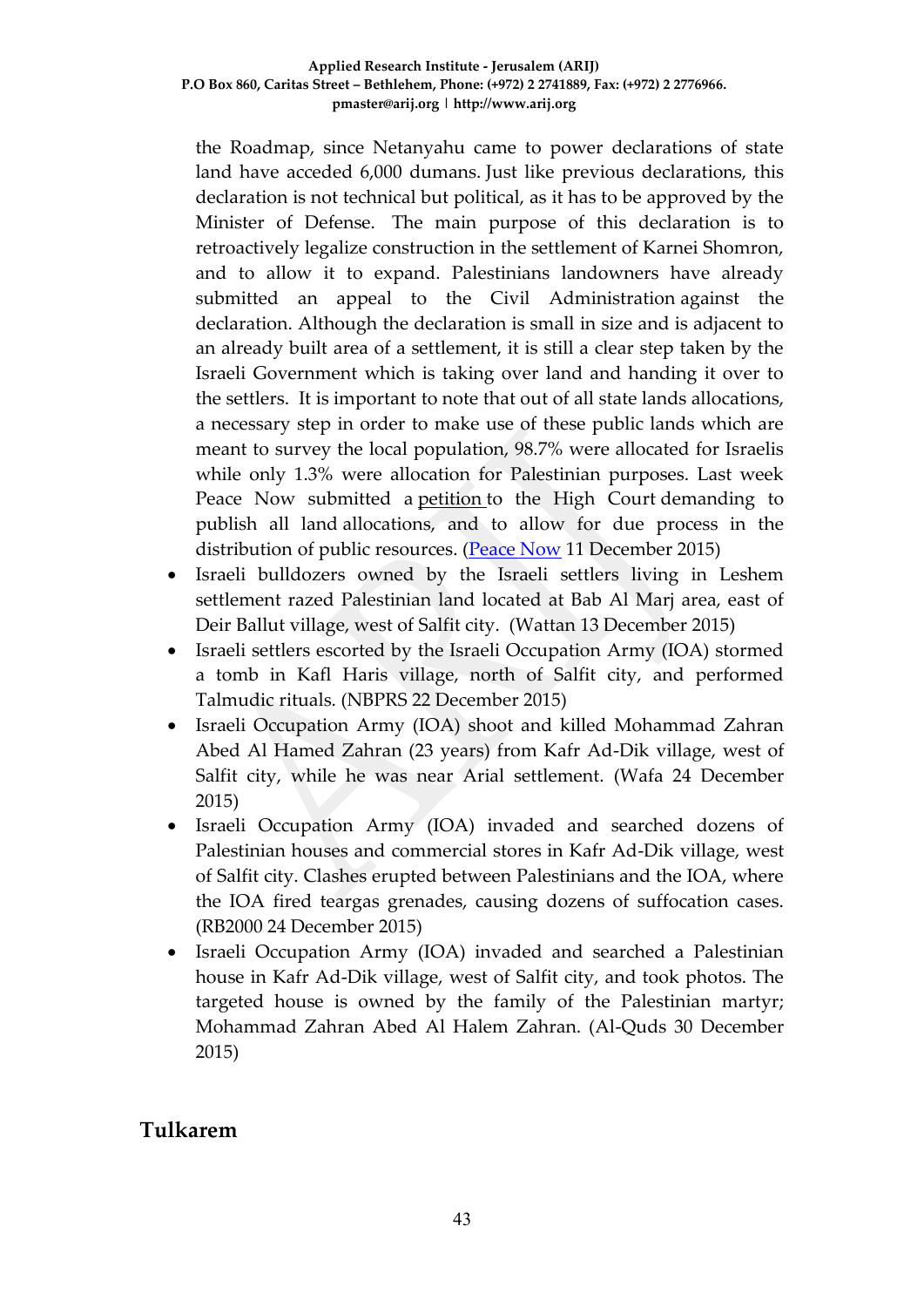- Clashes erupted between Palestinians and the Israel Occupation Army (IOA) near Al Khadouri University campus, west of Tulkarm city, after the IOA invaded the university campus. The IOA fired teargas grenades at Palestinians, causing dozens of suffocation cases. (ARN 6 December 2015)
- Israeli Occupation Army (IOA) stormed a Palestinian house in Seida village, north of Tulkarm city, and informed the owners that the IOA will demolish the house. The targeted house is owned by the family of the Palestinian martyr; Azz Ad-Diyn Abdalla Radad. (NBPRS 6 December 2015)
- Clashes erupted between Palestinians and the Israeli Occupation Army (IOA) near Al Khadouri University campus, west of Tulkarm city. The IOA fired rubber bullets and teargas grenades, causing dozens of suffocation cases and the injury of three Palestinians. (Al-Quds 7 December 2015)
- Israeli Occupation bulldozers razed 26 dunums of Palestinian agricultural land in 'Izbet Shufa, south of Tulkarm city, uprooted about 200 olive trees and demolished an agricultural barracks. Noted that the targeted land owned by Munir Fathi Ismail, and located near the Israeli settlement of Avnei Hefez. (Maannews 8 December 2015)
- Clashes erupted between Palestinians and the Israeli Occupation Army (IOA) in Tulkarm city after the IOA stormed the city. The IOA fired live bullets and teargas grenades, causing dozens of suffocation cases and the injury of three Palestinians. During the clashes, the IOA invaded and searched dozens of Palestinian houses and arrested a number of Palestinians. (Maannews 10 December 2015)
- Israeli Occupation Army (IOA) stormed Nour Ash-Shams refugee camp in Tulkarm governorate. Clashes erupted between Palestinians and the IOA, where the IOA fired teargas grenades. During the operation, the IOA arrested two Palestinians. (Maannews 10 December 2015)
- Israeli Occupation Army (IOA) stormed Izbit Shufa village, east of Tulkarm city and closed a road link between Izbit Shufa and Shufa village, where the prevented Palestinians from using the targeted road. (Maannews 10 December 2015)
- Clashes erupted between Palestinians and the Israeli Occupation Army (IOA) near Al Khadouri University campus, west of Tulkarm city. The IOA fired rubber bullets, causing the injury of 8 Palestinians. (Wafa 10 December 2015)
- Israeli Occupation Army (IOA) imposed blockade on Tulkarm city, after closing all the entrances with cement blocks and earth mounds. (Maannews 10 December 2015)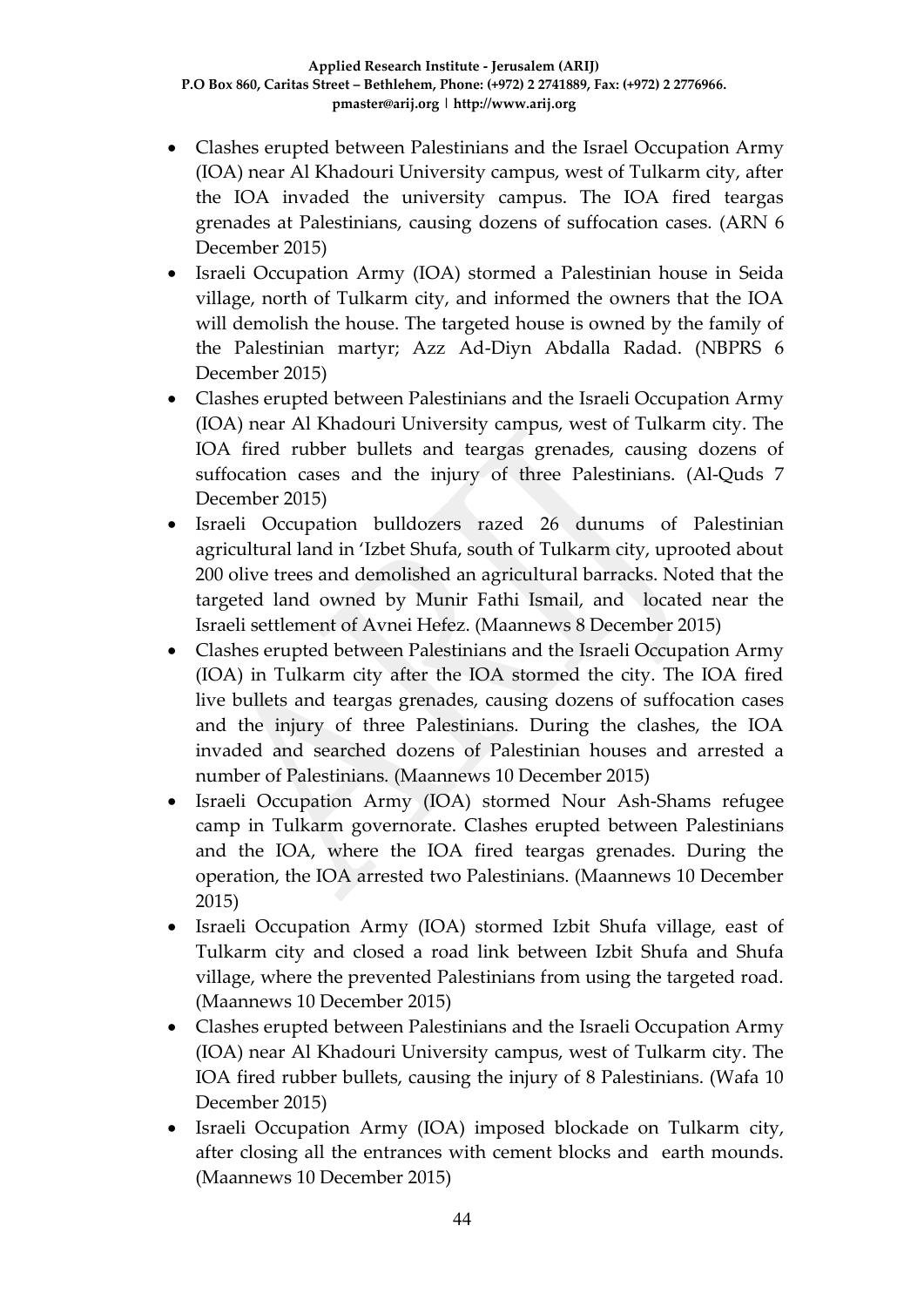- Israeli Occupation Army (IOA) invaded and searched the headquarter of the "Popular Front the Liberation of Palestine" in Tulkarm city, and destroyed the consist. During the operation, the IOA arrested Ahmed Ash-Shalabi. (PNN 11 December 2015)
- Israeli Occupation Army (IOA) closed with an iron gate the main entrance of Shufa village, southeast of Tulkarm city. The IOA prevented Palestinians from entering or leaving the village. (RB2000 11 December 2015)
- Israeli Occupation Army (IOA) prevented the Al Khadouri University in Tulkarm city, from constructing a wall at the western side of the University campus. (Maannews 12 December 2015)
- Israeli Occupation Army (IOA) invaded and searched a Palestinian toys factory in Tulkarm city, confiscated the equipment and about 700 toys. (Pal Today 14 December 2015)
- Clashes erupted between Palestinians and the Israeli Occupation Army (IOA) near Al Khadouri University campus, west of Tulkarm city. The IOA fired live and rubber bullets, and teargas grenades, causing dozens of suffocation cases, and the injury of others (Maannews & Pal Today 16 December 2015)
- Israeli Occupation Army (IOA) raided and toured in several neighborhoods in Tulkarm city. Clashes erupted between Palestinians and the IOA. (RB200 18 December 2015)
- Israeli Occupation Army (IOA) stormed and searched dozens of Palestinian houses in Dhinnaba village, southeast of Tulkarm city. (RB2000 18 December 2015)
- Clashes erupted between Palestinians and the Israeli Occupation Army (IOA) in Tulkarm refugee camp, north of Tulkarm city. (RB2000 18 December 2015)
- Clashes erupted between Palestinians and the Israeli Occupation Army (IOA) near Al Khadouri University campus, west of Tulkarm city. The IOA fired live and rubber bullets, and teargas grenades, causing dozens of suffocation cases and the injury of 9 Palestinians. (Al-Quds 20 December 2015)
- Israeli Occupation Army (IOA) raided and toured in several neighborhoods in Tulkarm city. (RB2000 24 December 2015)

# **Nablus**

 Israeli Occupation Army (IOA) shoot and killed Maram Ramiz Hassuna (19 years) from Nablus city while she was crossing 'Anab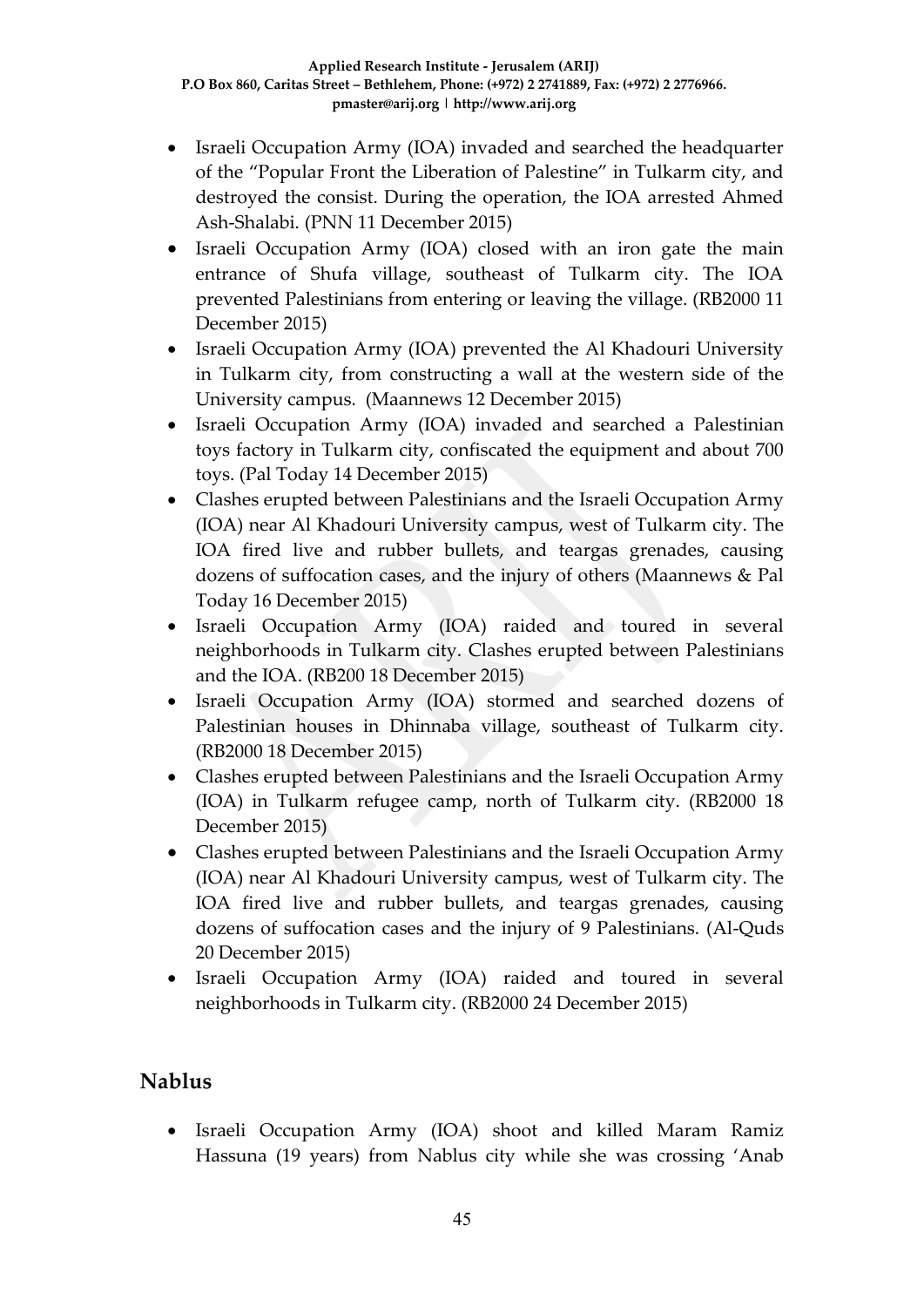military checkpoint, east of Tulkarm city. (Maannews 1 December 2015)

- Israeli Occupation Army (IOA) closed Beit Furik military checkpoint, east of Nablus city. The IOA questioned the Palestinians, checked their ID cards and searched their vehicles. (Wattan 1 December 2015)
- Israeli Occupation Army (IOA) invaded and searched dozens of Palestinian houses in Askar refugee camp, east of Nablus city. Noted that the IOA informed the family of the Palestinian martyr; Raghib 'Alawi, that the IOA will demolish their house in the next 24 hours. During the operation, the IOA arrested Hazem An-Nadi after raiding his house in the camp. (PNN& NBPRS 2 November 2015)
- Israeli Occupation Army (IOA) raided and searched Al Hanbali mosque in Nablus city and destroyed its main door. (Maannews 2 November 2015)
- Israeli Occupation Army (IOA) stormed and searched a Palestinian house in Nablus city, and questioned the residents. The targeted house is owned by the family of the Palestinian martyr; Maram Hassuna. The IOA confiscated all the photos and posters of the martyr. Clashes erupted between Palestinians and the IOA, where the IOA fired teargas and stun grenades at Palestinians. (Al-Quds 2 November 2015)
- Israeli Occupation Army (IOA) assaulted Marhaj Ahmed Hamail (30 years) after storming his house in Beita village, south of Nablus city. (RB2000 3 December 2015)
- Israeli Occupation Army (IOA) stormed and searched three Palestinian houses in Aqraba village, southeast of Nablus city. The targeted houses are owned by: Munir Awad Bani Fadel, Ayham Musa Diriyah and Ahmed Musa Diriyah. (RB2000 3 December 2015)
- Israeli Occupation Army (IOA) raided and searched a Palestinian house in Urif village, south of Nablus city. The targeted house is owned by Najeh Said As-Safadi. (RB2000 3 December 2015)
- Israeli Occupation Army (IOA) exploded a Palestinian house in Ad-Dahiya area, south of Nablus city. The targeted house is owned by the family of the Palestinian prisoner in the Israeli Jail; Raghib 'Aliwi. Noted that the targeted house located within a building consist of four floors, each floor consists of two apartments, and all the apartments were damaged. During the operation, clashes erupted between Palestinians and the IOA, where the IOA fired rubber bullets and teargas grenades, causing dozens of suffocation cases and the injury of a Palestinian. (Maannews 3 December 2015)
- Israeli Occupation Army (IOA) erected a military checkpoint at the main entrance of Salim village, east of Nablus city. The IOA stopped and detained dozens of Palestinian vehicles. During the operation, the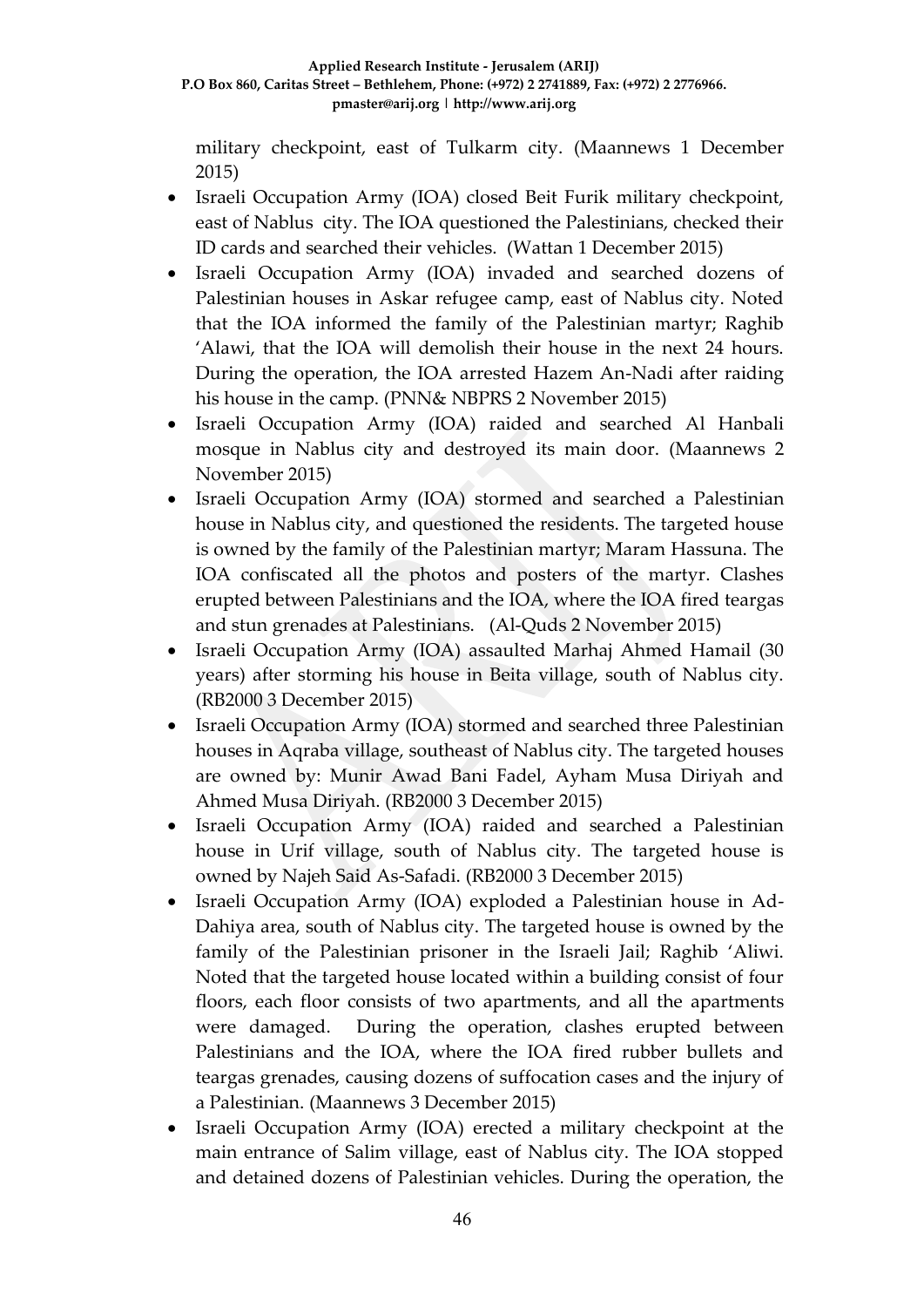IOA handed the Palestinian a threatened flyers. (RB2000 4 December 2015)

- Israeli Occupation Army (IOA) assaulted and injured Mohamamd Khalil Mohammad Qatt (21 years) in Madama village, south of Nablus city. (Maannews 5 December 2015)
- Clashes erupted between Palestinians and the Israeli Occupation Army (IOA) at the main entrance of Beit Furik village, southeast of Nablus city. The IOA used live bullets to attack Palestinians. During the clashes, the IOA arrested four Palestinians, where one of them during the clashes. The arrestees were identified as: Mahmoud Muhdi Mulitat (16 years), Hamed Mohammad Hinni (16 years), Amir Adel Nfe'at (16 years) and Aref Nader Mulitat (15 years). (Al-Quds 6 December 2015)
- Israeli Occupation Army (IOA) prepared to demolish three Palestinian houses in Nablus city. The IOA invaded and searched the targeted houses and notified the residents that the IOA will demolish their houses in the next few days. The targeted houses are owned by the families of Palestinian prisoners in the Israeli jails; Zaid Ziyad Ameer, Iyad Wade' Abu Zahra, and Amjad Adel 'Alawi. (Al-Quds 9 December 2015)
- Israeli Occupation Army (IOA) closed with earth mounds a road link between Aqraba and Osarin villages, south of Nablus city. (Maannews 12 December 2015)
- Israeli settlers stormed "Burqa National Park" in Al Mas'udiya area in Burqa village, northwest of Nablus city and erected a number of tents in the park. (Orient FM 13 December 2015)
- Israeli Occupation Army (IOA) closed Beit Furik military checkpoint, east of Nablus city. (Wattan 13 December 2015)
- Israeli Occupation Army (IOA) stormed and searched a Palestinian house in Nablus city. The targeted house is owned by the family of the Palestinian prisoner in the Israeli jail, Mohammad Ameen As-Sayeh. (ARN 14 December 2015)
- Israeli Occupation Army (IOA) invaded As-Sawiya village, south of Nablus city and fired stun grenades at Palestinian students. (Maannews 14 December 2015)
- Israeli settlers escorted by the Israeli Occupation Army (IOA) stormed Joseph tomb, east of Nablus city and performed Talmudic rituals. Clashes erupted between Palestinians and the IOA, where the IOA fired rubber bullets, teargas and stun grenades at Palestinians, causing dozens of suffocation cases and the injury of Issa Hashash (18 years). (Maannews 14 December 2015)
- Israeli Occupation Army (IOA) threatened Palestinians in Nablus city to demolish their houses if they re-build the houses after the IOA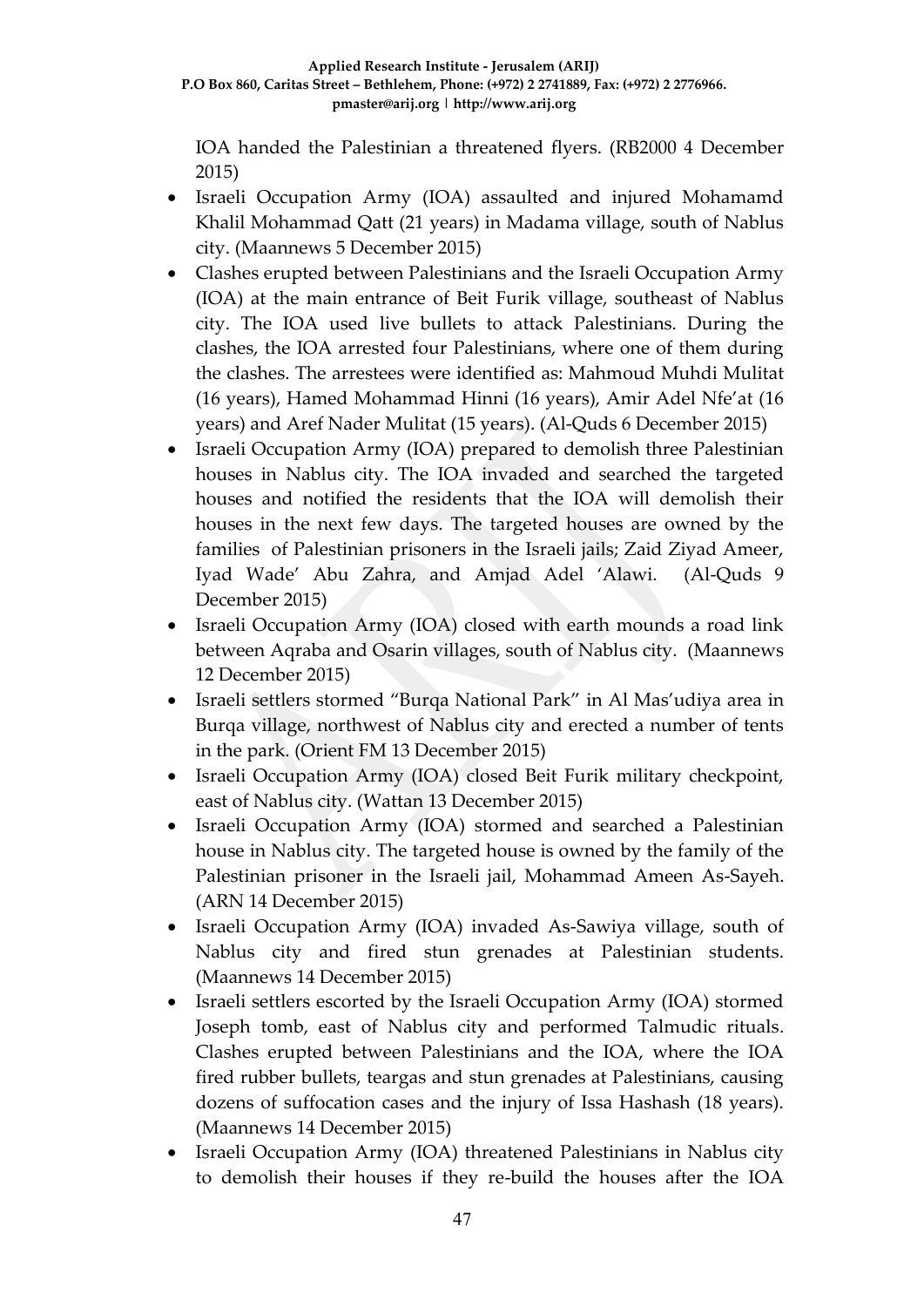demolished their houses in the month of November 2015. The targeted houses are owned by the family of the Palestinian prisoners in the Israeli Jails; Karam Al Masri, Samir Al Kusa, Yahya Al Haj Hamd and Raghib 'Alawi. (Raya 15 December 2015)

- Israeli Occupation Army (IOA) invaded and searched dozens of Palestinian houses in Balata refugee camp, east of Nablus city. (Maannews 16 December 2015)
- Samah Abed Al Mu'men died of wounds he sustained after the Israeli Occupation Army (IOA) opened fire at his father vehicle while they were crossing Huwara military checkpoint, south of Nablus city, on the 23rd of November 2015. (Maannews 16 December 2015)
- Israeli Occupation Army (IOA) shoot and killed Abdalla Hussen Nasasrah (16 years) from Beit Furik village, east of Nablus city, while he was crossing Huwara military checkpoint, south of Nablus city. (Wafa & Al-Quds 17 December 2015)
- Israeli Occupation Army (IOA) invaded and searched a number of Palestinian houses in Beit Furik village in Nablus governorate. One of the targeted houses is owned by the family of the Palestinian martyr; Abdalla Nasasrah. (Al-Quds 18 December 2015)
- Clashes erupted between Palestinians and the Israeli Occupation Army (IOA) in Beit Furik village, east of Nablus city, after the IOA attacked a non-violet protest. The IOA fired live bullets and teargas grenades, causing dozens of suffocation cases and the injury of five Palestinians. (Al-Quds 18 December 2015)
- An Israeli settler opened fire at a Palestinian while he was at the main road near Tapuah settlement, south of Nablus city. (PNN 18 December 2015)
- Israeli Occupation Army (IOA) erected a sudden checkpoint near Shave Shomron settlement, northwest of Nablus city. The IOA stopped, searched and detained Palestinian vehicles and checked ID cards. (Wafa 18 December 2015)
- Israeli settlers escorted by the Israeli Occupation Army (IOA) tried to attack Palestinian houses in Jabal Al Qa'da area, east of Beit Furik village, east of Nablus city. Clashes erupted between Palestinians and the IOA, where the IOA fired teargas grenades, causing dozens of suffocation cases. (RB2000 20 December 2015)
- Israeli Occupation Army (IOA) invaded and searched dozens of Palestinian houses in Salem village, east of Nablus city. (Wafa 22 December 2015)
- Israeli Occupation Army (IOA) raided and searched tens of Palestinians commercial structures in Nablus city. (Waf 22 December 2015)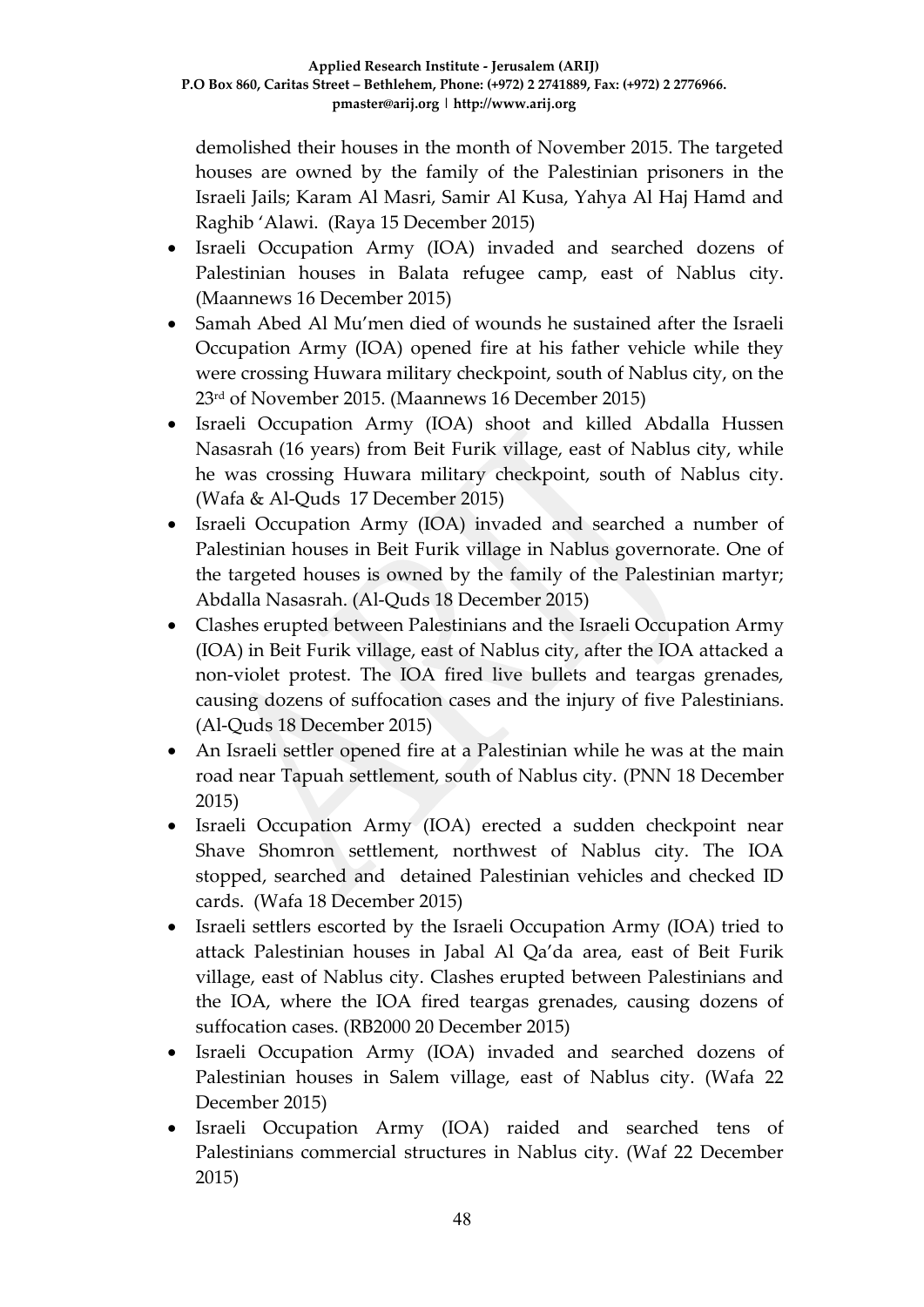- Israeli Occupation Army (IOA) stationed at Za'tara military checkpoint, south of Nablus city, stopped a Palestinian vehicle and assaulted one of the passenger. (Safa 23 December 2015)
- Israeli settlers living in Ma'ale Levona settlement uprooted 50 olive trees in Al Lubban Ash-Sharqiya village, south of Nablus city. The targeted trees are owned by Majed Sameh Darghma. (Maannews 23 December 2015)
- Four Palestinians were injured during clashes that erupted between Palestinians and the Israeli Occupation Army (IOA) in Beit Furik village in Nablus governorate. The IOA used live and rubber bullets to attack Palestinians. (Wafa 25 December 2015)
- Israeli Occupation Army (IOA) stationed at Huwara military checkpoint, south of Nablus city, shoot and killed Mahir Zaki Ghabi (56 years) while he was crossing the checkpoint. (Wafa 26 December 2015)
- Israeli Occupation Army (IOA) stormed and searched a number of Palestinian houses in Madam village, south of Nablus city, and questioned the residents. (RB2000 27 December 2015)
- Israeli Occupation Army (IOA) prevented Palestinian farmers from Qusra village in Nablus governorate, from working in their land which located near the Israeli outpost "Yesh Kodesh". (Wafa 27 December 2015)
- Israeli Occupation Army (IOA) stormed Al Lubban Al Sharqiya village, south of Nablus city, and fired teargas and stun grenades at Palestinians. During the operation, The IOA closed the main entrance of the village. (Wafa 27 December 2015)
- Israeli Occupation Army (IOA) shoot and killed Mohammad Rafeq Hussen Saba'nah (17 years) and Nour Ad-Diyn Mohammad Saba'nah (23 years) from Qabatiya village, south of Jenin city, while they were in Huwara village, south of Nablus city. (Al-Quds 27 December 2015)
- Israeli Occupation Army (IOA) invaded and searched a Palestinian house in Rujeib village, southeast of Nablus city. The targeted house is owned by Rama' Ash-Shabrawi. (Orient FM 28 December 2015)
- Israeli Occupation Authorities handed out military orders to confiscated 500 dunums of Palestinian land in Qusra and Jurish villages, southeast of Nablus city. The targeted land located near the Israeli settlement of Migdalim. (Maannews 29 December 2015)
- Israeli Occupation Army (IOA) closed the headquarter of Ahrar center for prisoners' studies and Human Rights in Nablus city, and confiscated all the consists; filed and computer devices. Noted that the IOA handed out a "closure order". (Maannews 29 December 2015)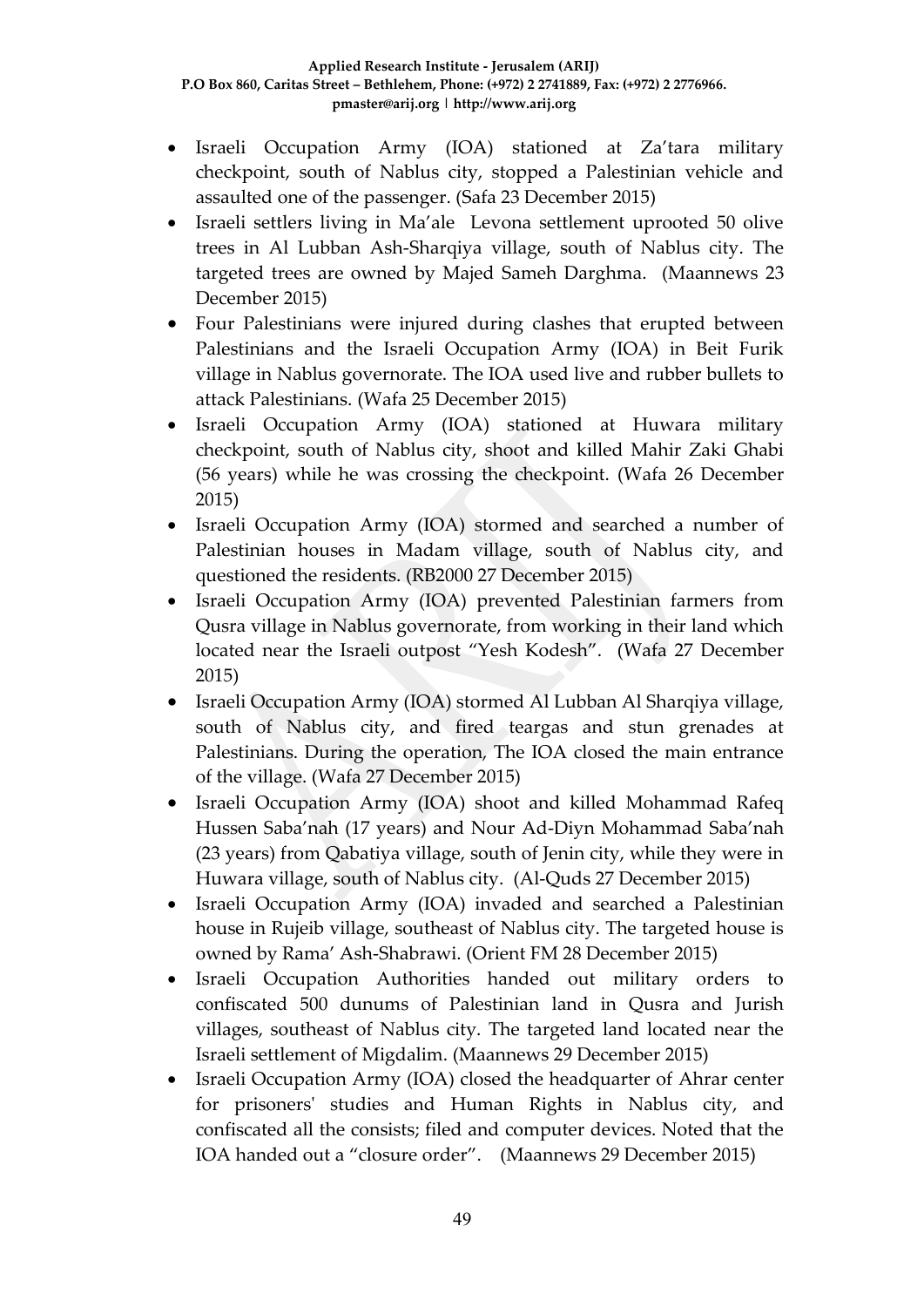- Israeli Occupation Army (IOA) invaded and searched a Palestinian house in Nablus city, and took photos. The targeted house is owned by the family of the martyr; Maher Zaki Hussen Al Jabi. (Al-Quds 30 December 2015)
- Israeli Occupation Army (IOA) shoot and killed Hassan Ali Bazour (22 years) from Raba village in Jenin governorate, while he was near Huwara military checkpoint, south of Nablus city. (Maannews & Al-Quds 31 December 2015)

#### **Gaza**

- Israeli Occupation Army (IOA) opened fire at Palestinian farmers while they were working in their land, near the border fence, east of Ash-Shuja'iya neighborhood, east of Gaza city, and at Bo'rit Abu Samra and location 16, north of Gaza strip. (Al-Quds 1 December 2015)
- Israeli Occupation gunboats opened fire at Palestinian fishing boats while they were sailing at As-Sudaniya and Al Waha shores, northwest of Gaza strip. (Al-Quds 2 December 2015)
- Israeli Occupation gunboats opened fire at Palestinian fishing boats while they were sailing at An-Nasriyat and Az-Zawaida shores, in the central of Gaza strip. (Al-Quds 2 December 2015)
- A Palestinian old woman was injured after the Israeli Occupation Army (IOA) opened fire at her while she was working in her land, east of Al Burij refugee camp in the central of Gaza strip. (Al-Quds 3 December 2015)
- Israeli Occupation Army (IOA) opened fire at Palestinian farmers while they were working in their agricultural land, near the border fence, east of Al Maghazi refugee camp in the central of Gaza strip. (ARN 3 December 2015)
- Clashes erupted between Palestinians and the Israeli Occupation Army (IOA) near the border fence, east of Ash-Shaja'uiya neighborhood, east of Gaza city. The IOA fired live and rubber bullets, and teargas grenades, causing dozens of suffocation cases and the injury of 9 Palestinians. (Wattan 4 December 2015)
- Israeli Occupation gunboats opened fire at Palestinian fishing boats while they were sailing at As-Sudaniya shore, northwest of Gaza strip. (Wafa 4 December 2015)
- Clashes erupted between Palestinians and the Israeli Occupation Army (IOA) near the border fence, east of Khan Younis city, south of Gaza strip. The IOA fired live bullets and teargas grenades, causing dozens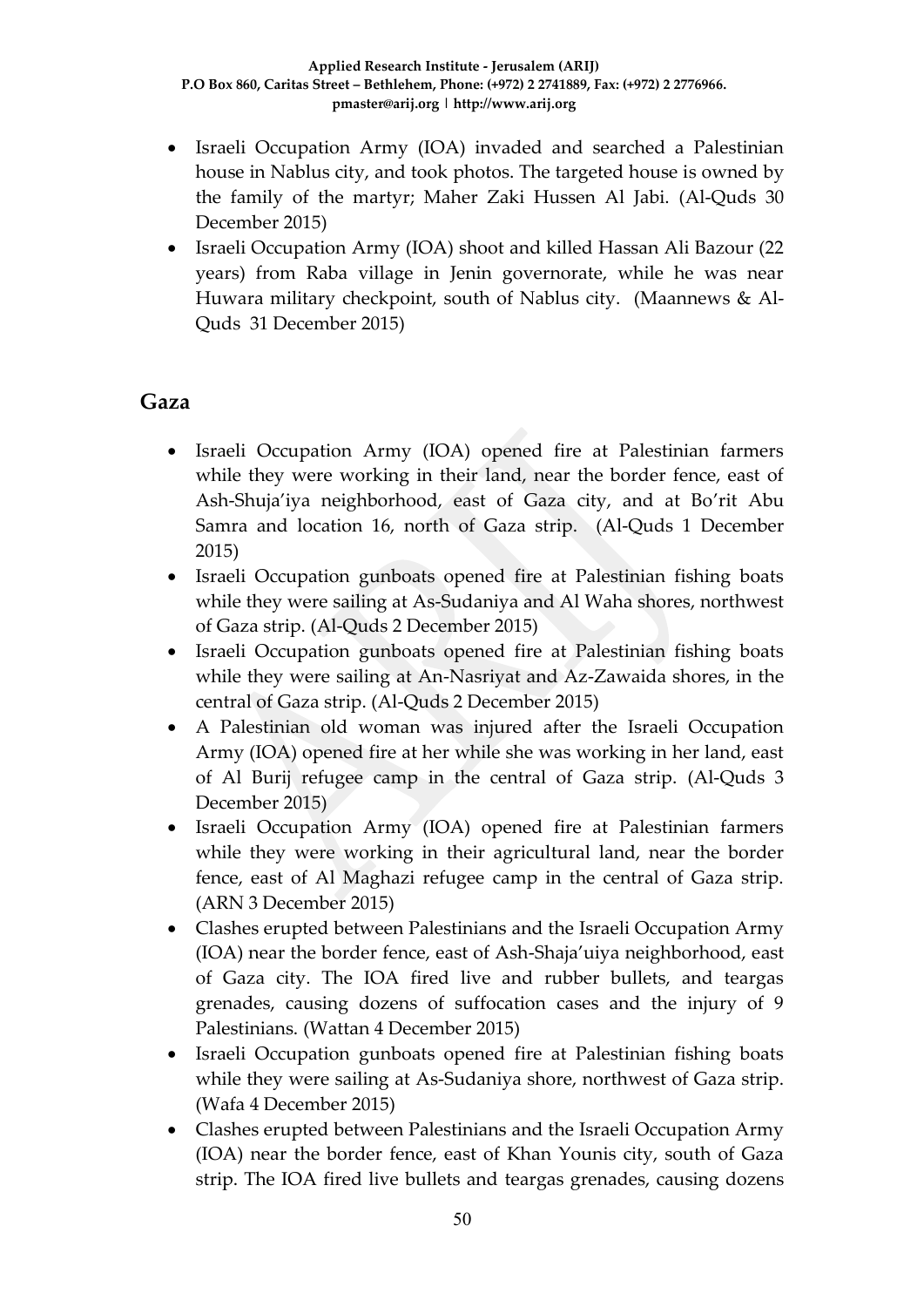of suffocation cases and the injury of three Palestinians. (Wattan 4 December 2015)

- Five Palestinians were injured during clashes that erupted between Palestinians and the Israeli Occupation Army (IOA) near the border fence, east of Al Burij refugee camp in the central of Gaza strip. The IOA used live bullets to attack Palestinians. (Maannews 4 December 2015)
- Israeli Occupation Army (IOA) launched missiles at an area, near the border fence, east of Al Fakhari neighborhood, located between Rafah and Khan Younis cities, south of Gaza strip. As a result, two Palestinians were injured. (Al-Quds 4 December 2015)
- Israeli Occupation Army (IOA) opened fire at Palestinian houses and land, locate near the border fence, east of Al Maghazi refugee camp in the central of Gaza strip. (Safa 6 December 2015)
- Israeli Occupation Army (IOA) opened fire at Palestinian farmers while they were working in their lands, near the border fence, east of Juur Ad-Dik and Al Malaka areas, south of Gaza city. (ARN 6 December 2015)
- Israeli Occupation Army (IOA) opened fire at Palestinian farmers while they were working in their lands near the border fence, north of Gaza strip. (ARN 6 December 2015)
- Israeli Occupation Army (IOA) opened fire at Palestinian areas, located near the border fence, south of Gaza strip. (Al-Quds 6 December 2015)
- A Palestinian was injured during clashes that erupted between Palestinians and the Israeli Occupation Army (IOA) near the border fence, east of Al Burij refugee camp in the central of Gaza strip. The IOA used live bullets to attack Palestinians. (Al-Quds 6 December 2015)
- Israeli Occupation warplanes launched missiles at an area in Az-Zaytoun neighborhood, south of Gaza city. (Maannews & RB2000 7 December 2015)
- Israeli Occupation gunboats opened fire at Palestinian fishing boats while they were sailing at As-Sudaniya shore, northwest of Gaza city. (Safa 7 December 2015)
- Israeli Occupation gunboats opened fire at Palestinian fishing boats while they were sailing at As-Sudaniya shore, northwest of Gaza city. (Wafa 8 December 2015)
- Israeli Occupation bulldozers escorted by the Israeli Occupation Army (IOA) staged 100 meters into Palestinian land, east of Al Burij refugee camp in the central of Gaza strip. The IOA opened fire at houses and land.(RB2000 9 December 2015)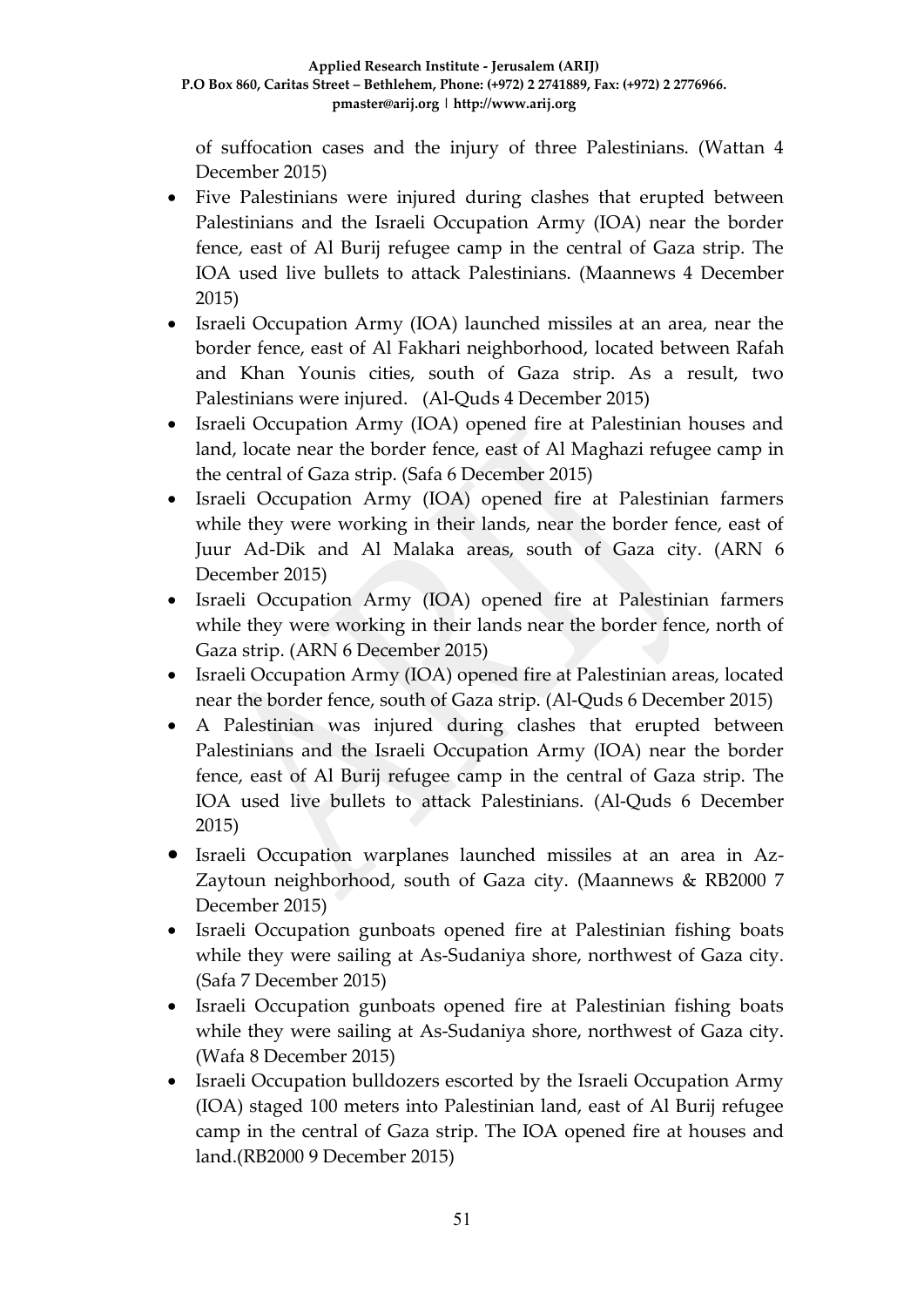- Israeli Occupation gunboats opened fire at Palestinian fishing boats while they were sailing at As-Sudaniya shore, northwest of Gaza city and at Al Waha shore, northwest of Beit Lahiya town. (Al-Quds 9 December 2015)
- Clashes erupted between Palestinians and the Israeli Occupation Army (IOA) near the border fence, east of Al Burij refugee camp in the central of Gaza strip. The IOA fired teargas grenades, causing dozens of suffocation cases. (Al-Quds 9 December 2015)
- Israeli Occupation gunboats opened fire at Palestinian fishing boats while they were sailing at Al Waha shore, northwest of Gaza strip. (Raya 10 December 2015)
- A Palestinian journalist was injured and dozens suffered gas inhalation during clashes that erupted between Palestinians and the Israeli Occupation Army (IOA) near the border fence, in Al Faraheen area, east of Khan Younis city, south of Gaza strip. (Pal Today 11 December 2015)
- Sami Medya was killed, a number of Palestinians were injured and dozens suffered gas inhalation during clashes that erupted between Palestinians and the Israeli Occupation Army (IOA) near the border fence, east of Al Burij refugee camp in the central of Gaza strip. (ARN 11 December 2015)
- Clashes erupted between Palestinians and the Israeli Occupation Army (IOA) near the border fence, east of Ash-Shaja'iya neighborhood, east of Gaza city. (ARN 11 December 2015)
- Clashes erupted between Palestinians and the Israeli Occupation Army (IOA) near Beit Hanun terminal, north of Gaza strip. The IOA fired rubber bullets and teargas grenades, causing dozens of suffocation cases and the injury of a number of Palestinians. (Al-Quds 11 December 2015)
- Israeli Occupation gunboats opened fire at Palestinian fishing boats while they were sailing at A-Sudaniya and Al Waha shores, northwest of Gaza strip. (Al-Quds 12 December 2015)
- Israeli Occupation gunboats opened fire at Palestinian fishing boats while they were sailing at Az-Zewidat and Deir Al Balah shores. (Al-Quds 12 December 2015)
- A 22 years old Palestinian farmer was injured after the Israeli Occupation Army (IOA) opened fire at him while he was near the border fence, east of Rafah city, south of Gaza strip. (Al-Quds 13 December 2015)
- Israeli Occupation warplanes launched missiles at the headquarter of the Palestinian Navy in As-Sudaniya area, northwest of Gaza cityand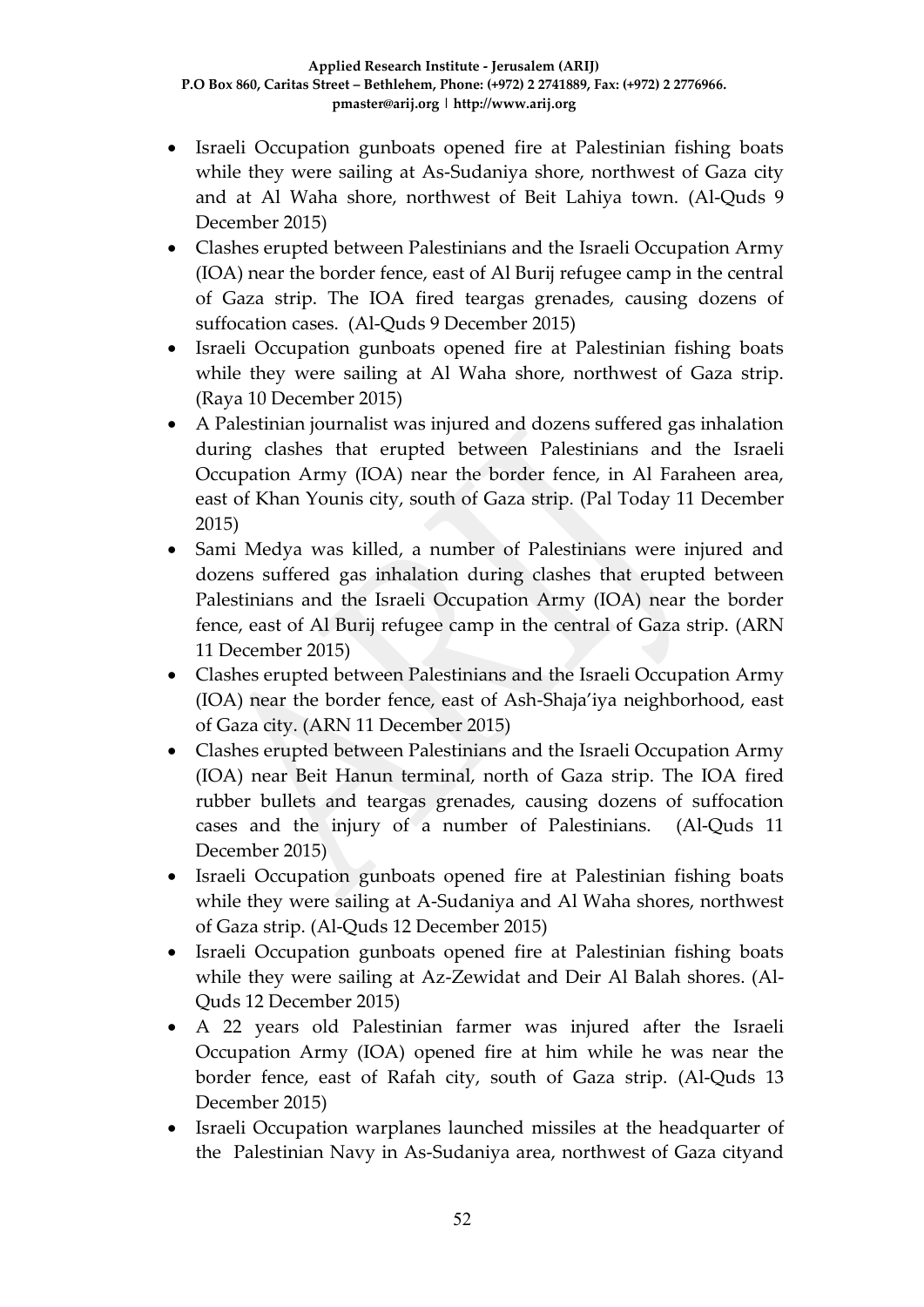at Abu Rajar military area, south of Gaza city. (Maannews 14 December 2015)

- Israeli Occupation Army (IOA) opened fire at Palestinians while they were near the border fence, north of Beit Lahiya town, north of Gaza strip. (Al-Quds 14 December 2015)
- Israeli Occupation Army (IOA) opened fire at a group of Palestinians while they near the border fence, east of Al Qarara town, northeast of Khan Younis city, south of Gaza strip. (Safa 14 December 2015)
- Israeli Occupation Army (IOA) opened fire at Palestinian farmers while they were working in their land near the border fence, southeast of Deir Al Balah city in the central of Gaza strip. (Pal Today 15 December 2015)
- Israeli Occupation gunboats opened fire at Palestinian fishing boats while they sailing at Al Waha shore, northwest of Beit Lahiya town, north of Gaza strip. (Wattan 16 December 2015)
- Three Palestinian shepherds were injured after the Israeli Occupation Army (IOA) opened fire at them while they were near the border fence in Al Fakhari area, east of Khan Younis city, south of Gaza strip. (Pal Today & Safa 16 December 2015)
- Israeli bulldozers escorted by the Israeli Occupation Army (IOA) staged few meters into the eastern part of Khan Younis city, south of Gaza strip, and razed the Palestinian lands. (Al-Quds 17 December 2015)
- Israeli Occupation Army (IOA) opened fire at Palestinians and their houses, east of Juhr Ad-Dik area, south of Gaza city. (Safa 17 December 2015)
- Israeli Occupation Army (IOA) launched missiles at Al Faraheen area, east of Khan Younis city, south of Gaza strip, causing the injury of four Palestinians. (Wafa 17 December 2015)
- Clashes erupted between Palestinians and the Israeli Occupation Army (IOA) near the border fence, east of Al Burij refugee camp in the central of Gaza strip. The IOA fired live bullets, causing the injury of 7 Palestinians. (Wafa 18 December 2015)
- Clashes erupted between Palestinians and the Israeli Occupation Army (IOA) at the eastern part of Ash-Shaja'iya neighborhood, east of Gaza city. The IOA used rubber bullets and teargas grenades to attack Palestinians. (Waaf 18 December 2015)
- Clashes erupted between Palestinians and the Israeli Occupation Army (IOA) at Beit Hanoun terminal, north of Gaza strip. (Wafa 18 December 2015)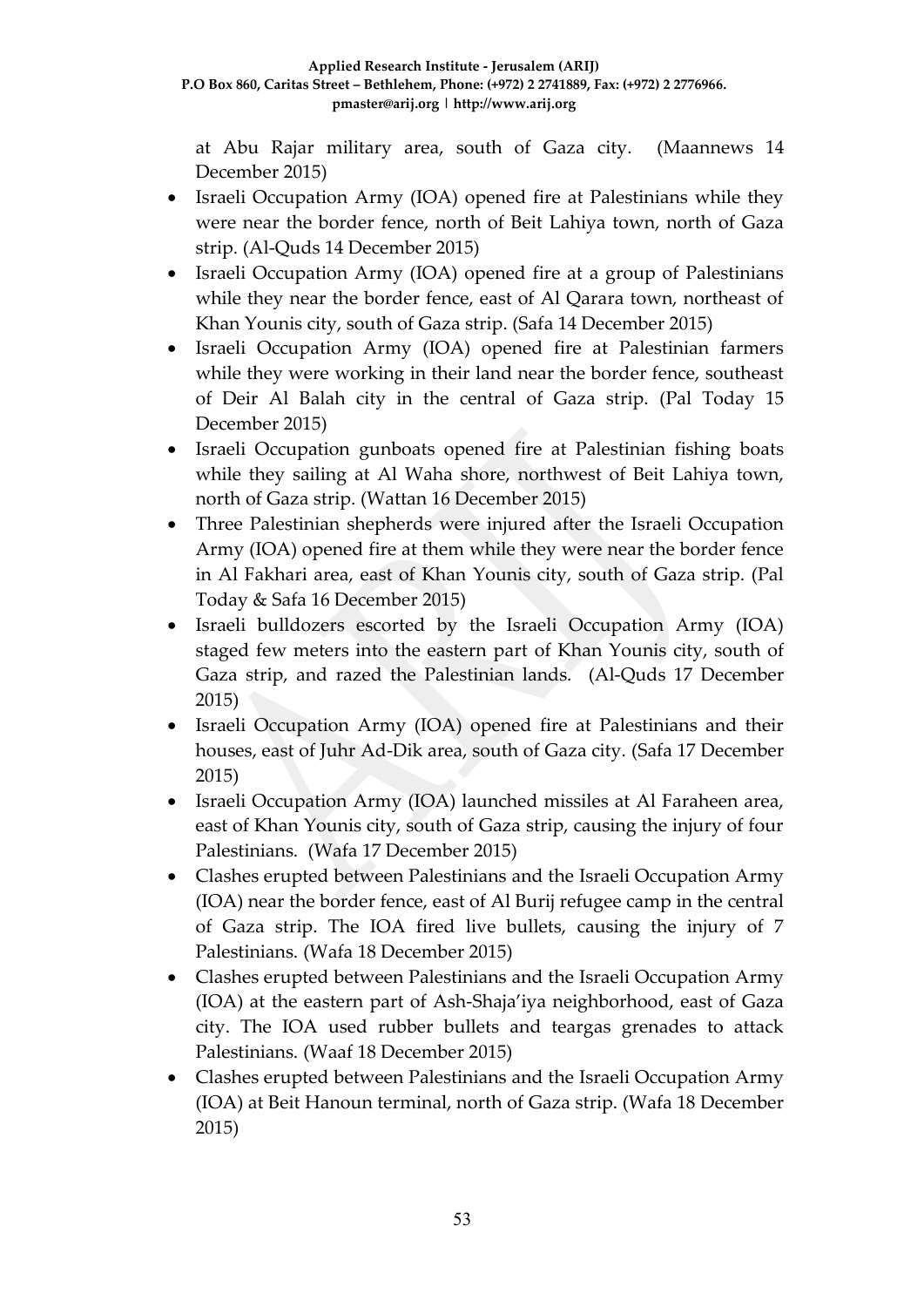- Two Palestinians were injured during clashes that erupted between Palestinians and the Israeli Occupation Army (IOA) near Naha Oz terminal, east of Gaza city. (Wafa 18 December 2015)
- Israeli Occupation Bulldozers escorted by the Israeli Army staged few meter into the eastern part of Al Qarara town, northeast of Khan Younis city, south of Gaza strip, razed Palestinian land and opened fire at houses. (Al-Quds & Wafa 18 December 2015)
- Mahmoud Al Agha (22 years) was killed during clashes that erupted between Palestinians and the Israeli Occupation Army (IOA) near the border fence, east of Khan Younis city, south of Gaza strip. (Al-Quds 18 December 2015)
- Israeli Occupation gunboats opened fire at Palestinian fishing boats while they were sailing at As-Sudaniya shore, northwest of Gaza city, and at Al Walah shore, northwest of Beit Lahiya town. (Al-Quds 19 December 2015)
- Israeli Occupation Army (IOA) shoot and injured two Palestinians while they were near the border fence, east of Al Magahzi refugee camp in the central of Gaza strip. (Safa 20 December 2015)
- Israeli Occupation gunboats opened fire at Palestinian fishing boats while they were sailing at Al Waha shore, northwest of Beit Lahiya town, north of Gaza strip. (Safa 21 December 2015)
- Israeli Occupation bulldozers escorted by the Israeli Army staged few meters into the eastern part of Khaza'a town, east of Khan Younis city, south of Gaza strip. (Wafa 21 December 2015)
- A Palestinian woman was injured after the Israeli Occupation Army (IOA) opened fire at her while she was working in her land near the border fence, east of Khaza'a town, east of Khan Younis city, south of Gaza strip. (Wafa 22 December 2015)
- Israeli Occupation Army (IOA) stationed at Beit Hanoun terminal, north of Gaza strip, opened fire at Palestinian farmers while they were working in their land near the terminal. (Al-Quds 22 December 2015)
- Israeli Occupation bulldozers escorted by the Israeli Army staged 100 meters into the eastern part of Al Burij refugee camp in the central of Gaza strip and razed Palestinian land. (Maannews 23 December 2015)
- For the third days in a row, the Israeli warplanes sprayed pesticides at Palestinian land located near the border fence, east of Khan Younis city, south of Gaza strip. As a result, tens dunums of Palestinian agricultural land were destroyed. (Maannews 23 December 2015)
- Three Palestinians were injured after the Israeli Occupation Army (IOA) opened fire at them while they were near the border fence, east of Al Burij refugee camp in the central of Gaza strip. (Al-Quds 23 December 2015)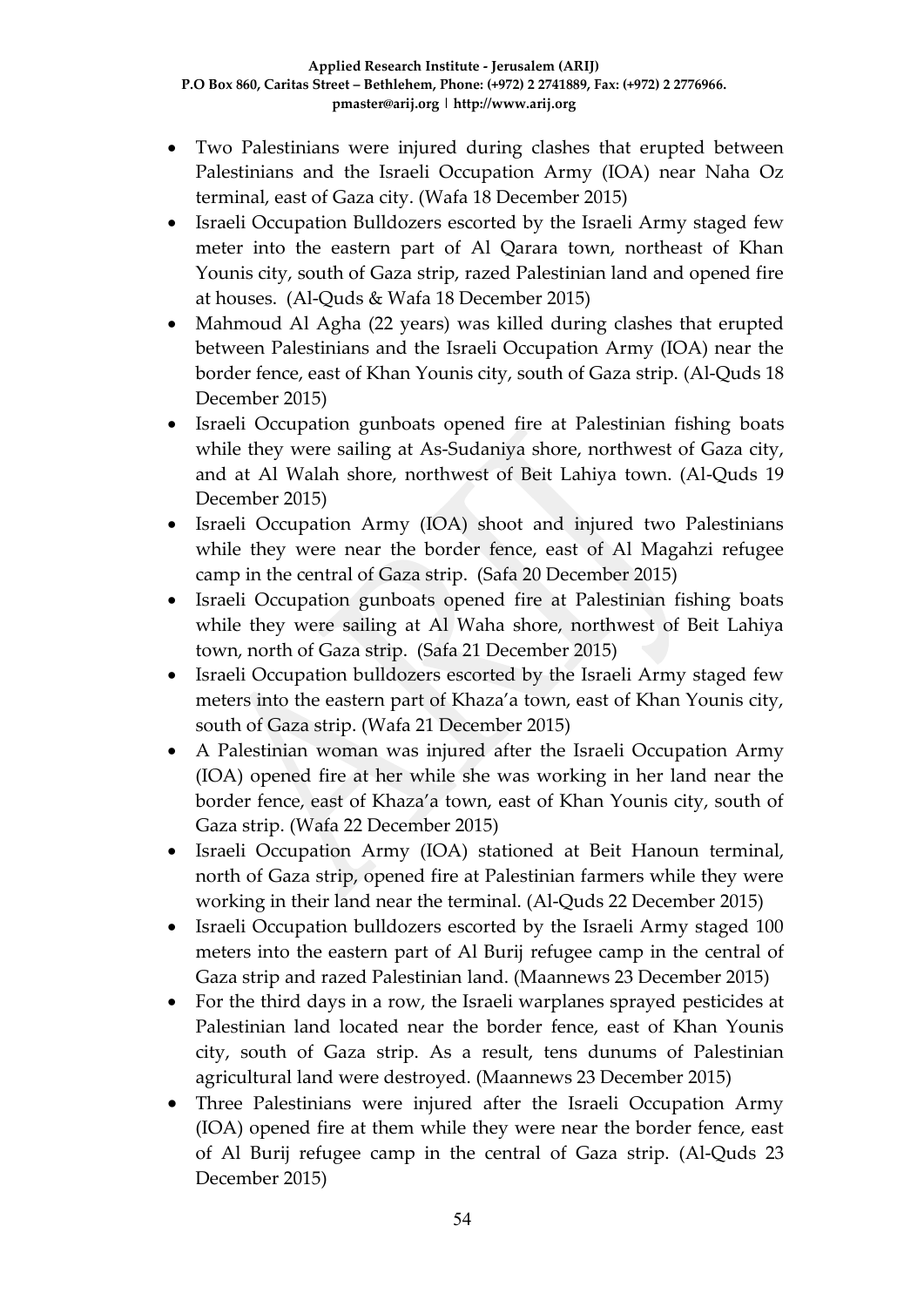- A Palestinian was killed during clashes that erupted between Palestinians and the Israeli Occupation Army (IOA) near the border fence, east of Ash-Shuja'iya neighborhood, east of Gaza city. The IOA fired live bullets and teargas grenades at Palestinians. (Wafa 25 December 2015)
- Clashes erupted between Palestinians and the Israeli Occupation Army (IOA) near the border fence, east of Al Burij refugee camp in the central of Gaza strip. The IOA fired live bullets and teargas grenades, causing dozens of suffocation cases and the injury of a Palestinian. (Wafa 25 December 2015)
- Four Palestinians were injured during clashes that erupted between Palestinians and the Israeli Occupation Army (IOA) at Al Faraheen area, east of Khan Younis city, south of Gaza strip. The IOA fired live bullets at Palestinians. (Wafa 25 December 2015)
- Nine Palestinians were injured and tens suffered gas inhalation during clashes that erupted between Palestinians and the Israeli Occupation Army (IOA) near Beit Hanun terminal, north of Gaza strip. (Orient FM 25 December 2015)
- Israeli Occupation Army (IOA) opened fire at a group of Palestinians while they were near border fence, east of Ash-Shaja'iya neighborhood, east of Gaza city. (RB2000 26 December 2015)
- Israeli Occupation Army (IOA) opened fire at Palestinian farmers, houses and land, near the border fence, east of Johr Ad-Dik area, south of Gaza city. (RB2000 26 December 2015)
- Israeli Occupation gunboats opened fire at Palestinian fishing boats while they were sailing at As-Sudaniya shore, northwest of Gaza strip. (Pal Info 28 December 2015)
- Yousif Al Buhiri (48 years) died of wounds he sustained during clashes that erupted between Palestinians and the Israeli Occupation Army (IOA) near the border fence, east of Al Burij refugee camp in the central of Gaza strip, on the 25<sup>th</sup> of December 2015. (ARN 28 December 2015)
- Israeli Occupation Army (IOA) opened fire at Palestinians while they were near the border fence, east of Al Khaza'a town, east of Khan Younis city, south of Gaza strip. (Al-Quds 29 December 2015)
- A Palestinian was injured after the Israeli Occupation Army (IOA) opened fire at him while he was near the border fence, east of Al Faraheen area, east of Khan Younis city, south of Gaza strip. (RB2000 30 December 2015)

## **Others**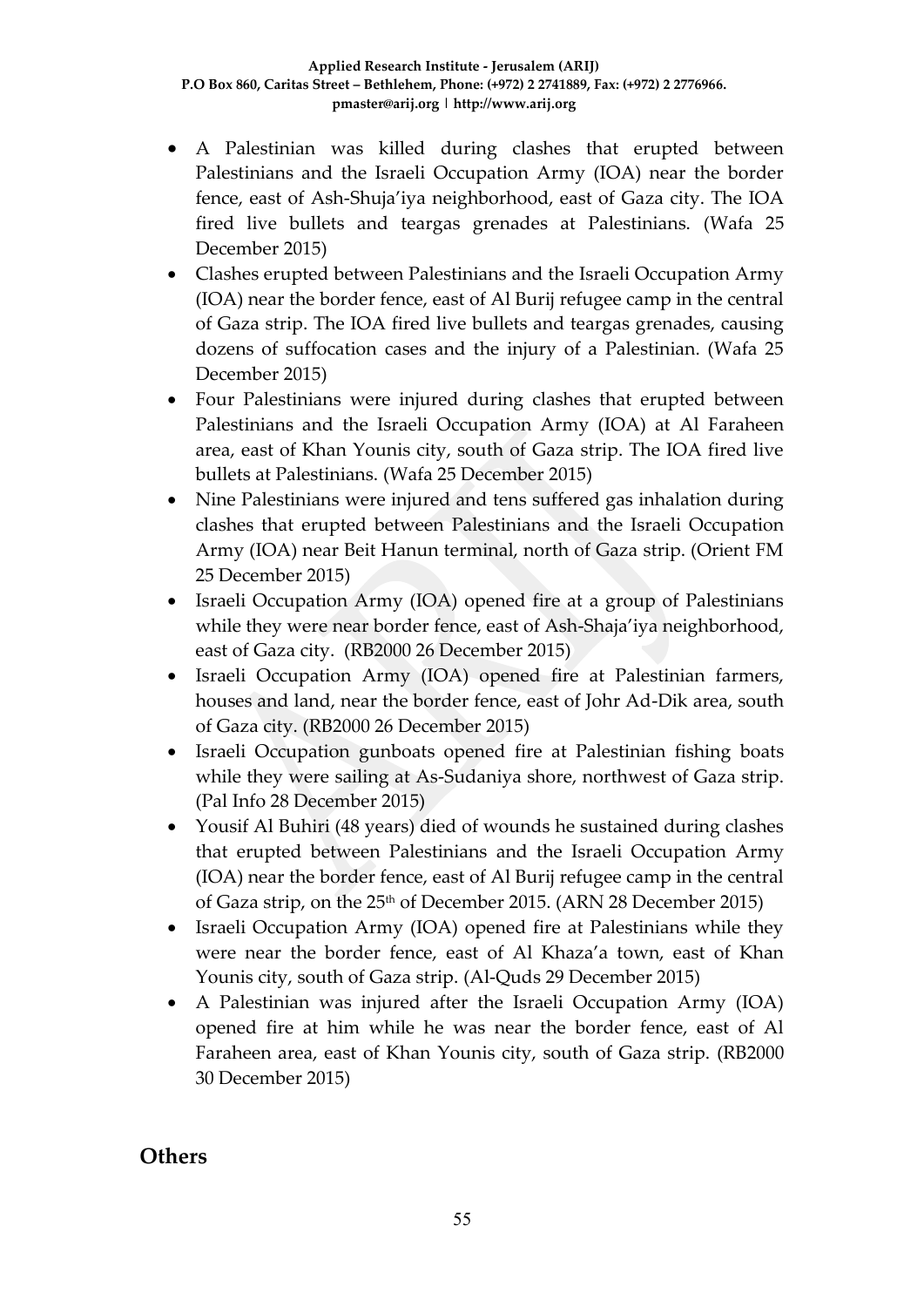**Peace Now to High Court: New land allocations to West Bank settlements must be made public. The secrecy that surrounds such allocations makes it impossible for the Palestinians to oppose them or ask that the land be assigned to them instead, NGO says.** Peace Now petitioned the High Court of Justice on Tuesday to force the state to make public new allocations of state land to West Bank settlements. It clarified in the petition that it was not asking the state to stop such transfers, but rather it was insisting that they should be public and not secret so that they fell in line with the principles of good governance and international law. Some 98.7% of land allocations in Area C of the West Bank went to Israeli settlements and only 1.3% went to Palestinian communities, Peace Now said. The secrecy that surrounds such allocations makes it impossible for the Palestinians to oppose them or ask that the land be assigned to them instead, said the Leftwing non-governmental organization. "Such blatant discrimination is the direct result of the abnormal process of land allocations" in the West Bank, Peace Now said in its petition. The fact that these transactions are made "in the dark, behind closed doors and in complete secrecy" indicates that the Defense Ministry knows that its land transfer policy is problematic, Peace Now said. A small plot of land in the Tel Rumeida neighborhood of Hebron was among the examples Peace Now used to illustrate the confusion that stemmed from the lack of transparency. The Civil Administration had for decades rented the property to two Palestinian brothers who resided in the neighborhood — Abdel Aziz Abu and Ferial Abu Haikal — but failed to notify them when it terminated the lease, according to Hagit Ofran of Peace Now. It simply stopped sending bills. Years later the Civil Administration rented it instead to a group that belonged to the Hebron Jewish Community, which together with the Antiquities Authority began an archaeological dig there, Ofran said. The brothers assumed that their Jewish neighbors along with the Antiquities Authority were trespassing on their land and turned to the High Court of Justice. It was only through the court case that they discovered that the lease had been transferred to Hebron settlers, Ofran said. The second case that underscores the problem relates to 1,341 dunams in a neighborhood in the settlement of Efrat in the Gush Etzion region, called Givat HaEitam, said Ofran. After studying the property, the Civil Administration declared that those dunams were state land. Members of the Palestinian village of Artas who believe the property belonged to their community, which is adjacent to Efrat, petitioned the High Court of Justice against the reclassification of the land. Ofran said Peace Now is concerned if the High Court of Justice upholds the re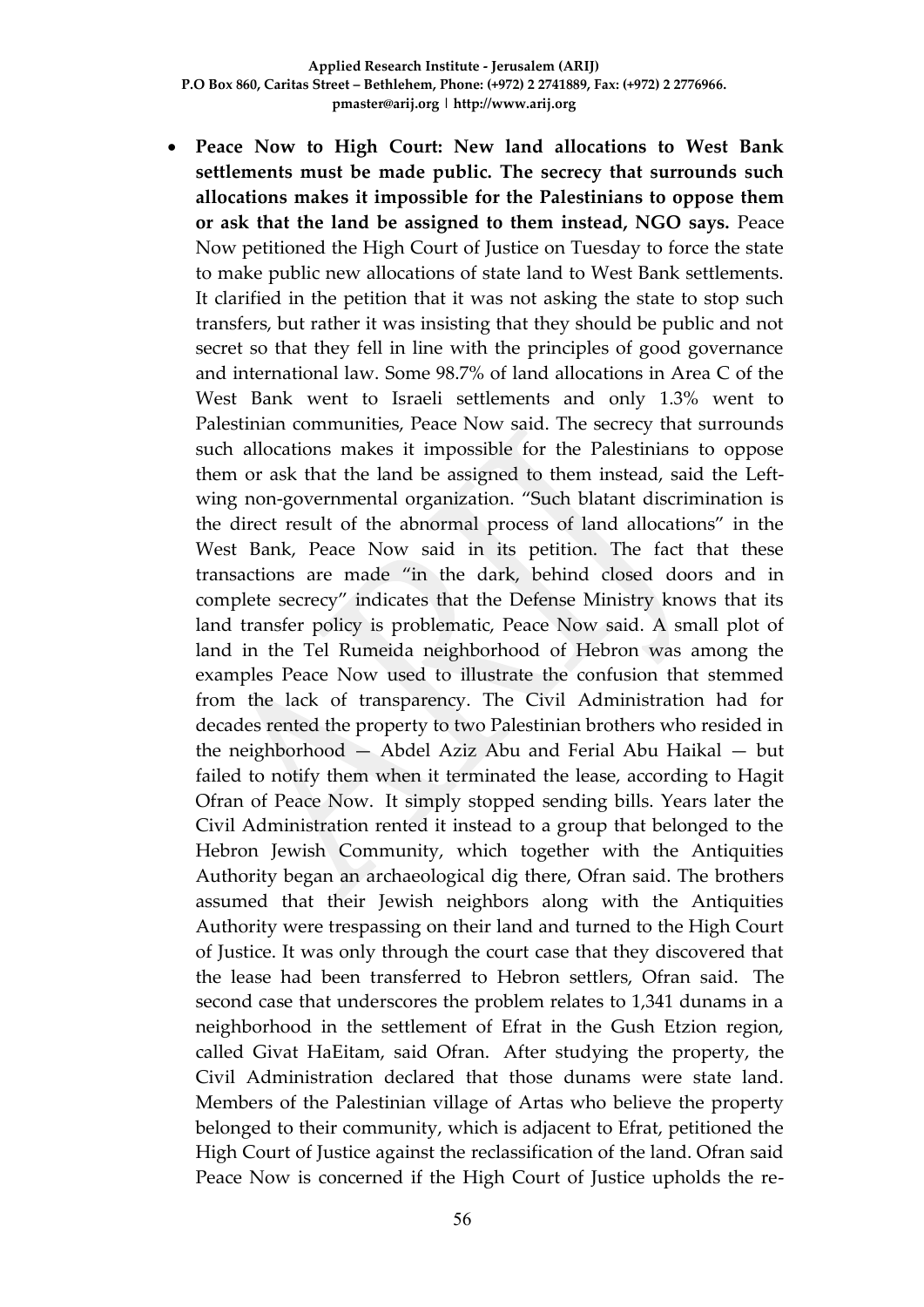classification of the land, the property could then be allocated for housing for Efrat residents without anyone knowing about it. That is why it is important for such transactions to be transparent, she said. [\(JPOST](http://www.jpost.com/Arab-Israeli-Conflict/Peace-Now-to-High-Court-New-land-allocations-to-West-Bank-settlements-must-be-made-public-435962) 2 December 2015)

- New Foreign Ministry document: settlements are legal. The Foreign Ministry will distribute the paper among embassies around the world, and translate it into many languages. The consequences might be risky, as Israeli may be called to defend the stance in The Hague. In a bold move, the Foreign Affairs Ministry is planning to distribute a new legal document which claims that Israeli settlements beyond the green line are fully legal and do not violate international law. The writing of the document, though originally an initiative of Deputy Foreign Minister Tzipi Hotovely, was approved and encouraged by Prime Minister Benjamin Netanyahu, who also serves as the Foreign Minister. The main claim of the document is that Israel has valid ownership claims on the West Bank territories, also known as Judea and Samaria, due to the fact that they were occupied as part of a "defense war", and were not under any legitimate country's sovereignty. It also rejects the notion of Israeli colonialism by stating that the Jewish people have "an attachment (to these territories) that goes back thousands of years." The document also mentions the 2005 withdrawal from the Gaza Strip, saying that it was the result of "a unilateral government decision" and not an implementation of a legal obligation. The publication of the new document might prompt a political crisis with possibly risky consequences, as opposing countries might call upon Israel to defend its stance before the International Criminal Court in The Hague – a challenge Israel might not be willing to take on. [\(Jerusalem Online](http://www.jerusalemonline.com/news/politics-and-military/politics/new-foreign-ministry-document-gives-settlements-legal-legitimacy-17553) 4 December 2015)
- **Fatah official blasts Israeli travel ban as form of 'terrorism' against Palestinians. Israeli authorities ban senior Fatah official from leaving West Bank via Allenby Bridge, say Palestinian sources.** Israeli authorities on Thursday barred a senior Fatah official from leaving the West Bank over the Allenby Bridge, Palestinian sources said. The sources said that Sultan Abu al-Einein, a member of the Fatah Central Committee and a former Fatah security commander in Lebanon, was held for five hours at the bridge before being told to return to Ramallah. Last month, Israel also revoked his VIP card. [\(JPOST](http://www.jpost.com/Arab-Israeli-Conflict/Fatah-official-blasts-Israeli-travel-ban-as-form-of-terrorism-against-Palestinians-436975) 11 December 2015)
- Demolished, Rebuilt and Razed Again: A Bedouin Community Left Without Shelter. Israeli officials visit the tiny Jordan Valley village of Al Hadidya almost daily to destroy anything that can be used as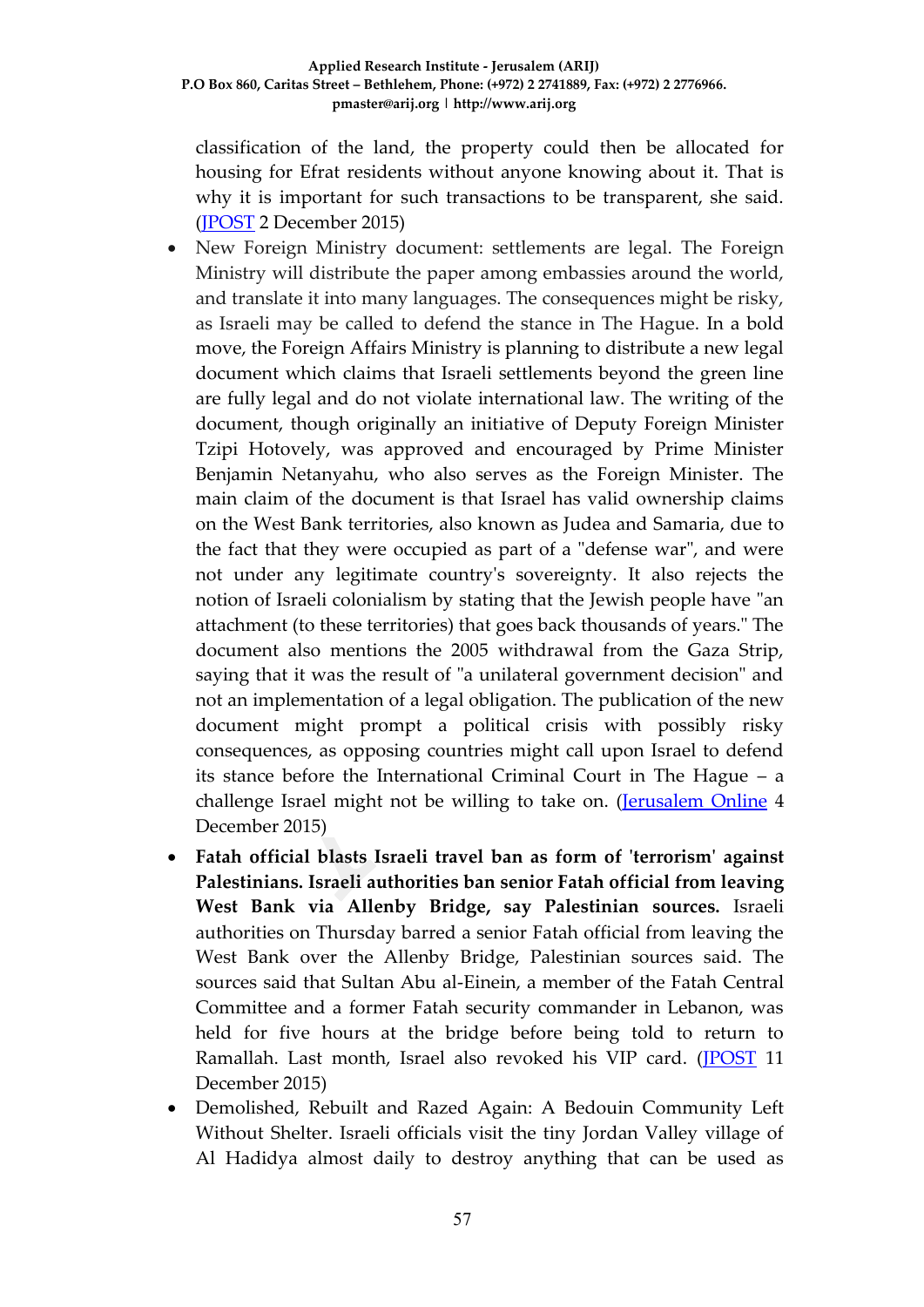protection against the cold - including tents donated by relief organizations. Dozens of pigeons, white and gray, now flock together on a small tin roof, pressed up against one another, as though protecting each other. They survived by flying off before the demolition, but their chicks were crushed alive by the bulldozers that razed this hamlet. The pigeons' lofts, made from plastic olive oil containers, are now scattered on the ground, like the living survivors in Al Hadidya. The local mukhtar, or headman, 65-year-old Abu Saker – whose full name is Abdel Rahim Basharat – says he hears the pigeons crying. With his toothless mouth, he too cries for his pigeons, his home, his three wives, 24 children and multitude of grandchildren, some of whom remain here after the demolition, without a roof over their heads, unsheltered in the biting cold of the Jordan Rift Valley's nights. When the villagers had the temerity to cover their infants with strips of plastic sheeting, personnel from the Israeli Civil Administration arrived and burned the sheeting. The sheer inhumanity of it is breathtaking. Civil Administration staff showed up in Al Hadidya while we were visiting there, too, swooping down on the little enclave in a white jeep that generally bodes ill. They come nearly every day, to check on overnight developments: Was a small tent erected? Did someone cover himself with plastic sheeting or a blanket? The truth is that it's hard to imagine what this community of shepherds endures at night. Earlier in the week, the nights were freezing cold, with means to keep warm almost nonexistent. Everything was demolished here, and the Civil Administration also confiscated the tents of salvation and compassion that were brought by relief organizations. Only the ruins of a few tents remain, plus one functioning, small two-person camping tent, in a place where 14 families, comprising 97 souls, including 30 children and six infants, continue to live. One of the babies, 1-year-old Izz a-Din, a grandson of the mukhtar, crawled across the ground this week, his cheeks pocked with sores from the cold. This is the province of Israeli demolition and expulsion, the district of ethnic cleansing. As in the South Hebron Hills, here, too, in the occupied rift valley, Israel is trying to expel everyone it can in order to facilitate future annexation. And what could be an easier target for expulsion and abuse than the lowest denizens on the food chain of Palestinian helplessness – these communities of Bedouin shepherds? The Israeli settlement of Ro'i is next to their land; only a few hundred meters separate its greenery from the devastation of Al Hadidya. That is too close for comfort – the Bedouin must go. Some of the people here have had their home demolished eight times by the Civil Administration. Bekaot 2, a major pumping facility of Israel's national water company, Mekorot, is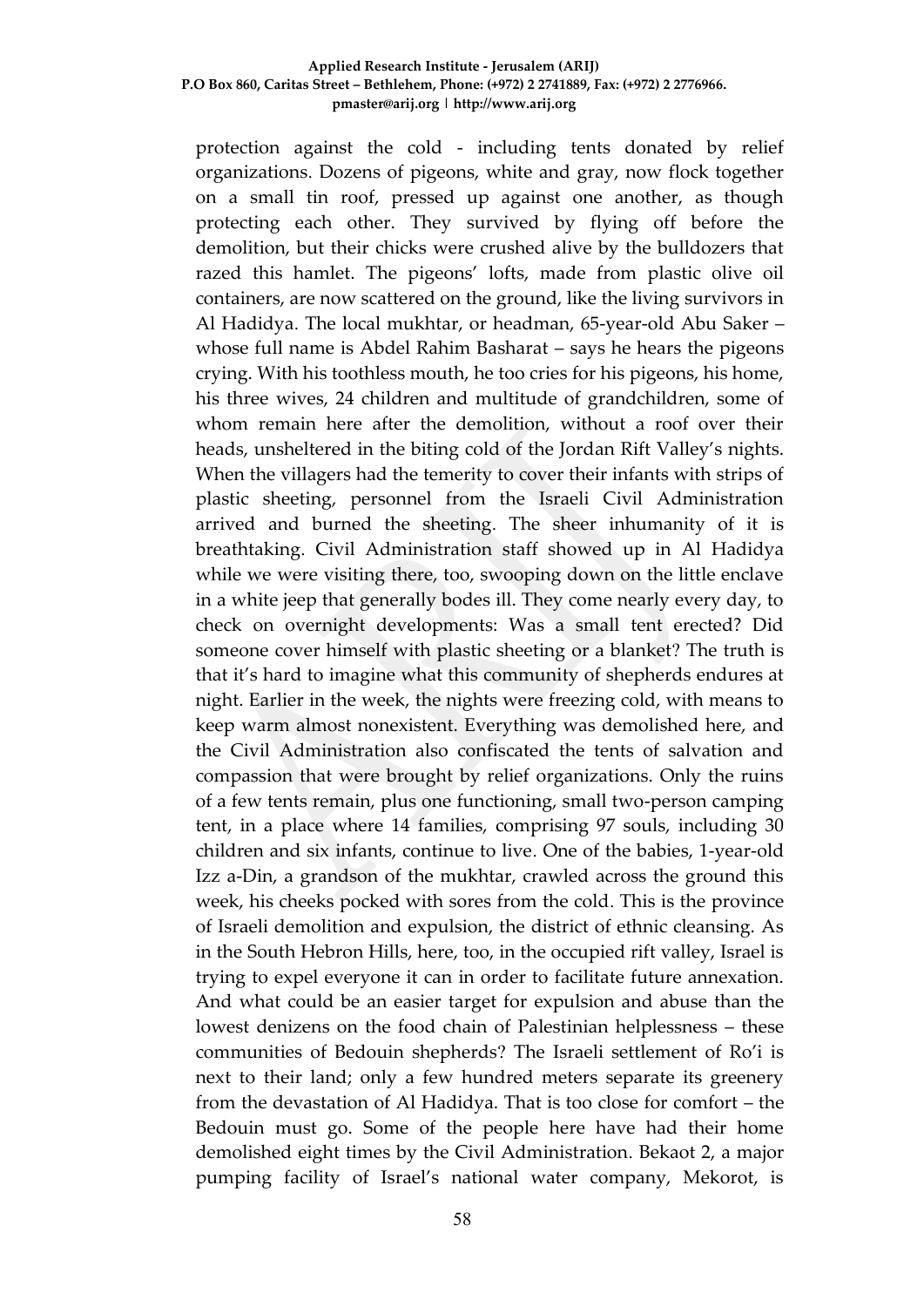situated in the village's fields – but not a drop of water is available for its residents. "In the event of spillage, leakage or any unusual event, inform the control room," a sign says there. A winding dirt trail that originates opposite another Bedouin community, Khalet Makhoul – which has also been demolished more than once in recent years; demolished, rebuilt and razed again in a continuing cycle – leads up to Al Hadidya. Before 1967, the village was larger, home to about 50 families, but in the course of the occupation the population has dwindled. At present 27 families live in Al Hadidya in the summer and 14 in the winter, on private land that is formally registered with zoning authorities as belonging to the residents of the Palestinian towns of Tamoun and Toubas. The Bedouin lease the land from them. Israel prohibits any structure, even a tent, from being erected on this farmland. Still, Ro'i is legal, Al Hadidya isn't. ([Haaretz](http://www.haaretz.com/israel-news/.premium-1.691212) 11 December 2015)

 Residents of Jerusalem Suburb Build Synagogue on Land Slated for Separation Fence. Police, municipality not dealing with Mevasseret Zion site, say it's beyond their jurisdiction. Residents of Mevasseret Zion, a suburb of Jerusalem, have built a synagogue without permits on land expropriated for the purpose of building the separation fence. The synagogue is located just over the Green Line in the West Bank, northwest of and just outside Jerusalem. The Sulam Yaakov (Jacob's Ladder) synagogue operates in a trailer set up a few months ago. The synagogue is located on land seized for building the separation barrier between the West Bank and Israel, and is next to the road used by security forces for patroling the fence. To reach the synagogue, worshippers must pass through a gate that used to have signs warning they are entering a military area. The gate used to be locked, but in recent months it has been left open and the signs were removed. The land is located between the Palestinian villages of Beit Iksa and Beit Suriq. The land is not privately owned, but part of it had been farmed by Palestinians before the separation barrier was built. Correspondence from the Mevasseret Zion local council shows the synagogue was connected to electricity illegally, then disconnected a month ago as a result of complaints by residents. Since then, however, the trailer was reconnected to electricity and has continued to operate without interference. Local residents complained to the local authority and the police, but were told the structure is outside the municipal boundaries of Mevasseret – and neither the police or the local council have the authority to act there. Residents also turned to the IDF's Civil Administration in the West Bank about the matter, and MK Esawi Freige (Meretz) also asked a parliamentary question about the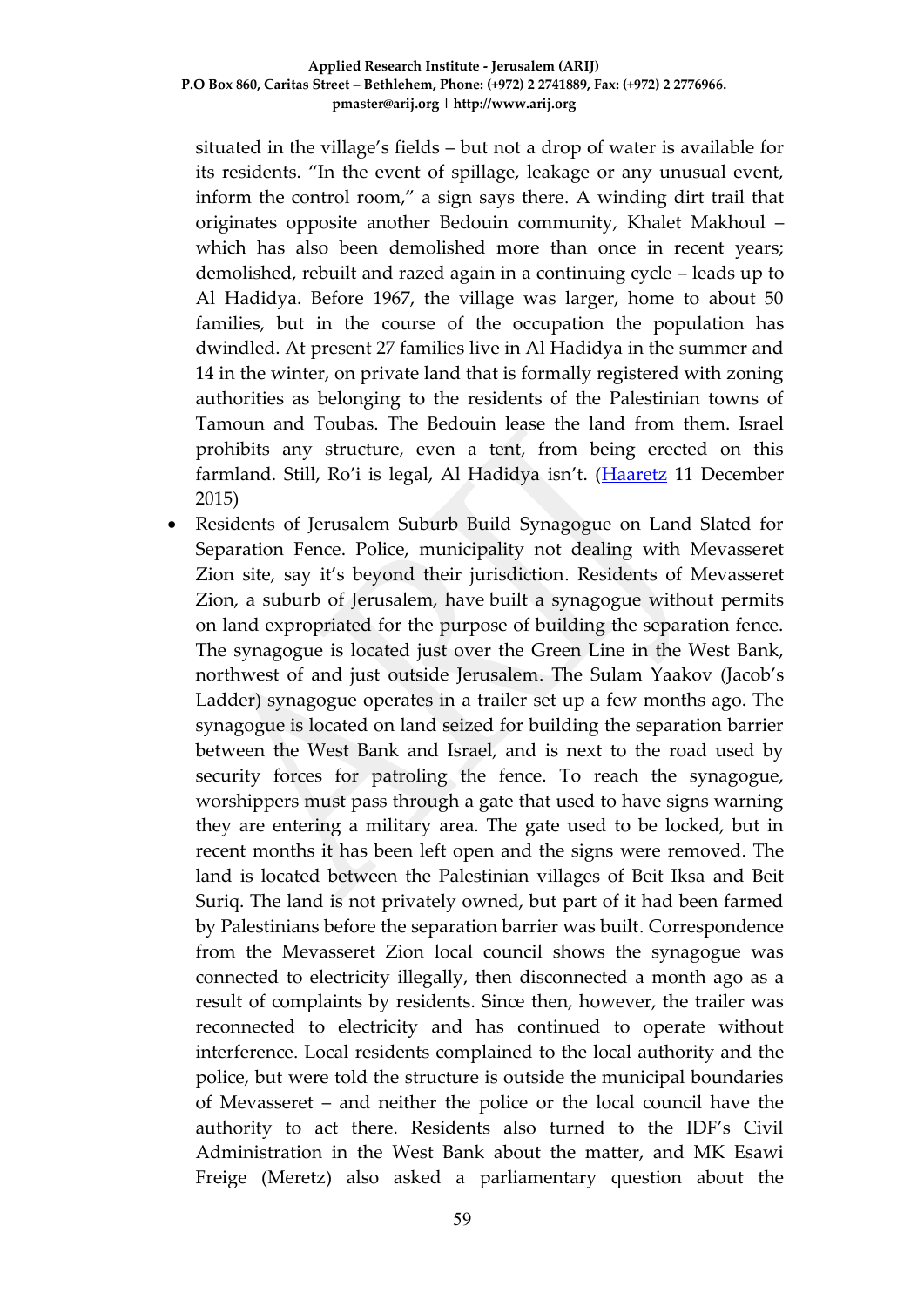synagogue, but have yet to receive a reply from the Defense Ministry. A local resident who asked to remain anonymous said the local council and its inspectors, as well as the planning and building committee, all say the area is not their responsibility as it is part of the West Bank. The local police also said the synagogue is located in the West Bank, and outside their area of authority, he said. Two weeks ago the government dismantled the Ayelet Hashahar synagogue in Givat Ze'ev because it was built illegally without building permits on private Palestinian land. In order to prevent violence and confrontations, the government allocated alternative land for rebuilding the synagogue. [\(Haaretz](http://www.haaretz.com/israel-news/.premium-1.691476) 13 December 2015)

 **Peace Now: 95% of funding for right-wing NGOs hidden from public. NGO Monitor says foreign states' funding is the problem.**  The sources of some 95 percent funding for right-wing charities over the past decade were hidden from the public, according to a Peace Now report. The origin of NIS 567.7 million was hidden from the public amount, the report estimates. The left-wing NGO checked the transparency of right-wing nonprofits over the course of that period and was able to identify the sources of only 4.6% of their funding. Another 8.4% of the money was what the NGO called "allegedly transparent," donated under the name of another organization, though in practice it was impossible to know its actual source. "What is happening on the right side of the map with regards to transparency and exposing sources of foreign funding is absolute lawlessness. Hundreds of millions of shekels are flowing into Israel from anonymous sources, and no one has any way of knowing the source of the money," said Yariv Oppenheimer, head of Peace Now. The study looked into a number of leading right-leaning NGOs including NGO Monitor, Im Tirzu, Regavim, the Council of Jewish Communities in Judea, Samaria and the Gaza Strip, Mida, Ir David Foundation (Elad), Binyamin Settlers' Association, Shomron Settlers Committee, and the Institute for Zionist Strategies. The report also found that some NIS 100m. of public funds was transferred to NGOs through municipalities. According to Peace Now, this money was transferred via the "participation method," which sees public funds transferred to municipalities and in turn to various NGOs. "Even hundreds of millions of shekels that the government takes from the citizens of Israel and transfers to right-wing NGOs are not transparent, and it is impossible to know precisely in real-time how much public money goes to the settlements," said Oppenheimer. "Instead of putting a stop to the 'celebration' and enacting laws requiring transparency of everyone, the government is promoting selective laws that will apply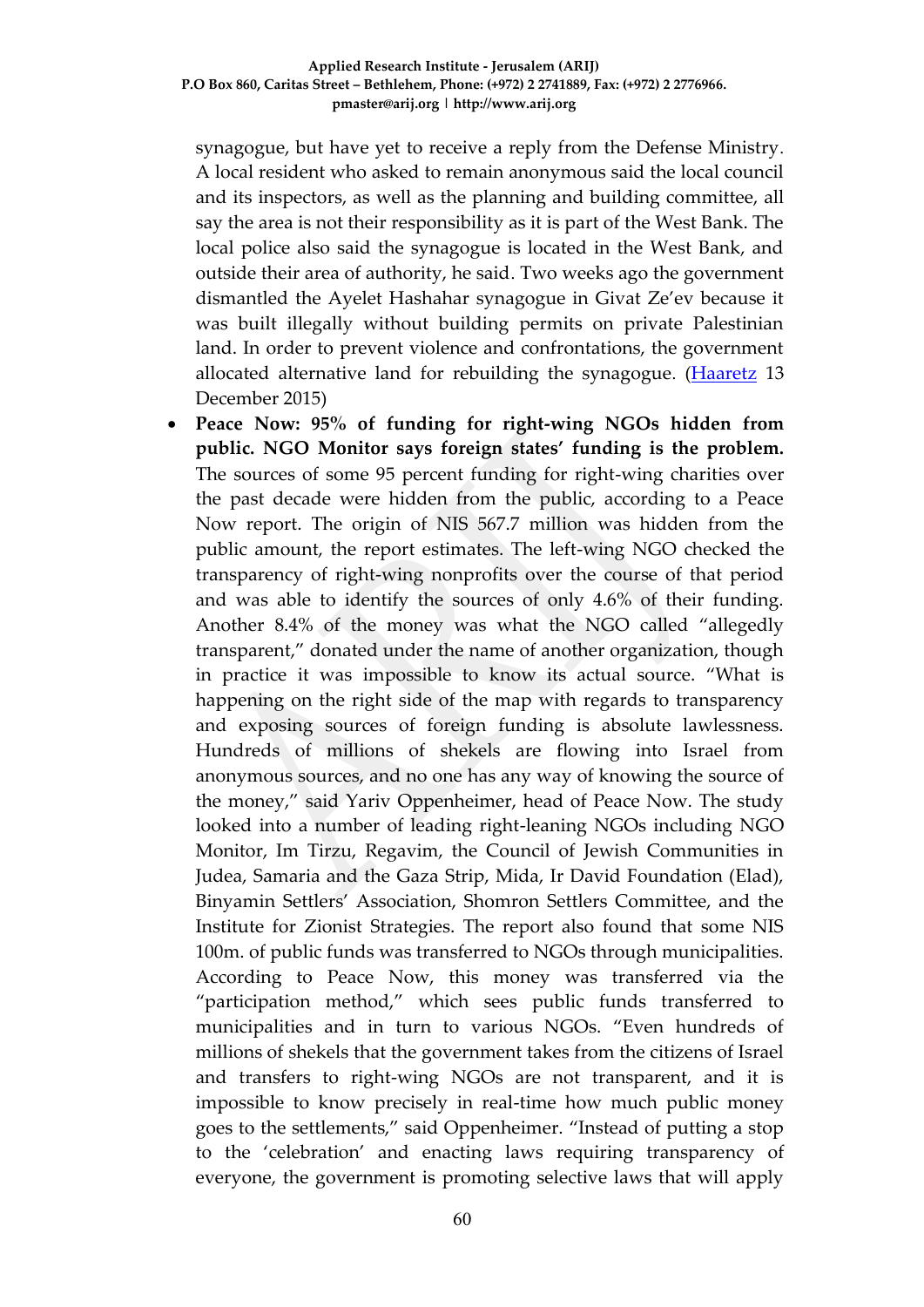in practice only to organizations opposing the government and whose contributions from abroad are already exposed and transparent," he said. Prof. Gerald Steinberg, president of NGO Monitor, responded to the report. "We welcome Peace Now's very belated agreement that full transparency is necessary for all foreign funding of political NGOs, regardless of ideology. Unfortunately, PN's report exploits this core democratic issue that impacts on Israel more than in any other country, to attack 'enemies real and imagined," Steinberg said. "After years of complaining that transparency legislation and research are 'McCarthyite' and 'fascist,' political NGOs affiliated with the New Israel Fund, including Peace Now, have recognized the importance of funding transparency and accountability for what are ostensibly nongovernment organizations, but [which] receive much of their money from governments," he said. He added: "NGO Monitor is a non-ideological research institute, receives all funding from private – not government – donors, is fully transparent, and fully complies with all relevant Israeli regulations." According to NGO Monitor, government funding for NGOs is entirely different than private funding, whether from individuals or philanthropies. States exercise sovereign power on an exclusive basis, and state interference or manipulation of civil society organizations in other countries violates that sovereignty. In addition, while private individuals and funds distribute their money as an expression of free choice, governments do not consult their citizens before deciding on grants to selected foreign NGOs. Another essential difference, according to NGO Monitor, is that many European governments, including those providing Peace Now with almost half of its budget, fail to practice transparency on these issues. They reject Freedom of Information requests, their reporting is years late or nonexistent in some cases, and the decision-making processes remain highly guarded secrets. In contrast, private donors generally report their contributions in detail to tax authorities in order to receive tax deductions. [\(JPOST](http://www.jpost.com/Israel-News/Peace-Now-95-percent-of-funding-for-right-wing-NGOs-hidden-from-public-437239) 14 December 2015)

 **Nearly 900 housing units approved in Jerusalem's contested Gilo neighborhood. Construction intended to block the contiguity of a Palestinian state, critics say.** The Jerusalem Local Planning and Building Committee on Wednesday approved 891 additional housing units in the southeast Jerusalem neighborhood of Gilo according to multiple media reports. In April, construction commenced for 708 Jewish homes in the contested neighborhood in a forested area, drawing the ire of both Palestinian activists and environmentalists alike. Gilo is over the 1949 Armistice Line. According to critics, the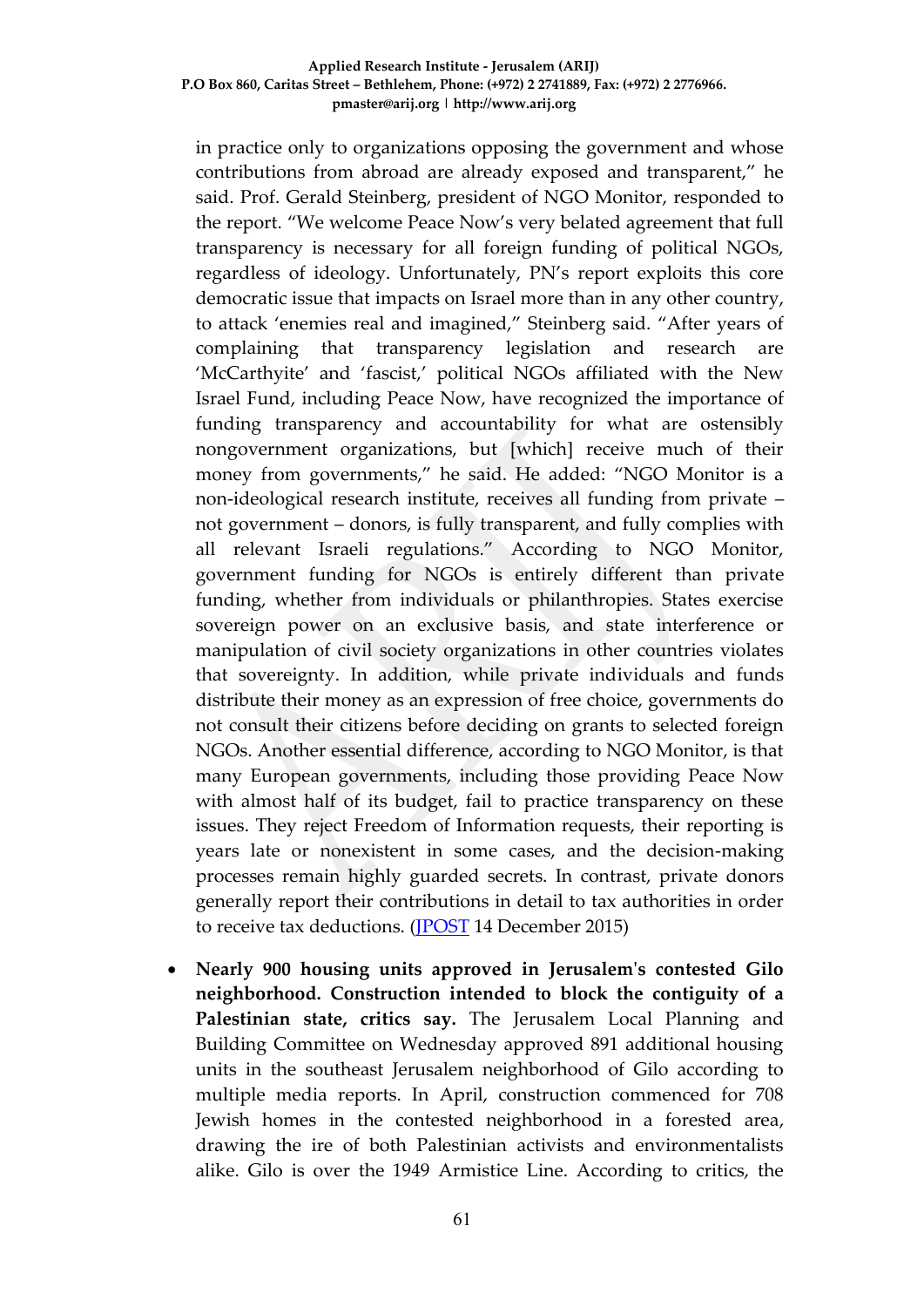announcement to build in Gilo last year while US Secretary of State John Kerry was in Israel helped derail peace talks, and proved that Prime Minister Benjamin Netanyahu has no intention of agreeing to a two-state solution. Indeed, when the Construction Ministry announced the approval of the Gilo tenders, Aviv Tatarsky, a researcher at the NGO Ir Amim, contended that the construction was intended to block the contiguity of a Palestinian state. "The units are part of over 4,500 units approved since 2012, and if realized, tenders like this would cut off Bethlehem from east Jerusalem," he said. "It's not just building beyond the Green Line, this kind of construction dramatically changes the facts on the ground." April's groundbreaking came one week after the planned construction of some 1,500 apartments in the capital's southeastern Har Homa neighborhood were frozen, and two days after preliminary plans for the construction of 2,200 Arab housing units in the capital's southeastern Jebl Mukaber neighborhood were approved by the Interior Ministry's District Planning and Building Committee. At the time, right-wing city councilman Arieh King condemned both the freeze and approved Arab expansion as a "de facto means" of changing demographic facts on the ground. "When the government and municipality are approving thousands of apartments for Arabs, and at the same time are freezing new developments for Jews, what they are doing is changing the demographic status of Jerusalem," he said following the announcement. The Construction Ministry has repeatedly denied that the Gilo approval is politically motivated. A municipal official did not confirm or deny Wednesday's report. [\(JPOST](http://www.jpost.com/Israel-News/Nearly-900-housing-units-approved-in-Jerusalems-contested-Gilo-neighborhood-437471) & [Walla News](http://news.walla.co.il/item/2916120) 16 December 2015)

 **Knesset Committee authorizes increased transparency in WZO Settlement Division. Final version of the bill, proposed by Bayit Yehudi MK Bezalel Smotrich, enshrines in law the existing role of the WZO Settlement Division, which helps found and develop rural settlements.** The World Zionist Organization Settlement Division will be required to be managed more transparently, according to legislation the Knesset Law, Constitution and Justice Committee approved for a second and third (final) vote Tuesday. The final version of the bill, proposed by MK Bezalel Smotrich (Bayit Yehudi), enshrines in law the existing role of the WZO Settlement Division, which helps found and develop rural settlements, at the government's orders, in the Golan Heights, Binyamin and Judean Hills, Jordan Valley, Hebron Hills, the Galilee and the Negev. The bill states that the government can exercise its authority over the Settlement Division, but not to turn it into a governmental body, and agreements signed between government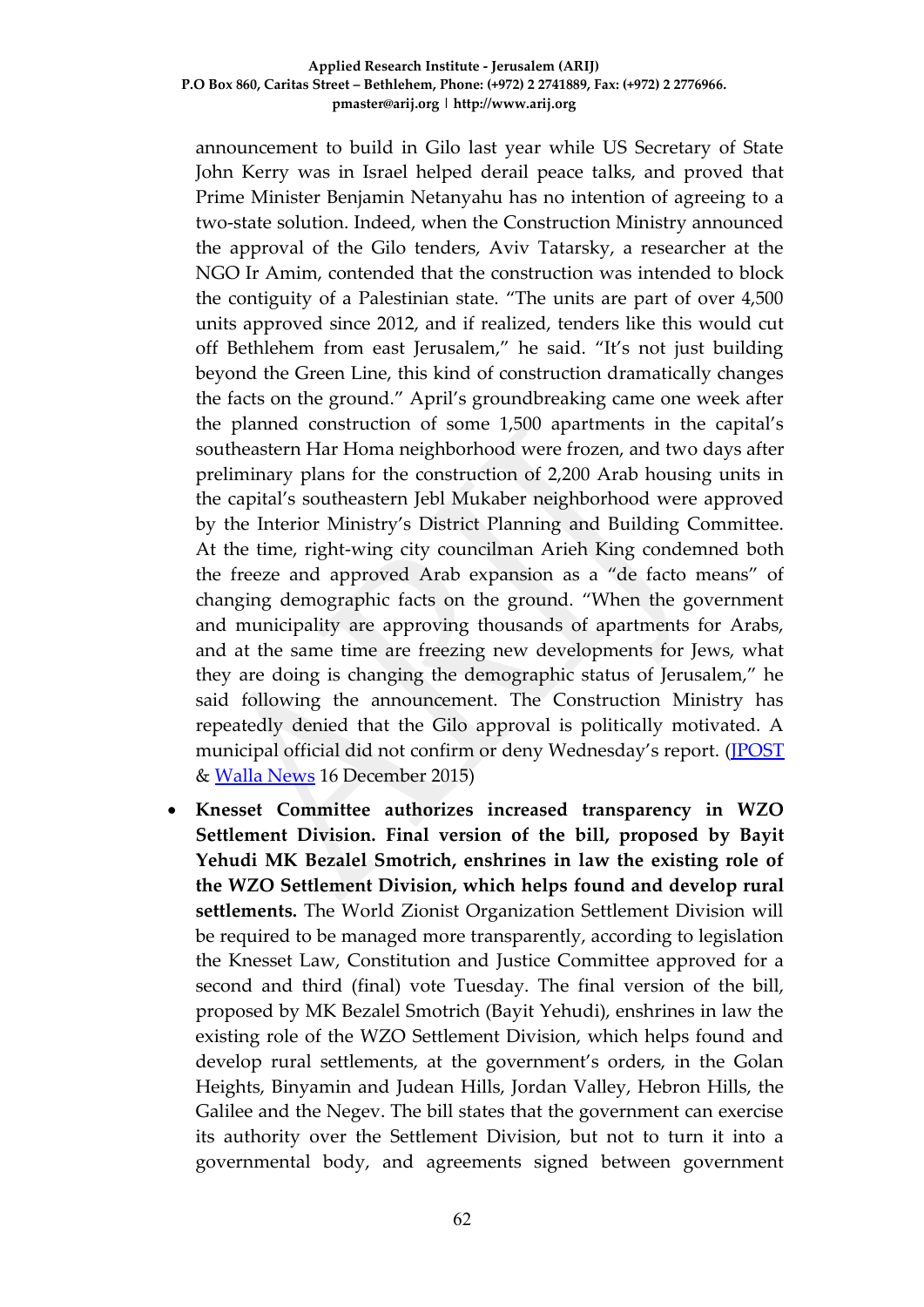offices and the Settlement Division will be supervised according to the principles of public law. The Law, Constitution and Justice Committee voted to add articles requiring increased transparency in the way the Settlement Division manages its money. Its expenses, income, financial reports, budgetary decisions and implementation, tenders and contracts must all be transparent. The committee rejected dozens of changes the opposition sought to make to the bill, and it is expected to reach a final vote next week. The Zionist Union, especially MK Stav Shaffir, has come out against the Settlement Division in recent years, claiming a lack of transparency that has allowed disproportionate funding for West Bank settlements, citing research on the matter by left-wing think tank Molad. Smotrich's bill is a response to the criticism. After the bill was authorized, Shaffir said: "It is simply disgraceful to see how an entire government bends over backwards to [Education Minister Naftali] Bennett and Smotrich's anarchism, which authorizes the Settlement Division's corrupt behavior. According to Shaffir, "the Settlement Division squeezes out Israeli citizens' taxpayer money and sends them to settlements and Bayit Yehudi NGOs instead of the periphery. "Shame on this government that cooperates with such behavior, which is leading us to a country with no laws and no national responsibility," she declared. [\(JPOST](http://www.jpost.com/Israel-News/Knesset-Committee-authorizes-increased-transparency-in-WZO-Settlement-Division-438080) 23 December 2015)

 **The Ministry of Housing Plans Exposed.** In November 2013, following international pressure, Prime Minister Netanyahu cancelled three tenders issued by the Ministry of Housing (MOH) calling for architects to bid for contracts to plan tens of thousands of housing units in settlements, including in E1. One year later, far from the public eye (without any public tender), the MOH hired architects to plan many of those plans. This planning, which contradicts any possible commitment to a two-state solution, continues through the present day. In July 2013 Peace Now contacted the MOH, asking that it disclose its list of projects in the settlements since 2012, pursuant to the Freedom of Information Act. Only after Peace Now petitioned to the court, requesting that it compel the MOH to disclose the information, did the MOH revealed partial information: 200 pages with tables containing over 1,000 lines of data. This data, together with other sources, reveal that the MOH is working on projects in settlement valued at over 330 million NIS. The main elements of this planning are as follows: **The MOH is working on plans for 55,548 units in West Bank settlements, in different phases of planning:** ♦ **About half of this planning is for construction east of the Separation Barrier. ♦ The plans include more than 8,372 units in the E1 area. ♦ The plans**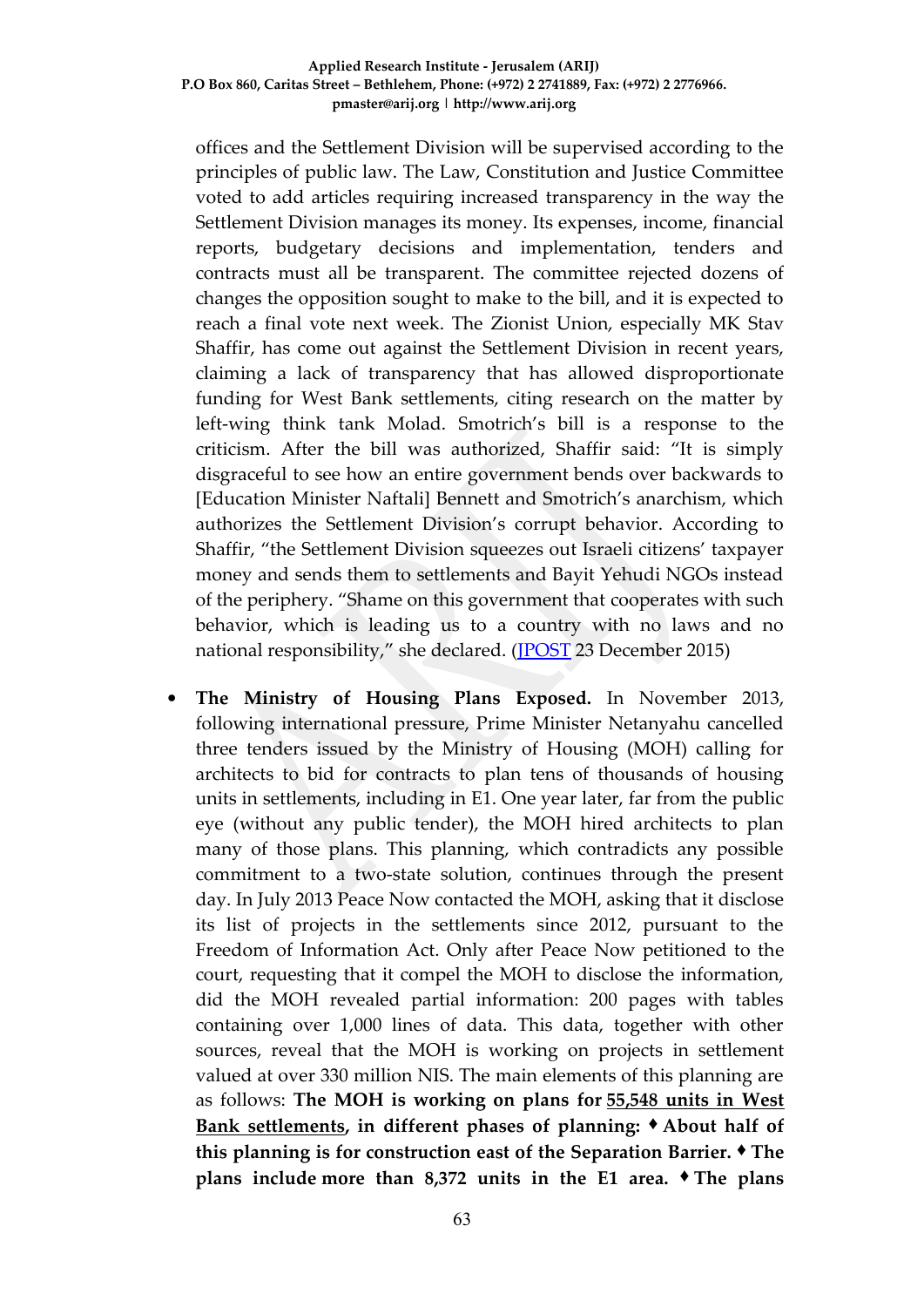**include two brand-new settlements: Givat Eitam (aka, E2, or A-Nahla, located south of Bethlehem), and Bitronot/Brosh, in the northern Jordan Valley. ♦ The plans include the post-facto legalization/approval of at least six illegal outposts ♦ The plans include construction to transform a number of small settlements into bigger towns.** In addition, the MOH is working today on plans for **immediate implementation** of construction of **3,786 units, 64% of them east of the Separation Barrier.** In addition, the MOH is already funding **infrastructure work for the construction of 4,054 units, 70% of them east of the Separation Barrier.** In addition, it appears the MOH has funded a number of **illegal projects in settlements.** In addition, **the MOH gave at least 1.8 million NIS** to local authorities in settlements for campaigns encouraging Israelis to move to settlements. In addition, **the MOH funded the expansion of the Beit Romano settlement in the heart of Hebron** (1 million NIS), and gave another 350,000 NIS for the renovation of the settlers' "Beitar Club" in Hebron. In addition, the Ministry of Housing of Housing is planning for **settlement expansion in East Jerusalem:** The MOH is planning **a new neighborhood in Atarot (10,000 units)** between Beit Hanina and Ramallah, The MOH is planning for the **expansion of Har Homa to the west (2,000 units),** The MOH is planning for **21 units in the heart of the Muslim Quarter**, near Herod's Gate. [\(Peace Now](http://peacenow.org.il/eng/MinistryofHousing) 28 December 2015)

| $\bm{\mathsf{C}}$<br>rate | $\widehat{\sigma}$<br>c<br>nfis<br>anums)<br>and<br>cated | 5<br>⊂<br>∍<br>reatened<br>mfis<br>—<br>ands<br>Ξ<br>sum)<br>cation<br>JO<br>∍ | Н<br><b>Te</b><br>Þr<br>$\mathbf{e}$<br>EE<br>≏<br><b>GS</b><br>ote<br>₩<br>trum <sup>{</sup><br>௨ | Š<br>Ho<br>olished<br>uses | structures<br>en<br>0<br>lish<br>eq | $_{\rm H}$<br>፰<br>emolition<br>eaten<br>5<br><b>GS</b><br>eq<br>o<br>$\overline{ }$ | ≺<br><b>Israeli</b><br>⊨<br>$\bullet$<br>lence<br>S<br>ര<br>ers |
|---------------------------|-----------------------------------------------------------|--------------------------------------------------------------------------------|----------------------------------------------------------------------------------------------------|----------------------------|-------------------------------------|--------------------------------------------------------------------------------------|-----------------------------------------------------------------|
| Bethlehem                 | 680                                                       |                                                                                |                                                                                                    | 0                          |                                     | 22                                                                                   |                                                                 |
| Jerusalem                 | $\mathbf{0}$                                              |                                                                                |                                                                                                    |                            | n                                   | 41                                                                                   | 23                                                              |
| Jenin                     |                                                           |                                                                                |                                                                                                    |                            |                                     |                                                                                      | 5                                                               |
| Tulkarm                   |                                                           | 26                                                                             | 200                                                                                                |                            |                                     |                                                                                      |                                                                 |

## Monthly Violations Statistics – December 2015